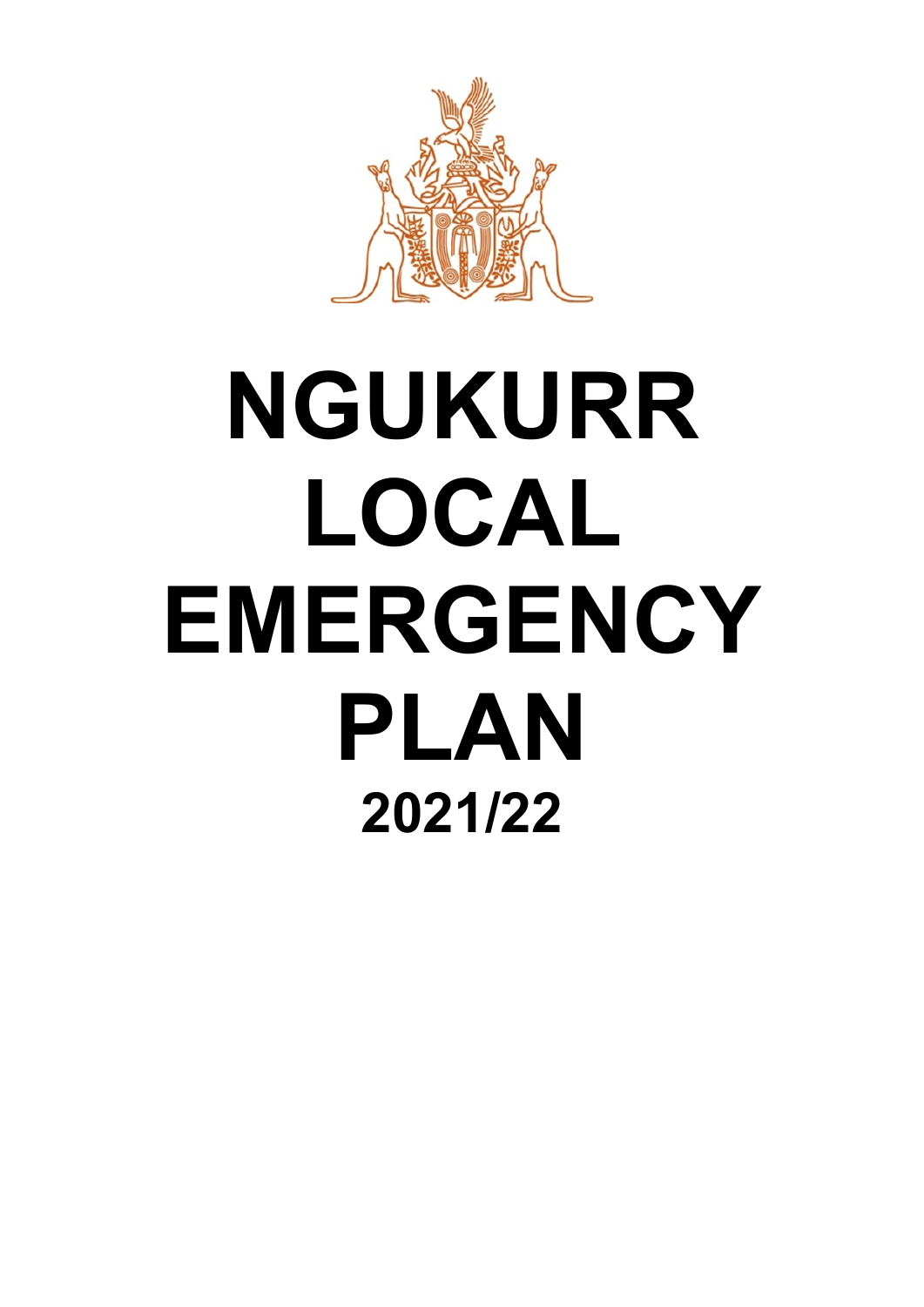

#### **TERRITORY EMERGENCY MANAGEMENT COUNCIL**

# **Authority**

The Ngukurr Emergency Plan (the Plan) approved by the Territory Controller in 2013 and in accordance with section 17 of the *Emergency Management Act 2013* (NT) (the Act) has been reviewed and endorsed by the Regional Emergency Controller, hereafter referred to as the Regional Controller, as the Territory Controller's delegate.

Regional Controller Martin Dole

Dated this 2<sup>nd</sup> day of November 2021

Copyright: 2021

Disclaimer

Every effort has been made to ensure that the information contained within these guidelines is accurate and where possible reflects current best practice. However, NTES does not give any warranty or accept any liability in relation to the content of material contained in the document.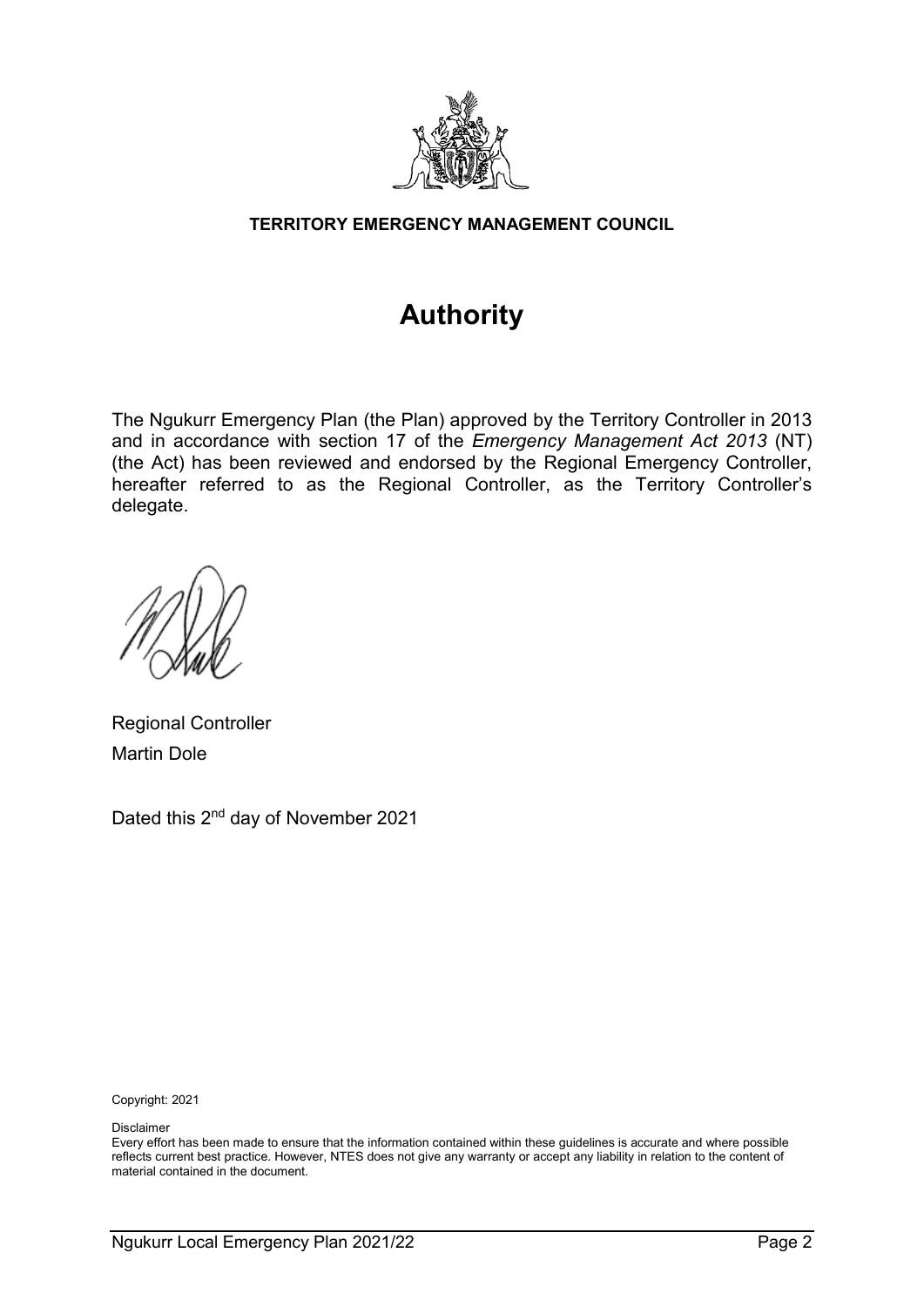# **Table of Contents**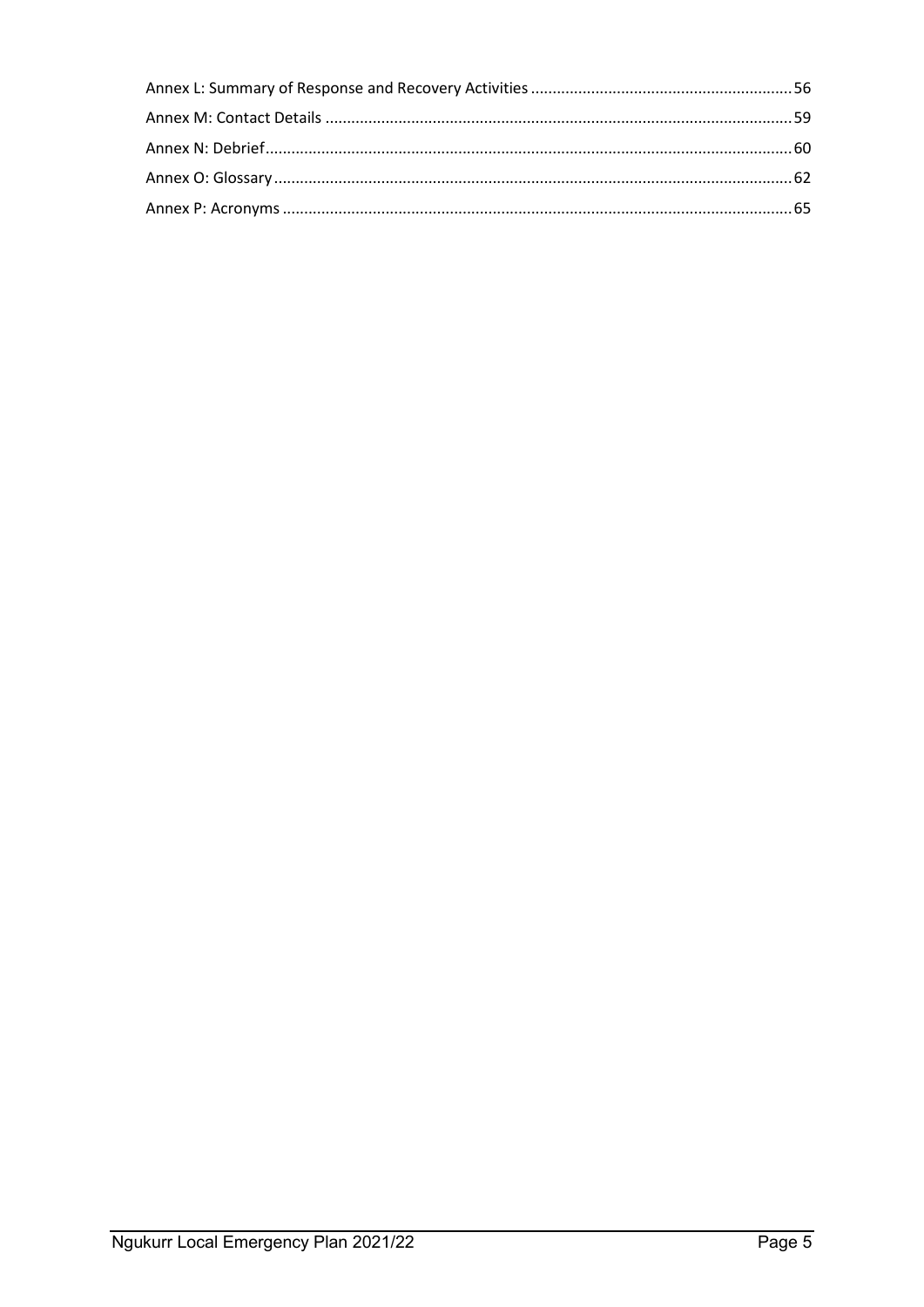#### <span id="page-5-0"></span>**Version History**

| <b>Document title</b>  | <b>Ngukurr Local Emergency Plan</b>                    |
|------------------------|--------------------------------------------------------|
| <b>Contact details</b> | Northern Territory Police, Fire and Emergency Services |
| <b>Approved by</b>     | Regional Controller - Martin Dole                      |
| Date approved          | 2 November 2021                                        |
| <b>Document Review</b> | Annually                                               |
| <b>TRM</b> number      | 04:D21:58147                                           |

| <b>Version</b> | <b>Date</b>                   | <b>Author</b>         | <b>Comments</b>                                |
|----------------|-------------------------------|-----------------------|------------------------------------------------|
| 1.0            | 24th July 2021                | <b>Brian Hennessy</b> | Updated format and review of<br>content.       |
| 1.0            | 3rd August 2021               | <b>Brian Hennessy</b> | Track changes sent to LC<br>Ngukurr to review. |
| 1.0            | 2 <sup>nd</sup> November 2021 | <b>Martin Dole</b>    | Review of content and<br>finalisation of plan. |
|                |                               |                       |                                                |

#### **Amendment List**

Proposals for amendment to this plan are to be forward to:

Officer in Charge, Local Controller Ngukurr Police Station Ngukurr NT 0822

Amendments promulgated are to be certified below when entered:

| <b>Revision</b><br><b>Date</b> | <b>Description</b>                                   | <b>Local Controller</b>                 |
|--------------------------------|------------------------------------------------------|-----------------------------------------|
| August 2019                    | Plan review                                          | <b>R/Sergeant Nathaniel</b><br>Wessling |
| October<br>2020                | <b>Plan Review</b>                                   | R/Sergeant Nathaniel<br>Wessling        |
| November<br>2020               | General formatting amendments                        | Jamie Richardson                        |
| September<br>2021              | <b>Plan Review</b>                                   | Remote Sergeant<br>Nikki JARVIS         |
| November<br>2021               | Administrative review and general formatting changes | R McKinnon / NTPFES                     |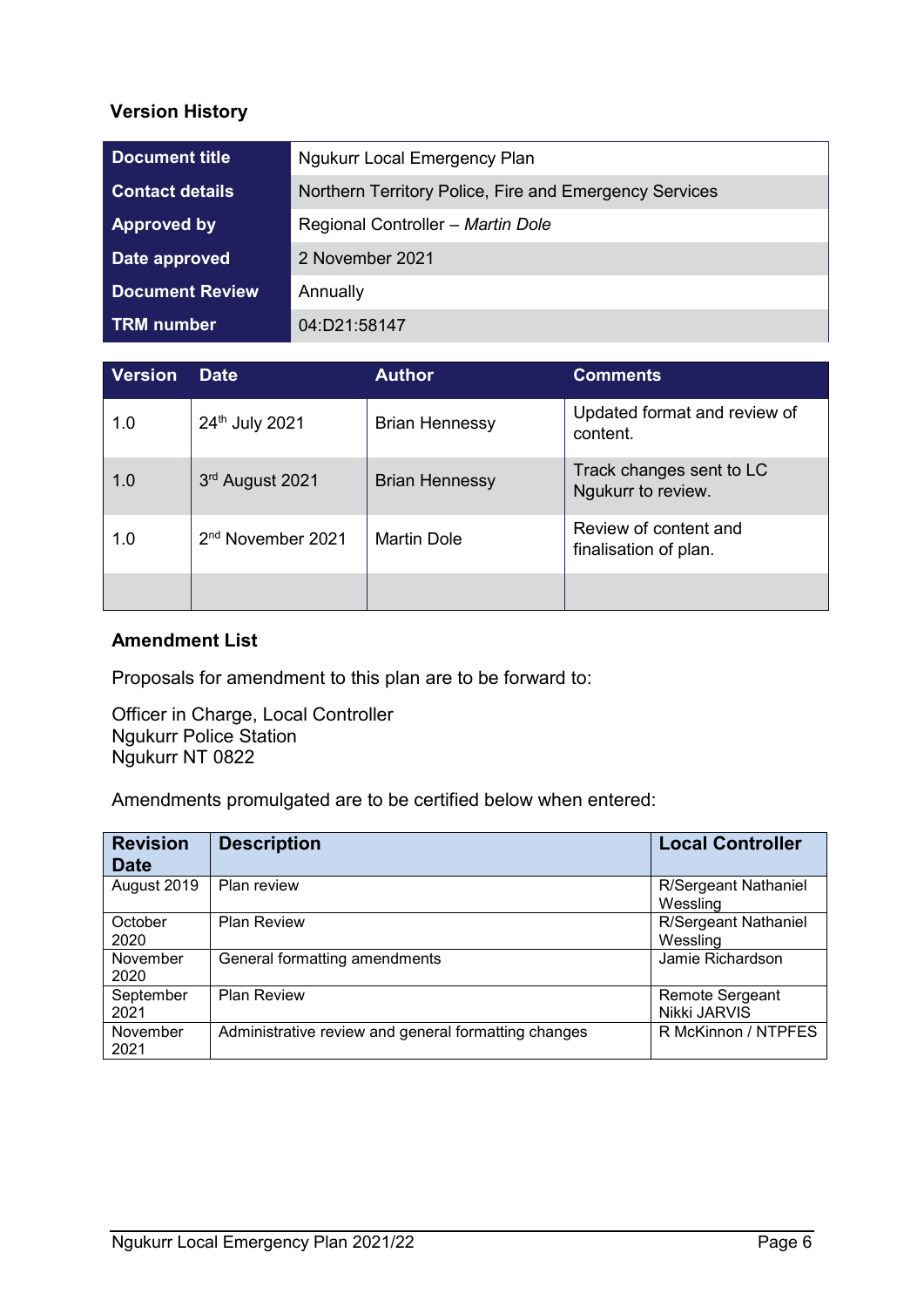# <span id="page-6-0"></span>**Purpose**

1. The purpose of this Plan is to describe the emergency management arrangements for Ngukurr District (the District) during 2021/22.

# <span id="page-6-1"></span>**Application**

2. This Plan applies to the Ngukurr District.

# <span id="page-6-2"></span>**Related References**

- 3. The following references apply:
	- *Emergency Management Act 2013*
	- Territory Emergency Plan 2021/22
	- Northern Region Emergency Plan 2021/22
	- National Disaster Risk Reduction Framework (NDRRF)
	- National Disaster Risk Assessment Guidelines (NERAG).

## **Plan**

# <span id="page-6-4"></span><span id="page-6-3"></span>**Key Considerations**

- 4. The *Emergency Management Act 2013* (the Act) is the legislative basis for emergency management across the Northern Territory (NT).
- 5. The Act reflects an all hazards approach to emergency and disaster events, natural or otherwise. It provides for the adoption of measures necessary for the protection of life and property from the effects of such events.
- 6. The Act defines the emergency management structures, roles and responsibilities for the NT and, in conjunction with the Territory and Regional Plan(s), form the basis for this Plan.
- 7. This Plan:
	- confirms appointment of a Local Emergency Controller and Local Recovery Coordinator
	- confirms establishment of the Local Emergency Committee (LEC) and Local Recovery Coordination Committee (LRCC)
	- assesses hazards most likely to affect the community
	- specifies control and coordination arrangements for mobilisation of local and, if necessary regional, Territory and national resources
	- identifies roles and responsibilities of key stakeholders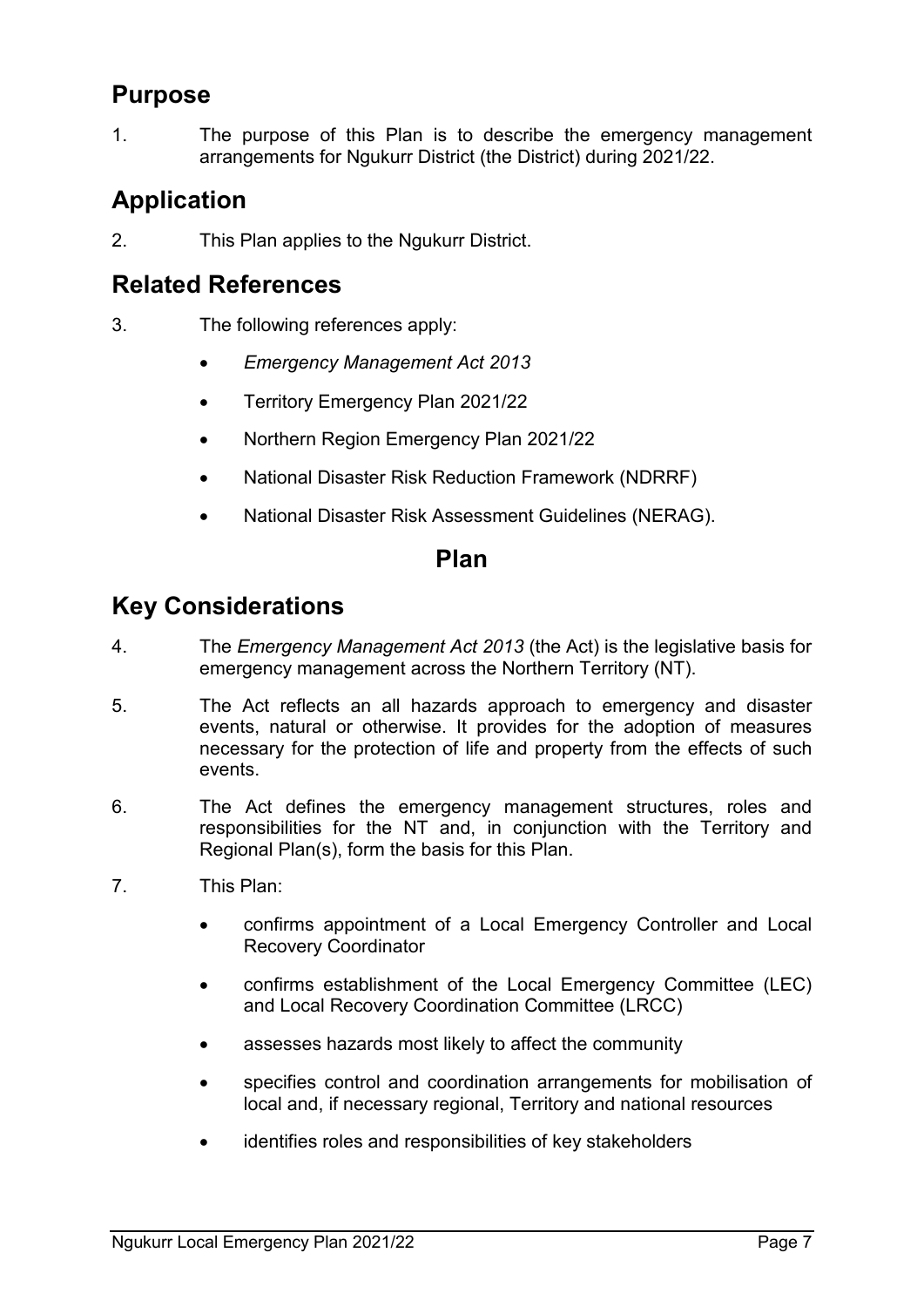- details specific emergency response procedures for the higher risk situations.
- 8. This Plan complements the Territory Emergency Plan as it relates to the District. For further information on the hierarchy of plans, refer **Annex A**.

# <span id="page-7-0"></span>**Locality Context**

- 9. The District covers approximately 45,000 square kilometres and is located approximately 330 kilometres south-east of Katherine and forms part of Region 1 (Northern Region), as defined by the Territory Emergency Plan.
- 10. The District population fluctuates between 1,700 to 2,700 persons, the main population centre being the town of Ngukurr.



#### <span id="page-7-1"></span>**Climate and Weather**

11. The District experiences similar weather conditions to those which occur throughout the Top End of the NT. That is, there is a distinct 'Wet' (November to May) and 'Dry' (June to October) season.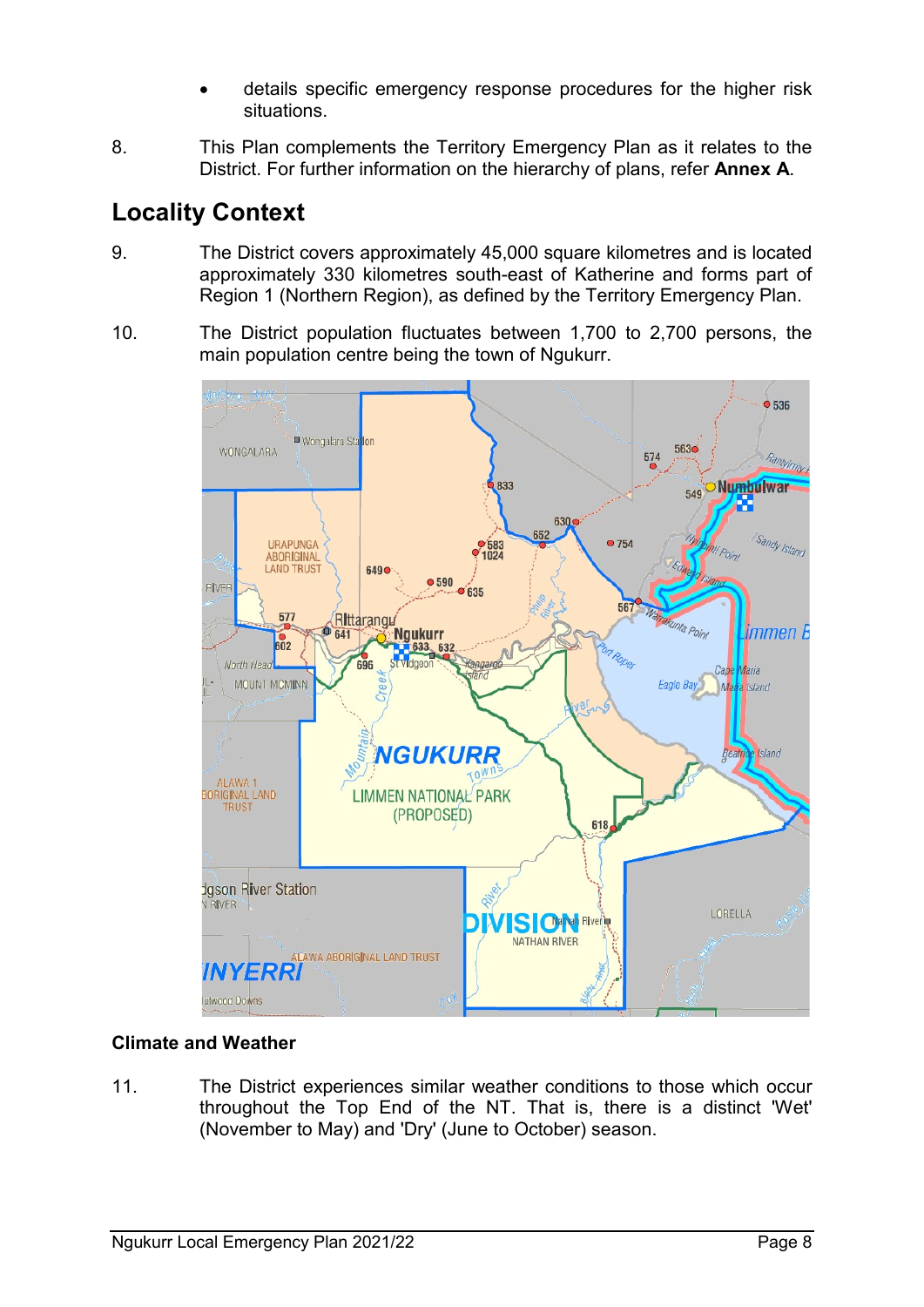12. Compared to Darwin, temperatures tend to be slightly higher during the Wet and slightly lower during the Dry.

#### <span id="page-8-0"></span>**Geography**

- 13. The District ranges from relatively flat black soil plains to hilly outcrops rising 190 metres leading into the Arnhem Land escarpment.
- 14. The District is drained by a number of rivers and creeks, the main being
	- Roper River Cuts Roper Highway at Roper Bar
	- Towns River
	- Hells Gate Creek cuts Roper Highway in extreme flooding conditions
	- Wilton River cuts Roper Highway leading to Ngukurr community
	- Cox River
	- Limmen River
	- Phelp River cuts Numbulwar and Ngukurr Road.

#### <span id="page-8-1"></span>**Sites of Conservation or Cultural Significance**

- 15. There are many areas in the vicinity of the District boundaries into which it is culturally unacceptable to go.
- 16. Limmen Bight Marine Park is approximately 880 kilometres squared in size and is located in the Gulf of Carpentaria, 340 kilometres southeast of Katherine and 100 kilometres northwest of Borroloola.
- 17. Further information about these sites can be found [here.](https://nt.gov.au/environment/environment-data-maps/important-biodiversity-conservation-sites/conservation-significance-list)

#### <span id="page-8-2"></span>**Mining and Industry**

18. Western Desert Mining is currently in administrative control.

#### <span id="page-8-3"></span>**Tourism**

- 19. The Roper River begins within the boundaries of the 13,840-hectare Elsey National Park. Numerous springs within the park feed the Roper River which, in the Dry season from April to September, flows gently through large waterholes and then tumbles over rocks and tufa dams. During the Wet season, flood waters cause the river to swell and rage on its journey to the sea.
- 20. The Limmen National Park includes striking sandstone 'lost city' formations, permanent tidal rivers and wetlands, a considerable collection of Indigenous and European historic sites and an abundance of wildlife including nesting Flatback Turtles on the shores of Maria Island.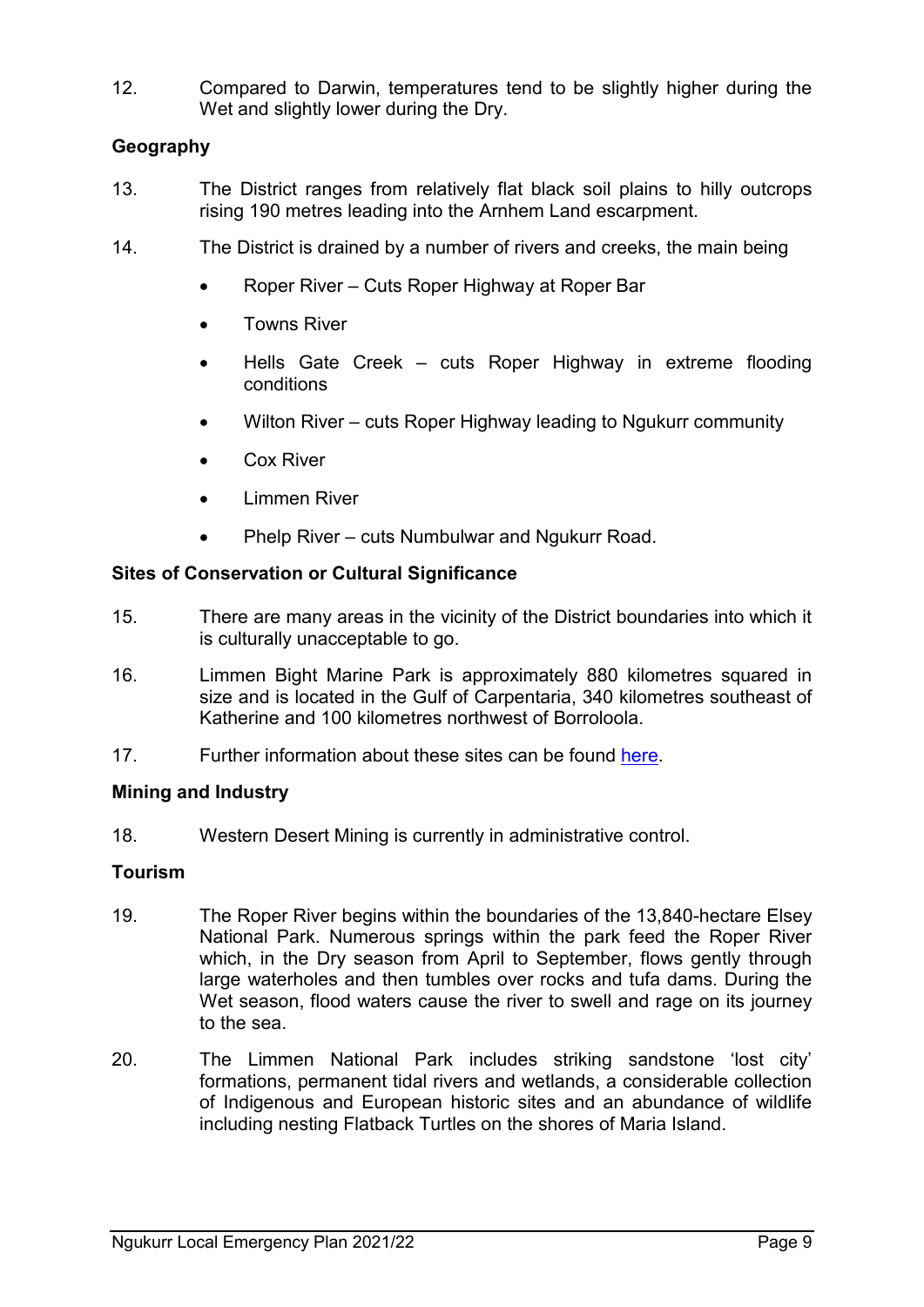# <span id="page-9-0"></span>**Public Administration**

#### <span id="page-9-1"></span>**NT and Local Government**

- 21. NT Government agencies that have a presence in the District include:
	- NT Police, Fire and Emergency Services (NTPFES)
		- NT Police Force (NTPF) (Police Station)
	- Department of Health
		- Ngukurr Health Clinic
		- Urapunga Health Clinic
	- Department of Education
		- Ngukurr Community Education Centre
- 22. Local government in the District is provided by the Roper Gulf Regional Council (RGRC).

# <span id="page-9-2"></span>**Infrastructure**

#### <span id="page-9-3"></span>**Building Codes**

23. Buildings and construction in the District are subject to the *[Building Act](https://legislation.nt.gov.au/en/Legislation/BUILDING-ACT)  [2016](https://legislation.nt.gov.au/en/Legislation/BUILDING-ACT)* (NT), [NT Building Regulations](https://legislation.nt.gov.au/Legislation/BUILDING-REGULATIONS) and the [Building Code of Australia.](https://www.abcb.gov.au/NCC/About)

#### <span id="page-9-4"></span>**Land Use**

- 24. The District land use is in consultation between RGRC, and Traditional Owners and include infrastructure in the areas of:
	- residential
	- pastoral
	- sewerage ponds
	- air strip
	- waste management.

#### <span id="page-9-5"></span>**Power Generation and Distribution**

25. The District is serviced by stand-alone, diesel generators and also limited solar generators. This is contracted out from Power and Water Corporation (PAWC) to AA Electrical. A small solar farm supplements the district's power generation operation.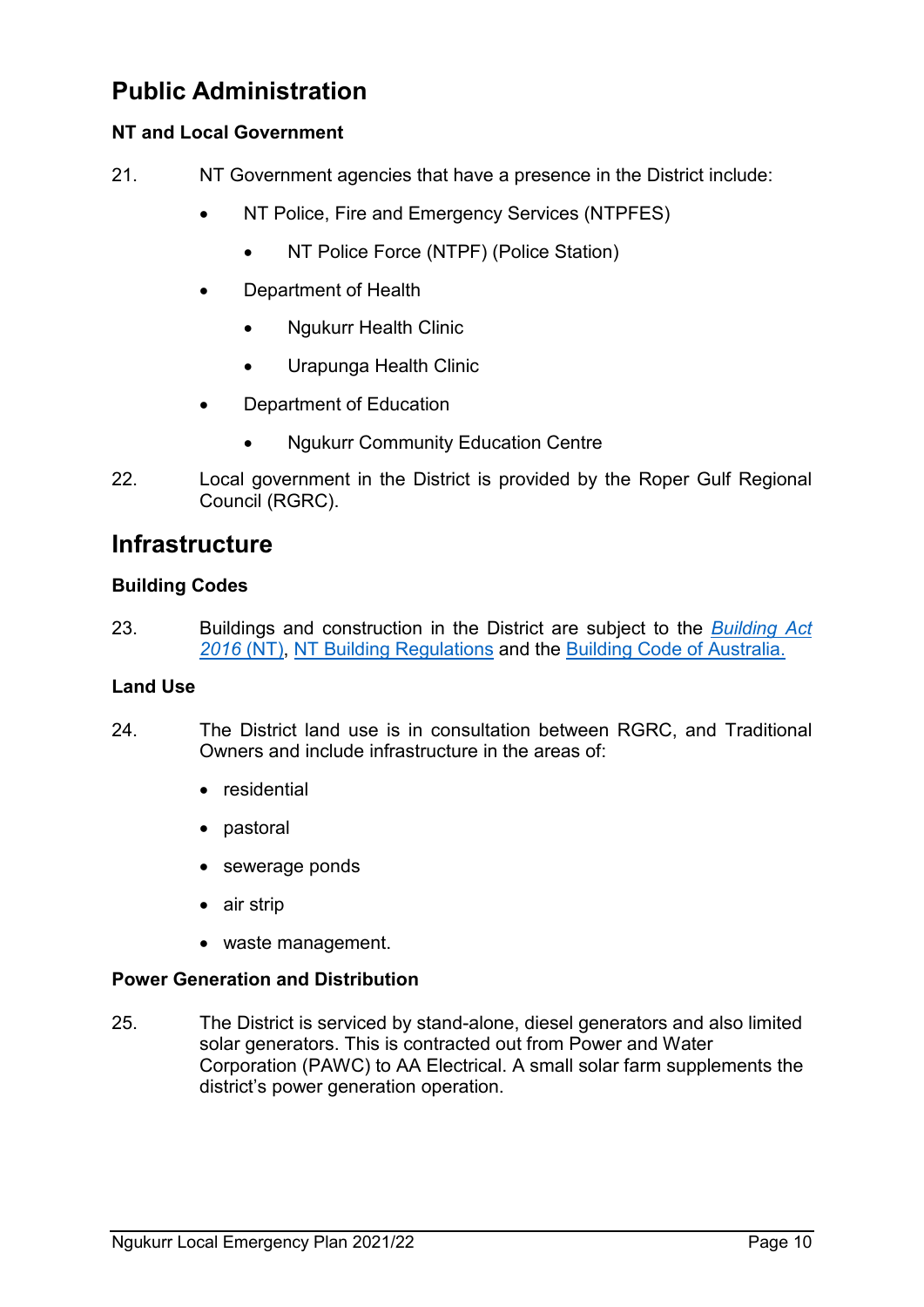#### <span id="page-10-0"></span>**Water Services**

26. The Districts water is sourced from bores within Ngukurr. Essentials Services Officer is contracted by PAWC to maintain it.

#### <span id="page-10-1"></span>**Health Infrastructure**

- 27. Primary health care is delivered by Sunrise Health Services.
- 28. The District has the capacity to provide to emergency medical aid in addition to routine health treatment.
- 29. Serious medical cases are required to be medically evacuated to Katherine or Darwin.

#### <span id="page-10-2"></span>**Emergency Service Infrastructure**

- 30. The District has the following emergency service infrastructure:
	- Police Station and cells
	- Sunrise Clinic Naukurr.

#### <span id="page-10-3"></span>**Roads**

- 31. The District has the following major roads within the region;
	- Roper Highway (Savannah Way) joins the Stuart Highway seven kilometers south of Mataranka. The road is sealed to the aerodrome turn off (2.2 kilometers) and becomes gravel for the remaining 87 kilometers. During the Dry season, the road is graded and is the main thoroughfare to Katherine and Darwin. The south-eastern section of Savannah Way connects Ngukurr to Cape Crawford Roadhouse (341 kilometers). Ngukurr is also connected by a 156 kilometres formed track to Numbulwar. During the Wet season, some roads are closed.
	- Nathan River Road links the Roper Highway with the Carpentaria Highway to the south
	- Numbulwar Road
	- Port Roper Road.
- 32. All roads may be subject to inundation at various creek/river crossings and low-lying areas during the Wet season.

#### <span id="page-10-4"></span>**Airports**

33. The table below lists the airstrips in The District:

| Name of the Strip | Datum                     | Details (type, length,<br>etc. | Operator of the<br>strip |
|-------------------|---------------------------|--------------------------------|--------------------------|
| <b>Ngukurr</b>    | 14°43.41'S<br>134°44.80'E | Sealed.<br>1530m X 33m         | <b>RGRC</b>              |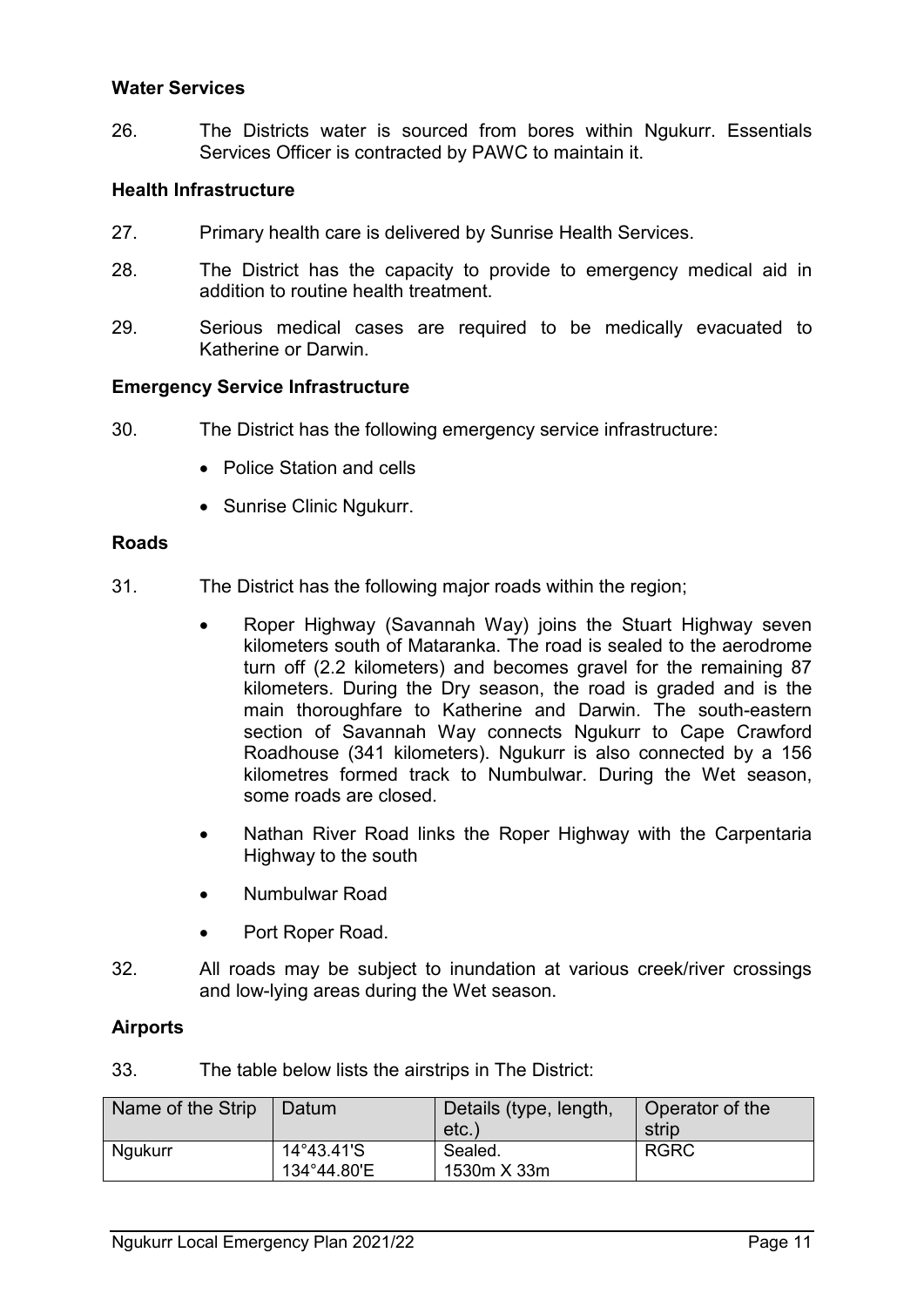| Urapunga                                     | 14°42.49'S<br>134°33.95'E | Grass & Dirt<br>1100m X 70m. Has to<br>potential become<br>inundated during a flood<br>event. | <b>RGRC</b>                                             |
|----------------------------------------------|---------------------------|-----------------------------------------------------------------------------------------------|---------------------------------------------------------|
| Roper Bar                                    | 14°43.95'S 134°<br>340'E  | Gravel<br>1300m X 30m                                                                         | Private                                                 |
| <b>Nathan River</b><br><b>Ranger Station</b> | 15°35.5'S<br>135°25.79'E  | Grass & Dirt                                                                                  | <b>National Parks and</b><br><b>Wildlife Commission</b> |

#### <span id="page-11-0"></span>**Telecommunication**

34. Telecommunications are available across the Ngukurr town area via a combination of landline, mobile and satellite communications delivery.

#### <span id="page-11-1"></span>**Local Radio Stations**

- 35. The District has the following radio stations:
	- 106.1FM BRACS Radio.

#### <span id="page-11-2"></span>**Vulnerable Clients**

36. A list of all vulnerable medical patients is held with the manager of the Sunrise Clinic within the District.

# <span id="page-11-3"></span>**Preparation**

#### <span id="page-11-4"></span>**Disaster Hazard Analysis and Risk Register**

- 37. The LEC has identified the following hazards for the District which require a detailed operational response procedure:
	- Transport incident (road, marine and aircraft)
	- Hazardous material incident
	- **Bushfire**
	- Flood
	- **Cyclone**
- 38. These hazards have been rated against the National Disaster Risk Assessment Guidelines (NERAG) were reviewed in 2016 and gave the following results:

| <b>Hazard</b>             | <b>Overall</b><br><b>Consequence</b> | <b>Overall</b><br><b>Likelihood</b> | <b>Risk Rating</b> |
|---------------------------|--------------------------------------|-------------------------------------|--------------------|
| <b>Transport Incident</b> | <b>Minor</b>                         | Unlikely                            | Low                |
| Hazmat                    | <b>Minor</b>                         | Unlikely                            | Low                |
| <b>Bushfire</b>           | Insignificant                        | Likely                              | Low                |
| Flood                     | <b>Minor</b>                         | <b>Almost Certain</b>               | <b>Medium</b>      |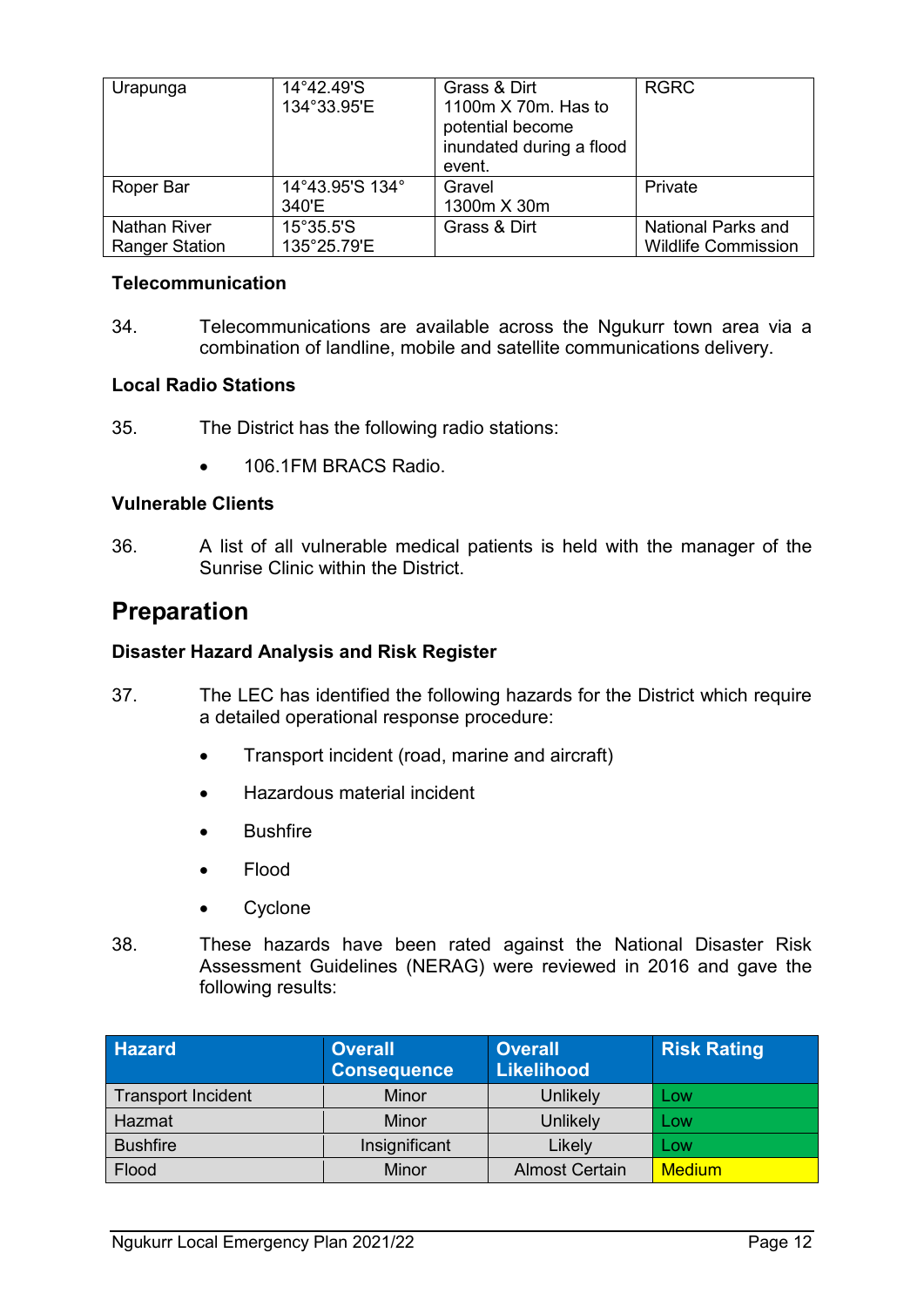| Cyclone Cat 1/2 | Minor        | Likely   | <b>Medium</b> |
|-----------------|--------------|----------|---------------|
| Cyclone Cat 3   | Major        | Possible | Hiah          |
| Cyclone Cat 4   | Major        | Possible | High          |
| Cyclone Cat 5   | Catastrophic | Unlikely | <b>High</b>   |

#### <span id="page-12-0"></span>**Transport Incident (Road, marine and air)**

- 39. Transport incidents refer to motor vehicle, marine, air and rail incidents.
- 40. These incidents are of an impact nature with little or no lead time. With the exception of maintaining infrastructure, no mitigation can be put in place.
- 41. Procedures surrounding aircraft incidents have been developed by the Australian Transport and Safety Bureau and can found [here.](https://www.atsb.gov.au/media/1538966/civil_militaryaccidguide_v5.pdf)

#### <span id="page-12-1"></span>**Hazardous Material Incident**

- 42. Large quantities of hazardous materials are transported daily by road to many centres throughout the Northern Territory and as a consequence, any release or spillage could easily result in the loss of life, widespread disruption, danger to communities and a threat to the environment.
- 43. Hazardous material incidents encompass a wide variety of potential situations including fire, spills, explosions and chemical reactions.
- 44. Preparation activities are those arrangements that ensure, should an emergency occur, all resources and services which are needed to provide an emergency management response to the effects can be efficiently mobilised and deployed.

#### <span id="page-12-2"></span>**Bushfire**

45. The Australian Fire and Emergency Service Authorities Council (AFAC) define a bushfire as an unplanned vegetation fire. It is a generic term which includes grass fires, forest fires and scrub fires both with and without a suppression objective (AFAC, 2014.)

#### <span id="page-12-3"></span>**Flood**

46. Floods occur when water covers land that is normally dry. They may result from prolonged or very heavy rainfall, severe thunderstorms, monsoonal (wet season) rains in the tropics, or tropical cyclones. People who live near rivers or in low-lying coastal areas live with the greatest threat of floods. Periods of heavy rain, not necessarily in their area, can lead to rises in the water level of the rivers to a point where they can no longer hold the volume of water.

> A flood hazard includes a flood threat to the township, housing and infrastructure of Ngukurr and all the surrounding outstations and communities, including the isolation due to flood waters of any outstations and communities.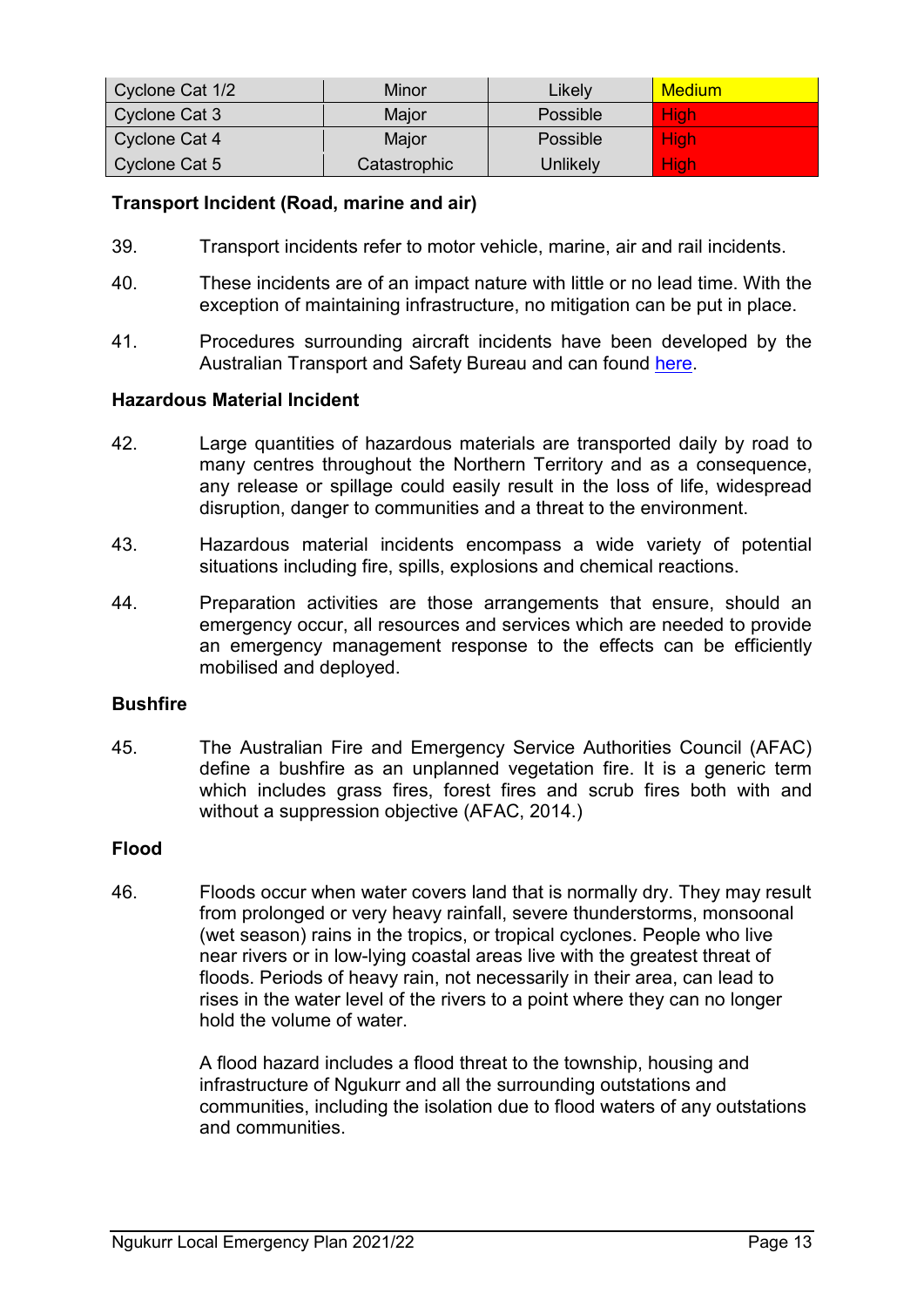#### <span id="page-13-0"></span>**Tropical Cyclone**

- 47. Tropical cyclones are low-pressure systems that form over warm tropical waters and have gale force winds (sustained winds of 63 kilometers per hours or greater, and gusts in excess of 90 kilometers per hour) near the centre.
- 48. Gale force winds can extend hundreds of kilometers from the cyclone centre. If sustained winds around the centre reach 118 kilometers per hour (gusts in excess 165 kilometers per hour) then the system is called a severe tropical cyclone (these equate to category 3 or above).
- 49. Prevention and preparative controls for tropical cyclones include, but are not limited to:
	- preparation of the Local Emergency Plan and convening the LEC
	- implementation of cyclone preparation initiatives and council clean ups
	- radio, television and social media broadcasts and billboard announcements
	- police patrols.

#### <span id="page-13-1"></span>**Public Education**

50. NTES delivers community education, awareness and prevention programs. These are also conducted or supported by Australian Government agencies such as the Bureau of Meteorology and Attorney-General's Department, as well as non-government entities like the Australian Red Cross, to ensure ongoing public awareness of emergency and disaster events. Further information is available on each organisation's respective website.

#### <span id="page-13-2"></span>**Planning**

- 51. The Act requires Emergency Plans to be maintained at a Territory, regional and local level. Arrangements in plans aim to be flexible and scalable for all hazards. The planning process enables agreements to be reached between people and organisations in meeting communities' needs during emergencies. The plan becomes a record of the agreements made by contributing organisations to accept roles and responsibilities, provide resources and work cooperatively.
- 52. In accordance with section 17 of the Act, the operation and effectiveness of approved emergency plans must be reviewed at least once every 12 months.

#### <span id="page-13-3"></span>**Resource Coordination**

53. A master resource register is to be maintained by the District Local Controller for rapid reference during emergency management operations – refer Annex D.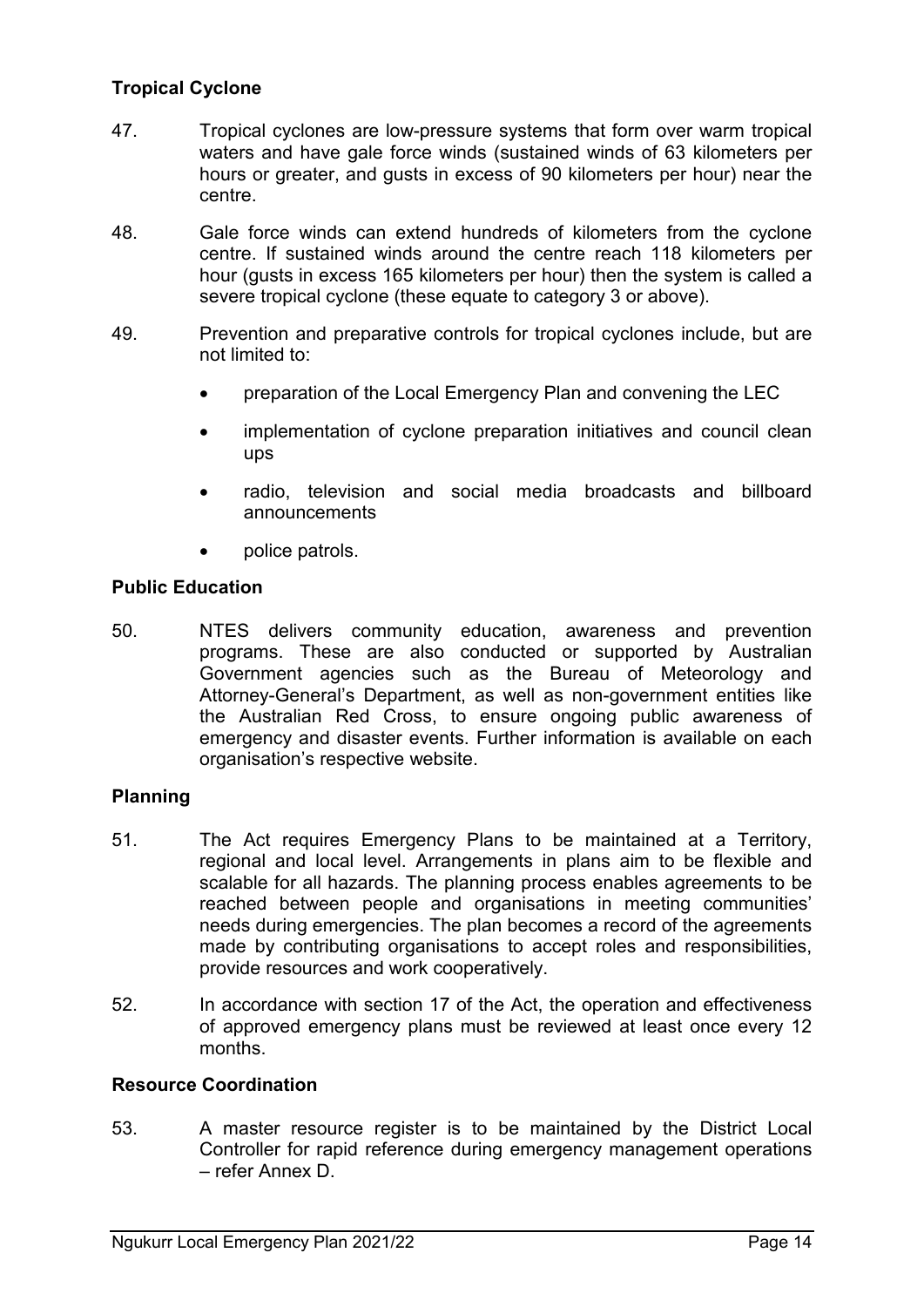54. Stakeholders are to ensure that the District Local Controller is kept advised of changes to resource holdings, operational response capability and key personnel contact arrangements on a regular basis.

#### <span id="page-14-0"></span>**Training and Education**

55. The Act requires that those involved in emergency planning and operations are to be appropriately trained. The NTES Learning and Development Command provides the required training and education capability to ensure NT Government and non-government entities are appropriately trained.

#### <span id="page-14-1"></span>**Exercises**

- 56. Exercises are a key measure for testing the effectiveness of Plans and should be conducted at all levels and involve all stakeholders. Exercises ensure that Plans are robust and understood, and that capabilities and resources are adequate to implement them.
- 57. Exercises are conducted when a Plan has not been enacted since the last review, or substantial changes have occurred, including:
	- legislative changes
	- major changes have occurred in the areas of key personnel, positions or functions across prevention, preparedness, response and recovery
	- new or emerging hazards/risks have been identified.
- 58. Delivery of exercises is guided by advice from the Territory, Regional or Local Controllers, the Territory Recovery Coordinator, Territory Emergency Management Council or Regional Emergency Committee or as required by functional groups[1](#page-14-4).

# <span id="page-14-2"></span>**Response**

 $\overline{a}$ 

59. Response actions are those taken in anticipation of, during, and immediately after an emergency to ensure that its effects are minimised and that people affected are given immediate relief and support $\boldsymbol{\mathsf{r}}$ .

#### <span id="page-14-3"></span>**Control and coordination**

60. Arrangements for response are based on pre-agreed roles and responsibilities for stakeholders. When the scale and complexity of an event is such that resources of the community are depleted a number of arrangements are in place for assistance from the region, the Territory and/or the Australian Government. Pathway for assistance is through the Northern Controller/delegate.

<span id="page-14-4"></span><sup>1</sup> Section 3.5 and 3.6 of the Territory Emergency Plan.

<span id="page-14-5"></span><sup>2</sup> <https://knowledge.aidr.org.au/media/1764/handbook-9-australian-emergency-management-arrangements-kh-final.pdf>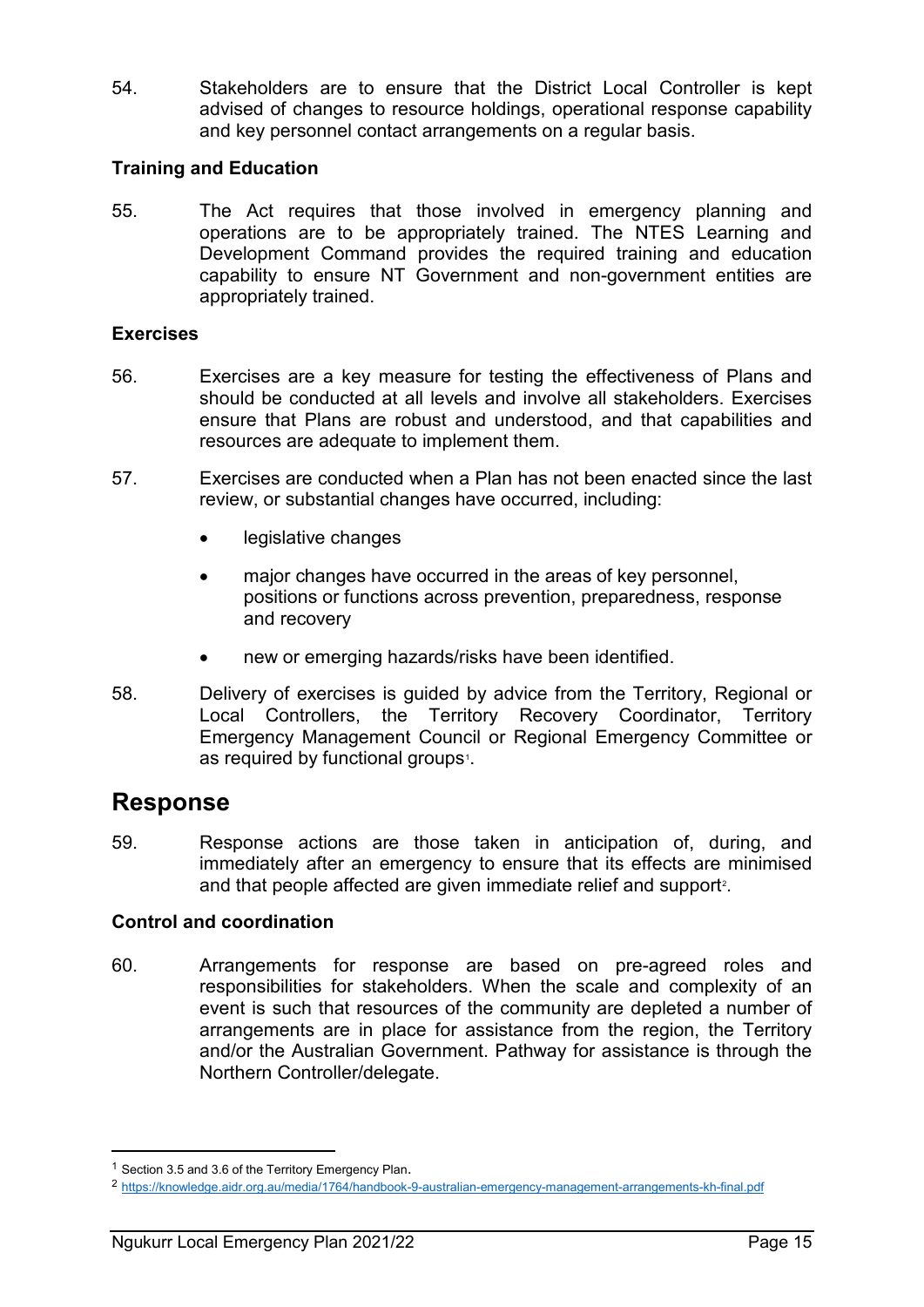#### <span id="page-15-0"></span>**Local Emergency Controller**

- 61. In accordance with section 76 of the Act, the Territory Controller has appointed a District Local Emergency Controller (Local Controller).
- 62. The Local Controller is the OIC of Ngukurr Police Station.
- 63. The Local Controller is subject to the directions of the Regional Controller.
- 64. The powers, functions and directions the Local Controller can be found in sections 77, 78 and 79 of the Act.

#### <span id="page-15-1"></span>**Local Emergency Committee**

- 65. In accordance with section 80 of the Act, the Territory Controller has established an Ngukurr Local Emergency Committee (LEC).
- 66. The Local Controller is Chair of the LEC. Remaining membership consists of representatives from NT Government and non-government entities within the District and includes a permanent member of the NTES.
- 67. Division 11 of the Act specifies the establishment, functions, powers, membership and procedure requirements of a LEC.

#### <span id="page-15-2"></span>**Local Recovery Coordinator and Coordination Committee**

- 68. In accordance with section 87 of the Act, if a region and/or locality has been affected by an event, the relevant Regional Recovery Coordinator may appoint a Local Recovery Coordinator.
- 69. The Local Recovery Coordinator will establish a local Recovery Coordination Committee drawing from membership of the LEC and other relevant members of the community as deemed necessary.
- 70. The Local Recovery Coordinator will report directly to the Regional Recovery Coordinator.
- 71. Division 12 of the Act specifies the functions, powers and directions the Local Recovery Coordinator is subject to.
- 72. Division 13 of the Act specifies the establishment, functions, powers, membership and procedure requirements of Recovery Coordination Committee.

#### <span id="page-15-3"></span>**Emergency Operations Centres (EOCs)**

- 73. Local Control Centres (LCCs) will be established as required by Local Controllers to provide a central focus to the management, control and coordination of emergency operations in the District. When activated, the functions of the LCCs are:
	- information collection and dissemination
	- preparation and issue of official warnings and advice to the public
	- coordination of the provision of resources required in the locality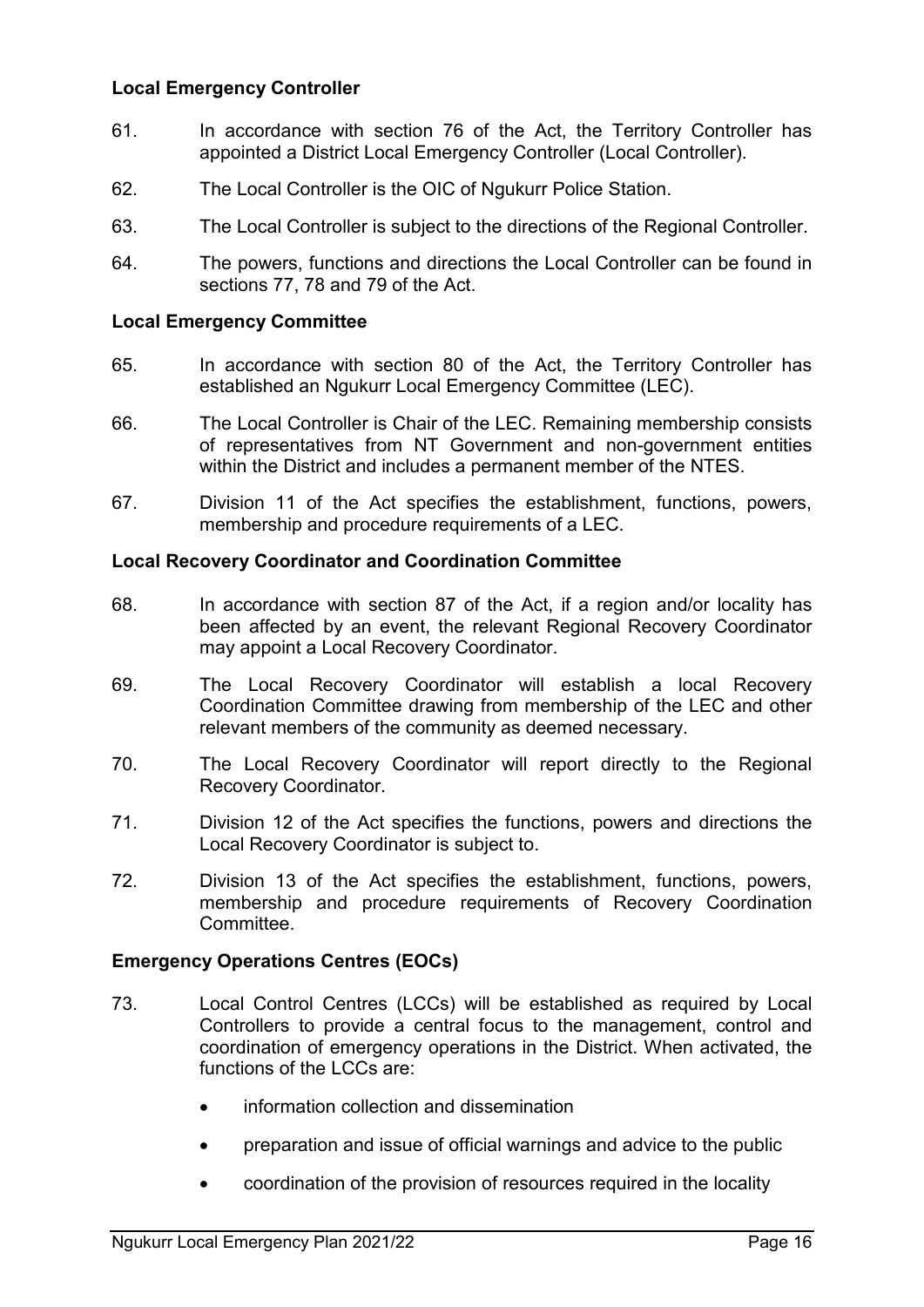- submitting requests for resources through the Regional Controller or the Territory Emergency Operations Centre
- dissemination of information to the media and general public through the Public Information Group to ensure a single point of truth for releases of information to the wider community<sup>[3](#page-16-2)</sup>.
- 74. The District LCC is the Ngukurr Police Station.
- 75. The Regional EOC will generally be located in Darwin at the Peter McAulay Centre.
- 76. Agencies and Functional Groups may establish their own Coordination Centres to provide the focal point for the overall control and coordination of their own agency resources.
- 77. Liaison Officers from functional groups and support agencies will attend the EOC as required.

#### <span id="page-16-0"></span>**WebEOC**

- 78. WebEOC is a critical information management system used throughout the NT. It is an effective and efficient tool used by stakeholders that have a role and responsibility under the Territory Emergency Plan during prevention, preparation, response and recovery phases of any event.
- 79. WebEOC is a contemporary platform for the coordination of multi-agency response to any critical incident be it a severe weather event, flood, bush fire, industrial accident, major crime, terrorism or a large scale planned event. It provides the capacity to record (in real time) all information relevant to an incident and to share that information with other persons at the scene, an EOC and Functional Group personnel.
- 80. WebEOC allows for information sharing, managing tasks and submitting situational reports. It also assists the Control Authority to manage and disseminate current decisions and objectives. Together these functionalities provide up-to-date situational awareness.

#### <span id="page-16-1"></span>**Situation Reports (SITREPs)**

- 81. It is essential for effective control and coordination of emergency management operations that the Local Controller is able to gather and collate relevant information relating to the emergency from regular, concise and accurate SITREPs.
- 82. LEC members are to provide SITREPs at agreed times to enable the preparation of a consolidated report which will be distributed to all committee members and other relevant authorities. This may be achieved through the WebEOC incident management system.

 $\overline{a}$ 

<span id="page-16-2"></span><sup>3</sup> Territory Emergency Plan Section 4.5.3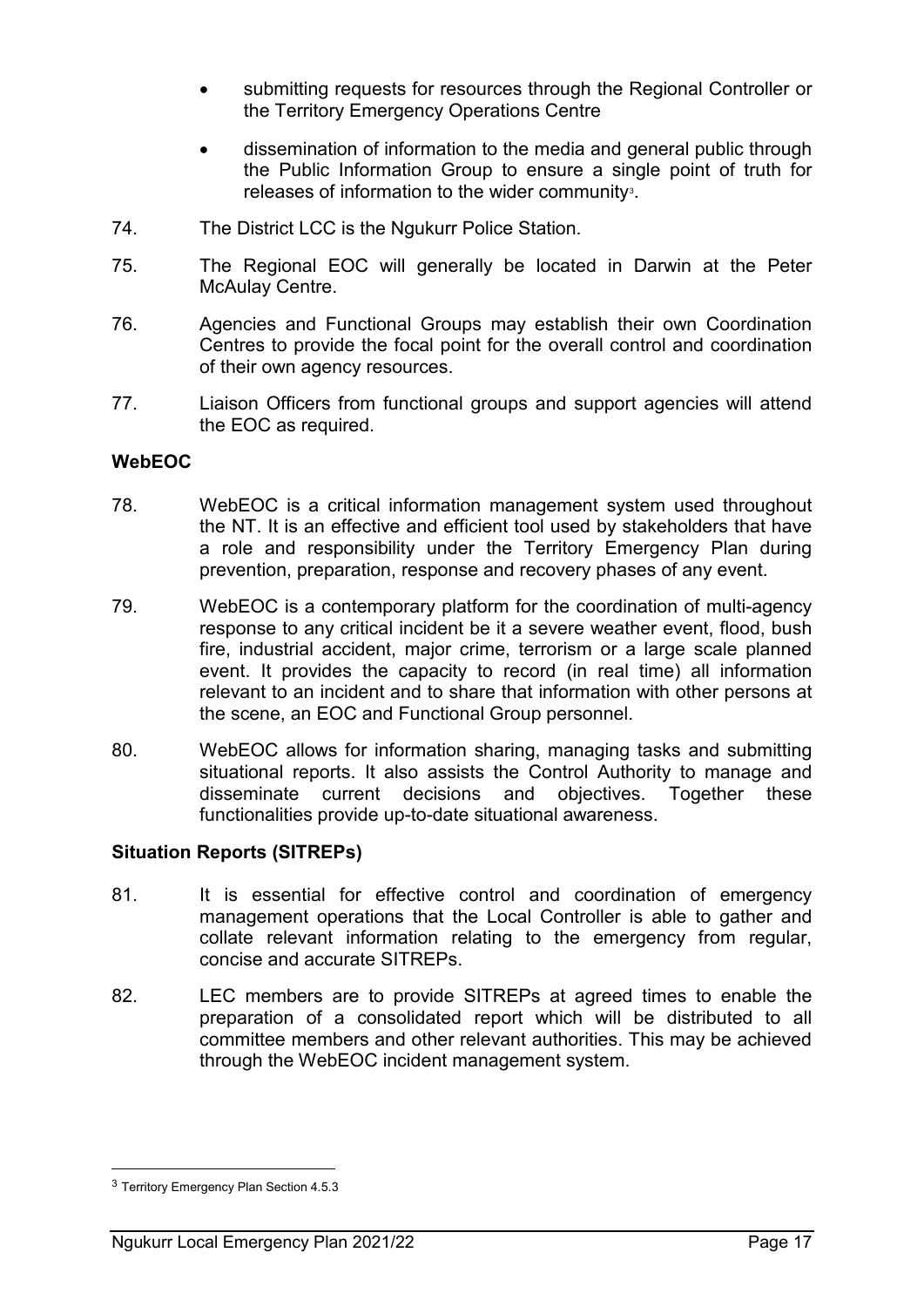#### <span id="page-17-0"></span>**Activation of the Plan**

83. This Plan sets out five stages of activation. These stages are designed to ensure a graduated response to hazardous events, thereby reducing the possibility of under or over reaction by the emergency management agency. The stages are:

| Stage 1 | Alert                                                           | This stage is declared when the Local Controller<br>receives warning of an event which, in their<br>opinion, may necessitate an emergency<br>management response.               |
|---------|-----------------------------------------------------------------|---------------------------------------------------------------------------------------------------------------------------------------------------------------------------------|
| Stage 2 | Standby                                                         | This stage is declared when the Local Controller<br>considers an emergency operation is imminent.<br>During this stage passive emergency measures<br>are commenced.             |
| Stage 3 | Activation                                                      | This stage is declared when active emergency<br>measures are required.                                                                                                          |
| Stage 4 | Stand-down response<br>operations and<br>transition to Recovery | Stage 4 occurs when the Local Controller and<br>Local Recovery Coordinator agree to transition to<br>recovery in accordance with the transitional<br>arrangements of this Plan. |
| Stage 5 | Recovery                                                        | This stage is called if ongoing recovery<br>operations and coordination is required.                                                                                            |

- 84. The stages identified above provide for a sequential response. However, it may be necessary because of the degree of warning and speed of onset actions required under one stage.
- 85. Recovery may be activated when an incident or event has occurred that did not necessitate the activation of response stages 1 to 4. This may be in relation to a sudden impact event or slow onset event such as a drought situation.

#### <span id="page-17-1"></span>**Stakeholder Notifications**

- 86. Upon activation of the Plan the following personnel are to be advised as a matter of urgency:
	- all available members of the LEC
	- Divisional Superintendent
	- Regional Controller
	- **NTES Duty Officer.**
- 87. The Local Controller will notify LEC members of imminent events or activations through various means including but not limited to phone, SMS and email notifications dependant on the most appropriate and available at the time.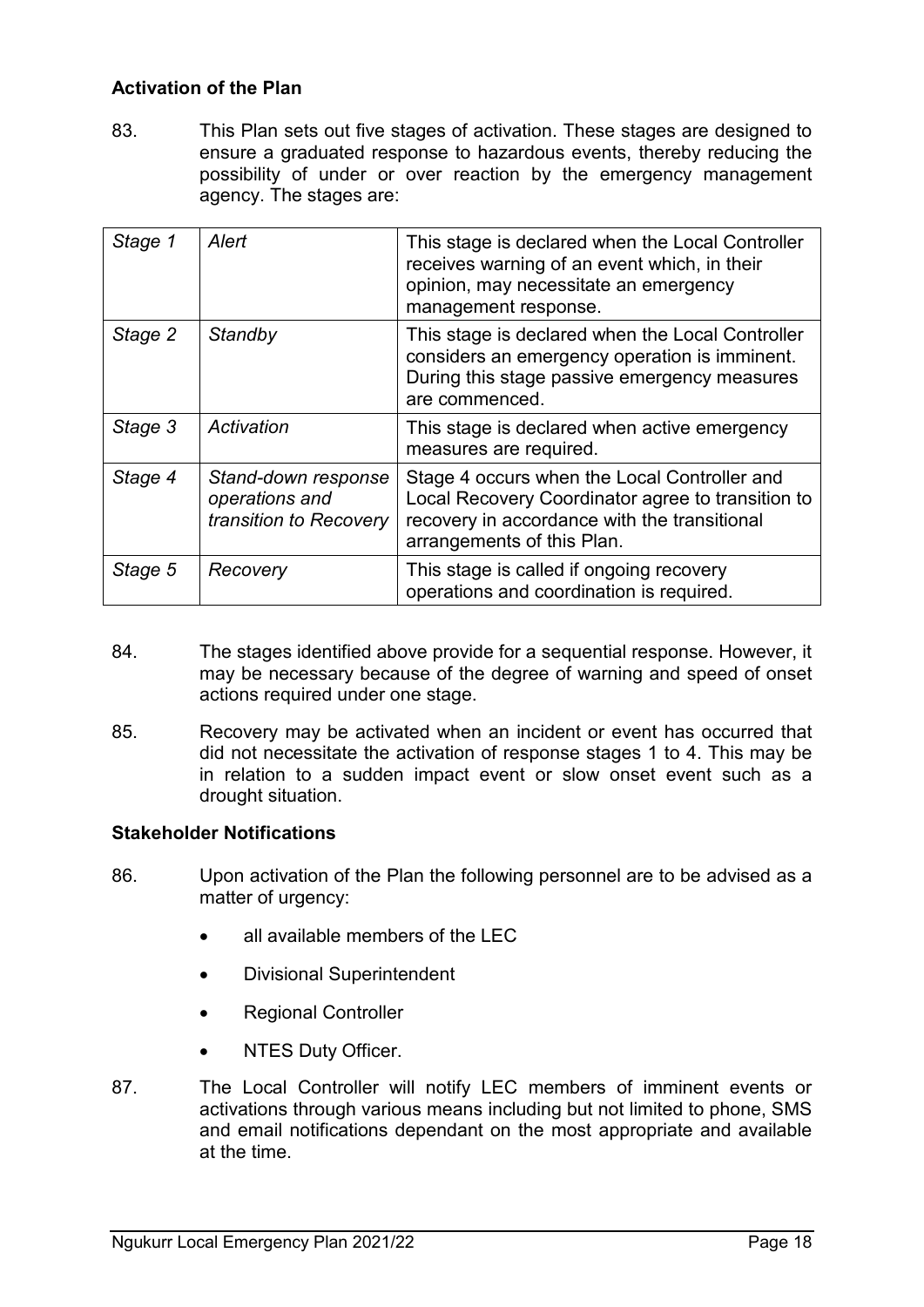#### <span id="page-18-0"></span>**Official Warnings and General Public Information**

- 88. Official warnings are issued by the Bureau of Meteorology (BoM), Geoscience Australia and Bushfires NT.
- 89. Emergency Alert (EA) is a national telephony-based emergency warning system that can deliver warning messages to landlines and mobile handsets based on the service address and mobile handsets based on the last known location of the device.
- 90. The Standard Emergency Warning Signal (SEWS) is an audio alert signal (wailing siren) which may be broadcast on public media to draw attention to the fact that an urgent safety message is about to be made. Generally, SEWS is only played before announcements concerning significant emergencies where emergency management arrangements should be activated as a result.
- 91. Authority to utilise the Emergency Alert and SEWS may be given by virtue of the approval of an emergency plan. The authority and delegations can be found in the Territory Emergency Plan.
- 92. Control and Hazard Management Authorities may have pre-planned use of SEWS for non-weather related events approved by virtue of the approval of a Regional or Special emergency plan.
- 93. The District will receive official warnings and general public information through the following means:
	- radio broadcast
	- television news broadcast
	- Secure NT internet and Facebook site.
- 94. Warning and information messages for general public are authorised by the Local/Regional Controller/delegate, as relevant. The dissemination of such warnings and information is to be by whatever means are appropriate and available at the time.

#### <span id="page-18-1"></span>**Australasian Inter-Service Incident Management System (AIIMS)**

95. Australasian Inter-Service Incident Management System (AIIMS) and is a robust incident management system that will enable the seamless integration of activities and resources of a single agency or multiple agencies when applied to the resolution of any event.

#### <span id="page-18-2"></span>**Closure of Schools**

96. The decision to close schools due to an impending threat will be made by the Chief Minister on advice from the Territory Emergency Management Council (TEMC). When the nature of an event demands an immediate response, local authorities will take the appropriate steps to ensure the safety to the public. This action may include the temporary closure of a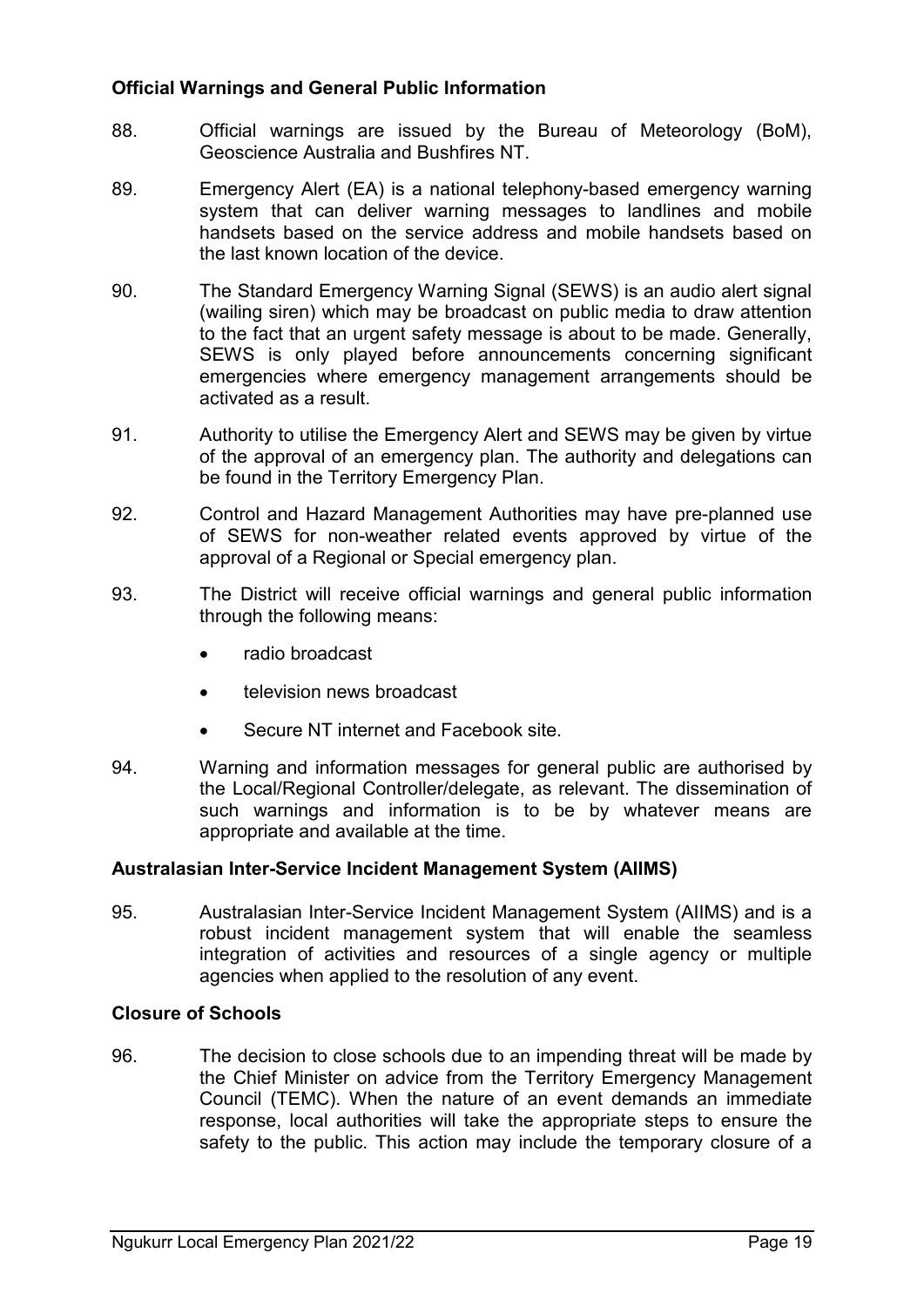school to begin preparations, pending formal closure of the school by the Chief Minister for the remainder of the event.

97. The decision to reopen schools will be made by the Chief Minister on advice from the Chief Executive, Department of Education.

#### <span id="page-19-0"></span>**Closure of Government Offices**

- 98. The decision to close government offices due to an impending threat will be made by the Chief Minister on advice from the TEMC. When the nature of an event demands an immediate response, local authorities should take all appropriate steps to ensure public safety and the protection of property.
- 99. The decision to reopen government offices will be made by the Chief Minister on advice from the TEMC.
- 100. All NT Government agencies are to have an Emergency Preparedness Plan which sets out their processes for closing down their offices once approval has been given. This should have clearly articulated employee guidelines to ensure employees know when they are authorised to leave and are required to return to work.

#### <span id="page-19-1"></span>**Emergency Shelters**

101. Emergency shelters and places of refuge are buildings or structures that provide people with a place of protection and shelter during a disaster or emergency event such as a cyclone, flood, fire or tsunami.

#### <span id="page-19-2"></span>**Emergency Shelters/Strong Buildings Locations**

- 102. Those whose normal accommodation has been assessed as cyclone safe are to be encouraged to remain in their homes to reduce the burden on emergency shelters. However once emergency shelters are opened, no person is to be refused entry. Persons with special needs, the aged, the infirm and persons under the influence of drugs or alcohol are to be assessed by the shelter management team upon entry in to the emergency shelter.
- 103. The table following shows those facilities identified as cyclone shelters, their estimated capacity and the organisation responsible for their preparation and management.

| <b>Responsibility</b>                                                    | <b>Shelter</b>    | Capacity | Contact   | <b>Remarks</b> |  |
|--------------------------------------------------------------------------|-------------------|----------|-----------|----------------|--|
| Dept. of                                                                 | Ngukurr School    | 200      | Dept. of  |                |  |
| Education                                                                |                   |          | Education |                |  |
| Dept. of                                                                 | <b>Child Care</b> | 300      | Childcare |                |  |
| Education                                                                | Centre            |          | Centre    |                |  |
| Dept. of                                                                 | Urapunga          | 100      | Dept. of  |                |  |
| Education                                                                | School            |          | Education |                |  |
| <b>Strong Buildings</b>                                                  |                   |          |           |                |  |
| 5 strong buildings within the community of Ngukurr which is kept updated |                   |          |           |                |  |
| by the local police.                                                     |                   |          |           |                |  |
|                                                                          |                   |          |           |                |  |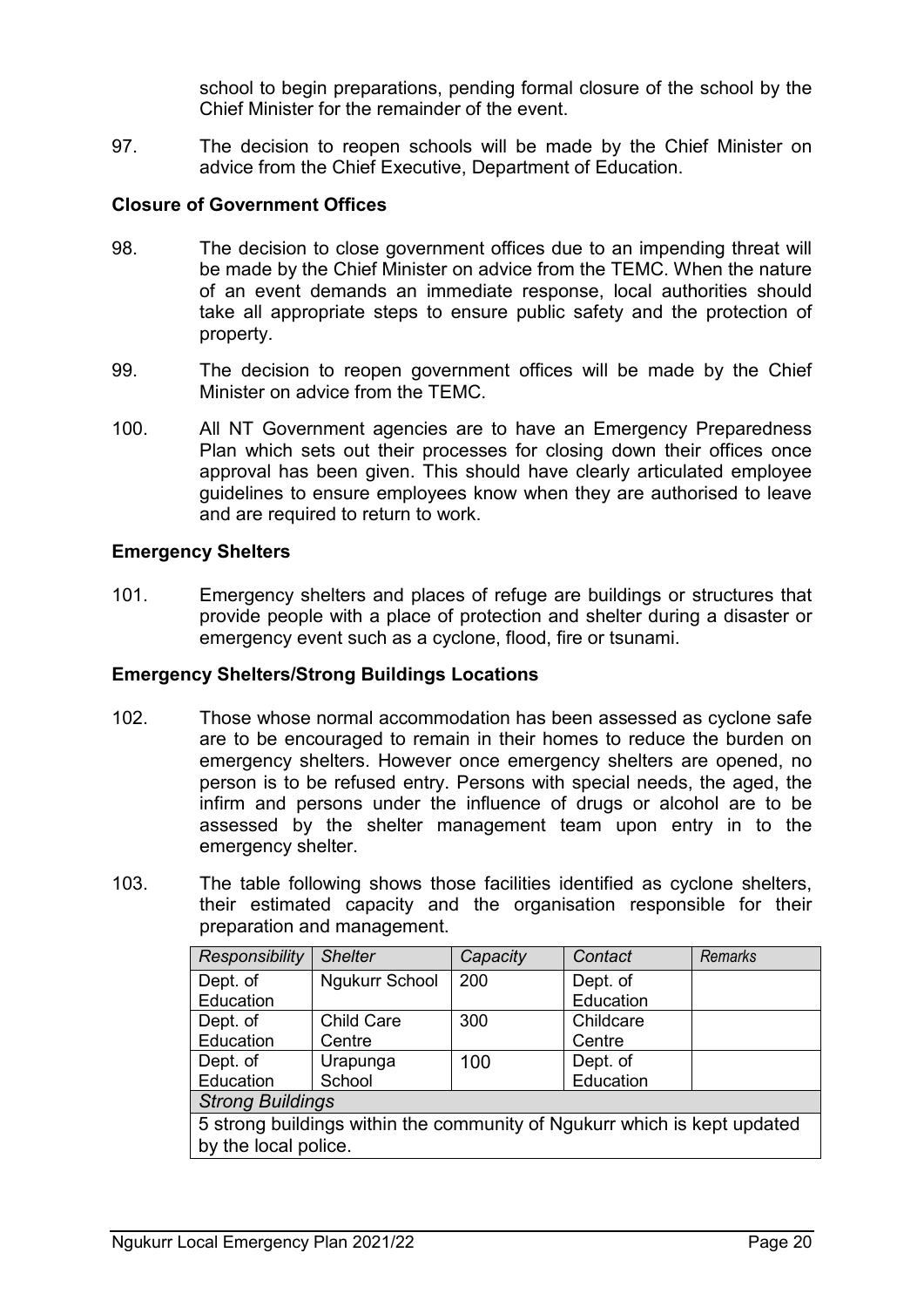- 104. The responsibilities of the emergency shelter manager are:
	- the provision of those buildings designated as emergency shelters
	- the provision of personnel to staff and operate the emergency shelters at such times as they are activated
	- the maintenance of effective liaison with other stakeholders with responsibilities relating to cyclone shelters, in particular the NTPF.
- 105. Emergency shelters are opened under the direction of the Territory or Regional Controller in consultation with the Emergency Shelter Group. The lead agency for this group is the Department of Education. Emergency shelters will not normally operate for more than 48 hours.
- 106. The timing of the opening of emergency shelters will be dependent upon the severity of the impending incident, the numbers to be sheltered, the time of day the incident is expected to impact and the period of time the emergency shelters are likely to be occupied.
- 107. The announcement that emergency shelters are open in the District will be made by radio broadcast and will include emergency shelter rules such as no pets or alcohol being permitted in shelters and that food will not be provided.
- 108. The Department of Education in conjunction with NT Police are responsible for the management of emergency shelters during an emergency event.

#### <span id="page-20-0"></span>**Evacuation Planning and Accommodation**

- 109. Evacuation is a risk management strategy that can be used to mitigate the effect of an emergency or disaster on a community<sup>[4](#page-20-2)</sup>.
- 110. The decision to evacuate a community, including establishing an evacuation centre, is not taken lightly as it represents significant resource and financial implications<sup>[5](#page-20-3)</sup>.
- 111. Evacuation of the District will be considered as a last resort. Where an evacuation is required the TEMC, in consultation with the Local Controller and the District, will arrange emergency accommodation and transport, as necessary, through the relevant Functional Group/s.

#### <span id="page-20-1"></span>**Register. Find. Reunite Registration and Inquiry System**

- 112. Australian Red Cross, in partnership with the Commonwealth Attorney-General's Department, has developed an improved system to help reunite families, friends and loved ones separated by an emergency. This system is called Register. Find. Reunite.
- 113. This system can be initiated by either the Territory or Regional Controller without the national system being activated $6$ .

 $\overline{a}$ 

<sup>4</sup> EM Manual 11 Evacuation Planning, page 1

<span id="page-20-2"></span><sup>5</sup> Australian Emergency Management, Evacuation Planning Handbook 4 2013

<span id="page-20-4"></span><span id="page-20-3"></span><sup>6</sup> Territory Emergency Plan Section 4.17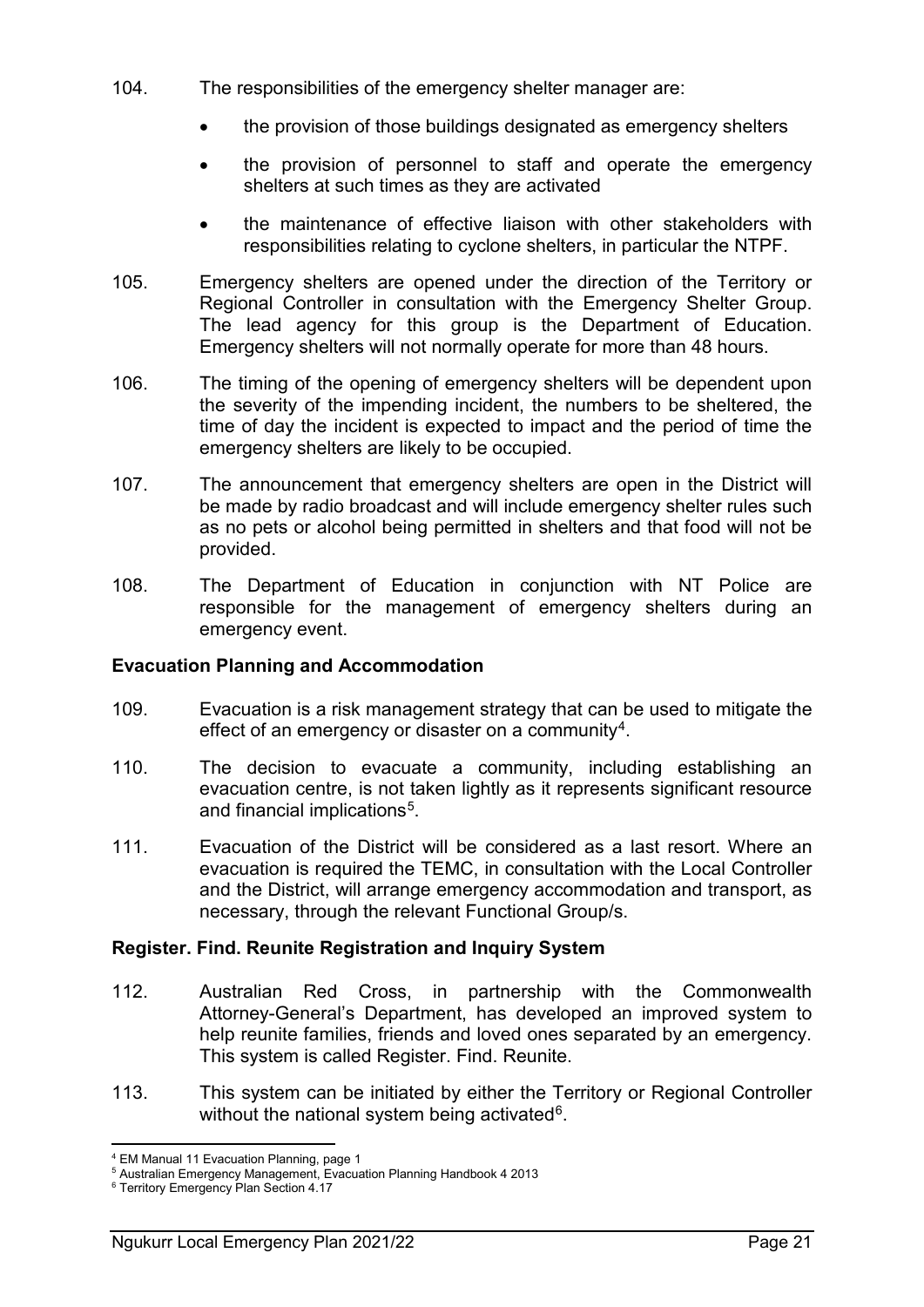114. Any activation of this system should occur in consultation with the Welfare Group in the first instance.

#### <span id="page-21-0"></span>**Impact Assessment**

- 115. Immediately after a hazard has affected a community, assessment of the impact is a vital component of the situational awareness and implementation of response and recovery activities.
- 116. Guidelines to conduct rapid assessments in the NT, including the establishment of a dedicated Rapid Assessment Team/s (RAT) to collect data in the field have been developed. A copy is available in the WebEOC library for emergency management practitioners.
- 117. The Survey, Rescue and Impact Assessment Group, led by the NTPFES, is responsible for impact assessments.
- 118. At the local level, Local Controllers can activate the NTES to undertake impact assessments if deemed appropriate.

# <span id="page-21-1"></span>**Recovery**

- 119. Emergency recovery is the coordination process of supporting affected communities in the reconstruction of the physical infrastructure, restoration of the economy and of the environment, and support for the emotional and physical wellbeing of those affected.
- 120. Recovery is often a long term process which can be measured in months, years or even decades. For the purpose of this Plan only the early recovery phase is detailed.

#### <span id="page-21-2"></span>**Transitional Arrangements**

- 121. The transition from response to recovery coordination represents a fundamental shift in operational aims and tempo. This shift is from the protection of life and supporting the immediate needs of the community, to establishing longer term, more sustainable support structures.
- 122. The transition to recovery coordination occurs at a time agreed to by the:
	- Territory Controller
	- Territory Recovery Coordinator.

After consultation with TEMC, the Regional Controller and the Regional Recovery Coordinator.

#### <span id="page-21-3"></span>**Handover Arrangements**

123. Formal handover to recovery coordination will not occur until the Territory Recovery Coordinator is satisfied the following briefings have been completed: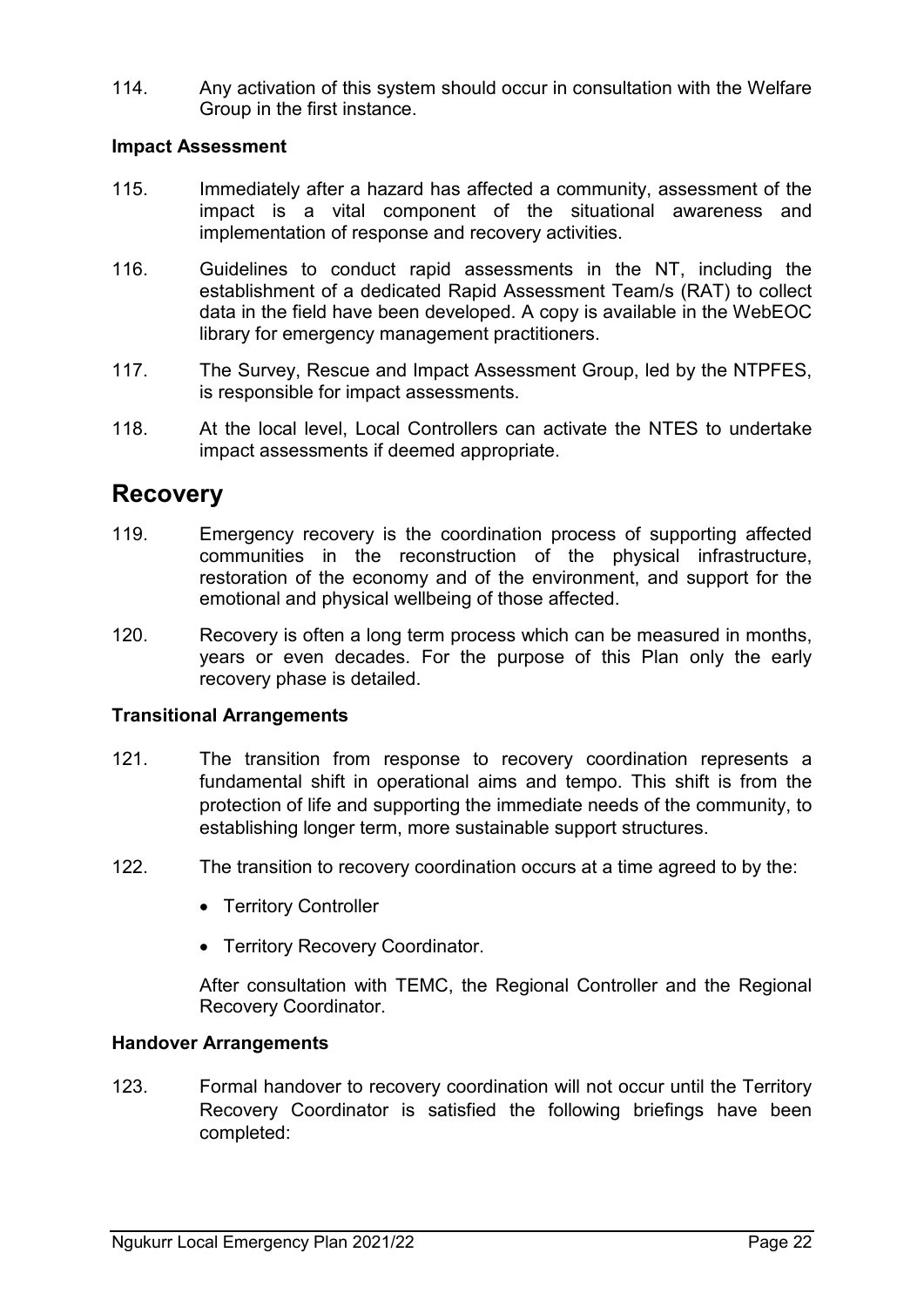- the Territory Controller has briefed the TEMC and the Territory Recovery Coordinator
- the Regional Controller has briefed the Regional Recovery Coordinator, and
- Where there is significant changeover of personnel, the EOC planning operations and logistics sections have briefed incoming recovery planning, operations and logistics staff.
- 124. The Regional Recovery Coordinator will ensure all functional group leaders, agencies, support groups and other relevant stakeholders are notified of the transition to recovery well before it occurs. This notification is to include changes to relevant contact details and other pertinent information.
- 125. A summary of response and recovery activities can be found at Annex L.

#### <span id="page-22-0"></span>**Plan Governance**

126. Part 2, Division 3 of the Act outlines the preparation, consideration, approval and review requirements for Local Emergency Plans.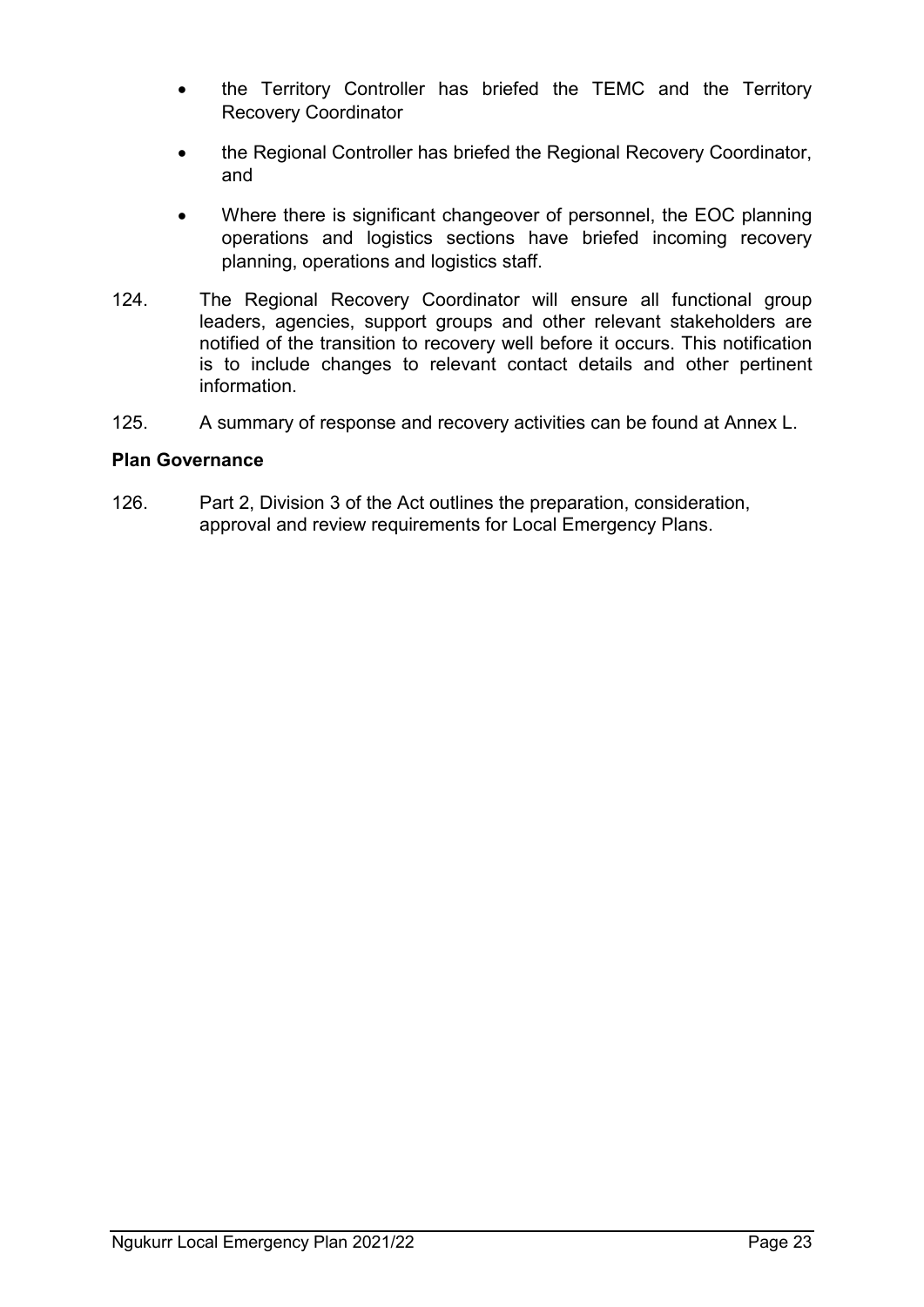# <span id="page-23-0"></span>**Annexures**

- **Annex A Hierarchy of Plans**
- **Annex B Functional Groups - Roles and Responsibilities**
- **Annex C Functional Groups**
- **Annex D Resource Lists**
- **Annex E Identified Risk Guideline –Transport**
- **Annex F Identified Risk Guideline – Hazmat**
- **Annex G Identified Risk Guideline – Fire**
- **Annex H Identified Risk Guideline – Flood**
- **Annex I Identified Risk Guideline – Cyclone**
- **Annex J Evacuation Guideline**
- **Annex K SITREP Template**
- **Annex L Summary of Response and Recovery Activities**
- **Annex M Contact Details**
- **Annex N Debrief**
- **Annex O Glossary**
- **Annex P Acronyms**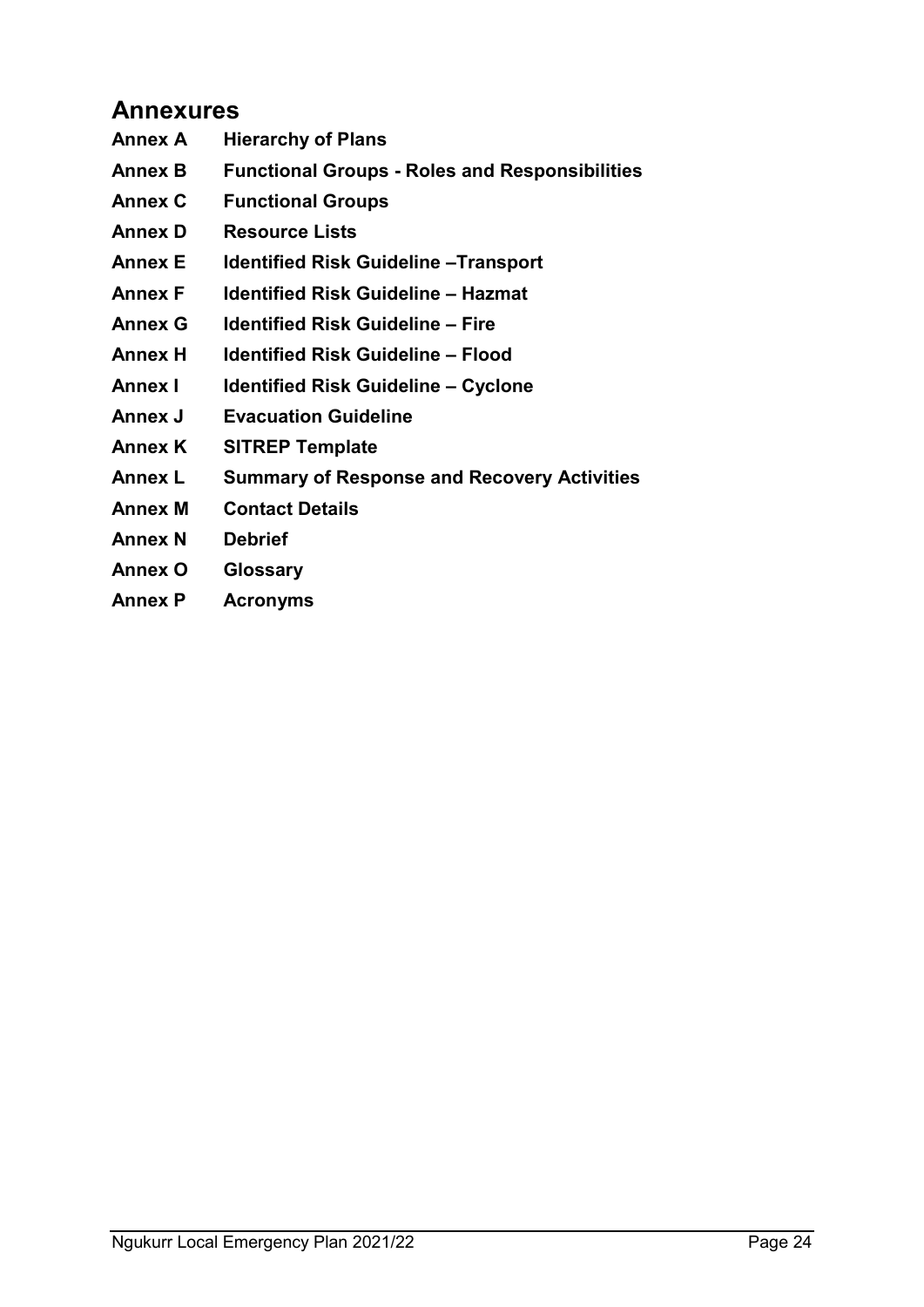#### <span id="page-24-0"></span>**Annex A: Hierarchy of Plans**

Emergency management planning in the Territory is based upon a hierarchal system. It originates with the Territory Emergency Plan which provides the basis for subsequent regional, local and specific emergency management plans relating to specific threats.

- **Territory Emergency Plan.** A plan to describe the Northern Territory's approach to emergency and recovery operations, the governance and coordination arrangements and roles and responsibilities of agencies. The plan is supported by regional, local and hazard specific plans and functional group sub plans.
- *Regional Emergency Plans*. The regional emergency management structure is based upon two Police Regions. The plans provide a basis for coordinated emergency and recovery operations in the region.
- *Local Emergency Plans***.** Plans developed for coordinated emergency and recovery operations in the identified locality.
- **Territory Wide Plans.** Plans are not associated with functional group operational plans but cover an all hazard/all agency/all regions approach.
- **Agency/functional group plans.** Plans developed for agencies or functional groups to deliver the functions and operations of their agency during an Emergency or disaster.
- *Australian Government Plans and Arrangements***.** The Australian Government publish a range of national plans to deal with emergencies and disasters.
- *Special Emergency Plans***.** Plans outlining the arrangements for the control, coordination and support response, for hazard specific emergencies and disasters such as emergency terrestrial and aquatic pest and disease incursions.

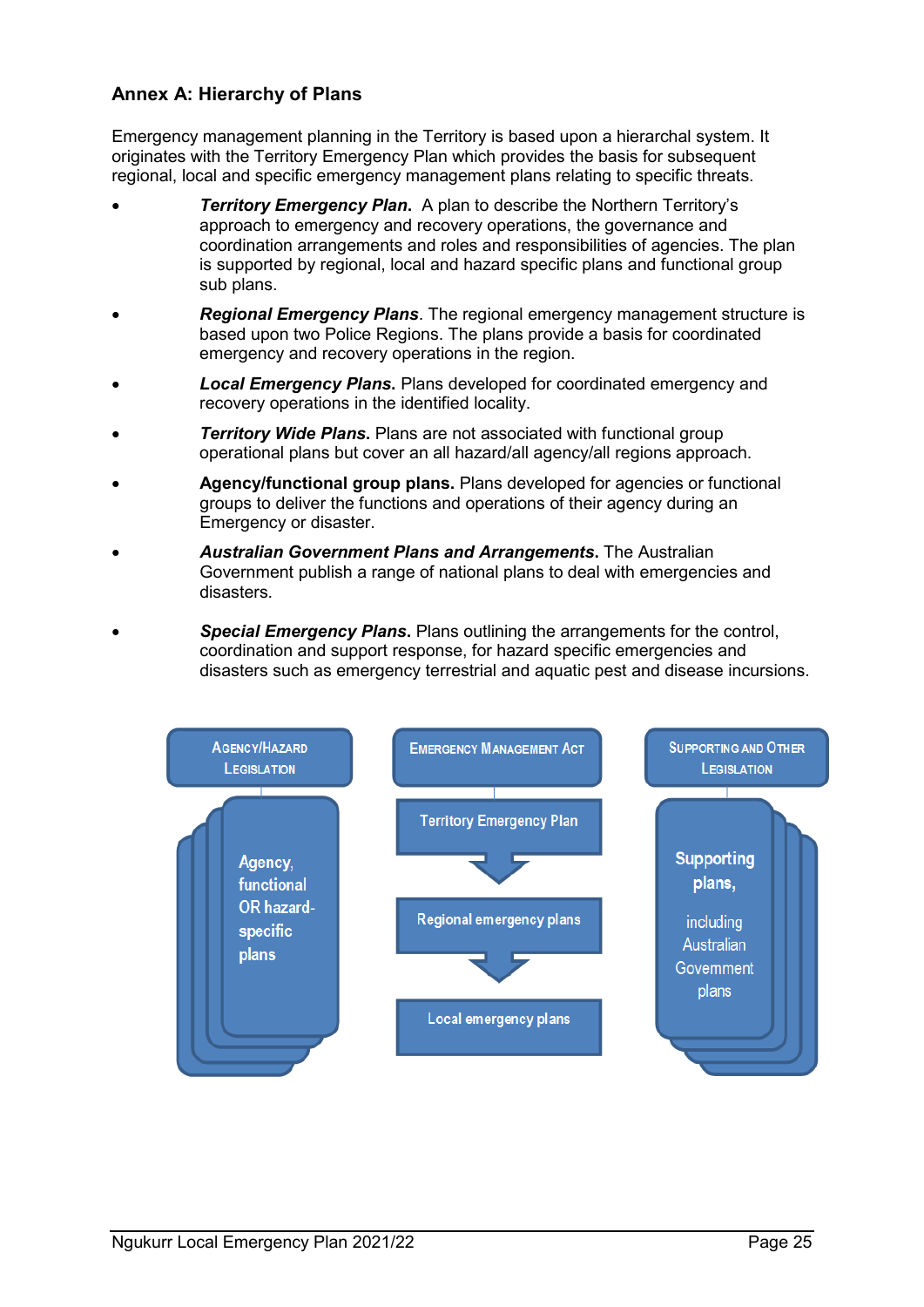### <span id="page-25-0"></span>**Annex B: Functional Groups - Roles and Responsibilities**

| <b>Functional Group</b>                 | <b>Position and Agency</b>                                               |  |  |  |  |  |
|-----------------------------------------|--------------------------------------------------------------------------|--|--|--|--|--|
| <b>Biosecurity and Product Industry</b> | Department of Industry, Tourism and Trade                                |  |  |  |  |  |
| <b>Communication Technology</b>         | <b>NTPFES</b>                                                            |  |  |  |  |  |
| <b>Critical Goods and Services</b>      | Department of Industry, Tourism and Trade                                |  |  |  |  |  |
| <b>Emergency Shelter</b>                | Department of Education                                                  |  |  |  |  |  |
| Engineering                             | Department of Infrastructure Planning and<br>Logistics                   |  |  |  |  |  |
| Medical                                 | Department of Health                                                     |  |  |  |  |  |
|                                         | <b>Top End Health Service</b>                                            |  |  |  |  |  |
| <b>Public Health</b>                    | Department of Health                                                     |  |  |  |  |  |
| <b>Public Information</b>               | Department of the Chief Minister and Cabinet                             |  |  |  |  |  |
| <b>Public Utilities</b>                 | Power and Water Corporation                                              |  |  |  |  |  |
| Transport                               | Department of Infrastructure Planning and<br>Logistics                   |  |  |  |  |  |
| Survey and Rescue                       | NTPF with the assistance of Fire and Emergency<br><b>Response Groups</b> |  |  |  |  |  |
| Welfare                                 | Department of Territory Families, Housing and<br>Communities             |  |  |  |  |  |
| <b>Function/Activity</b>                | <b>Position and Organisation or Provider</b>                             |  |  |  |  |  |
| <b>Medical Services</b>                 | <b>Sunrise Health Service</b>                                            |  |  |  |  |  |
| Power Supply (ESO)                      | Roper Gulf Regional Council                                              |  |  |  |  |  |
| Food supplier                           | <b>Community Store</b>                                                   |  |  |  |  |  |
| Transportation                          | Department of Infrastructure, Planning and<br>Logistics                  |  |  |  |  |  |

Full details on agency roles and responsibilities are detailed in the Northern Territory Emergency Plan.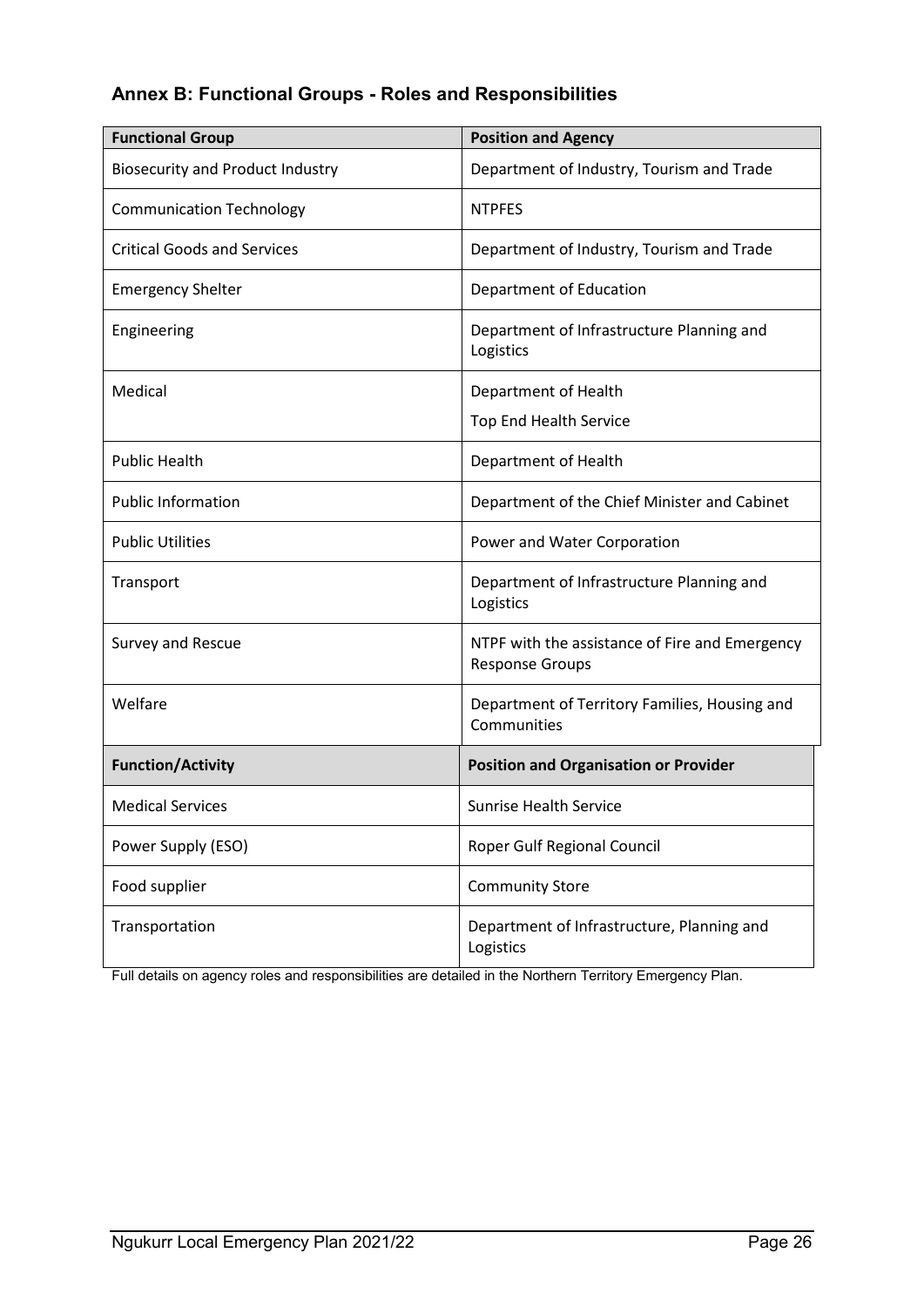#### <span id="page-26-0"></span>**Annex C: Functional Groups**

#### **Emergency Response and Recovery Functions with Identified Agencies/Organisation/Provider**

During an event some of these functions may be needed at a local level.

Please consider which agency or community member might be responsible for providing this function:

| <b>Functions</b>                                                                                                                    | Agency / Organisation/Provider responsible                        |  |  |  |  |
|-------------------------------------------------------------------------------------------------------------------------------------|-------------------------------------------------------------------|--|--|--|--|
| Animal / Livestock Management                                                                                                       | <b>RGRC</b>                                                       |  |  |  |  |
| Anti-looting protection                                                                                                             | <b>NT Police</b>                                                  |  |  |  |  |
| <b>Banking Services</b>                                                                                                             | ATM service provided by store                                     |  |  |  |  |
| Broadcasting: What radio stations provide<br>announcements                                                                          | <b>ABC</b> radio                                                  |  |  |  |  |
| Clearing of essential traffic routes                                                                                                | <b>RGRC</b>                                                       |  |  |  |  |
| Clearing storm water drains                                                                                                         | <b>RGRC</b>                                                       |  |  |  |  |
| Clothing and Household Items                                                                                                        | Outback store<br>Roper Bar Store<br>Urapunga Store                |  |  |  |  |
| <b>Community Clean Up</b>                                                                                                           | <b>RGRC</b>                                                       |  |  |  |  |
| Control, coordination and management                                                                                                | <b>NT Police</b>                                                  |  |  |  |  |
| Coordination to evacuate public                                                                                                     | CMC/NT Police                                                     |  |  |  |  |
| Critical Goods and Services (protect/resupply)<br>Food<br><b>Bottle Gas</b><br><b>Camping Equipment</b><br><b>Building supplies</b> | Outback store<br>Roper Bar Store<br>Urapunga Store                |  |  |  |  |
| Damaged public buildings: Coordination and<br>inspections                                                                           | <b>Territory Housing</b>                                          |  |  |  |  |
| Disaster Victim Identification capability                                                                                           | <b>NT Police</b>                                                  |  |  |  |  |
| <b>Emergency Alerts / SEWS</b>                                                                                                      | <b>NT Police</b>                                                  |  |  |  |  |
| <b>Emergency Catering</b>                                                                                                           | Outback store<br>Roper Bar Store<br>Urapunga Store                |  |  |  |  |
| <b>Emergency food distribution</b>                                                                                                  | Outback store<br>Roper Bar Store<br>Urapunga Store<br><b>RGRC</b> |  |  |  |  |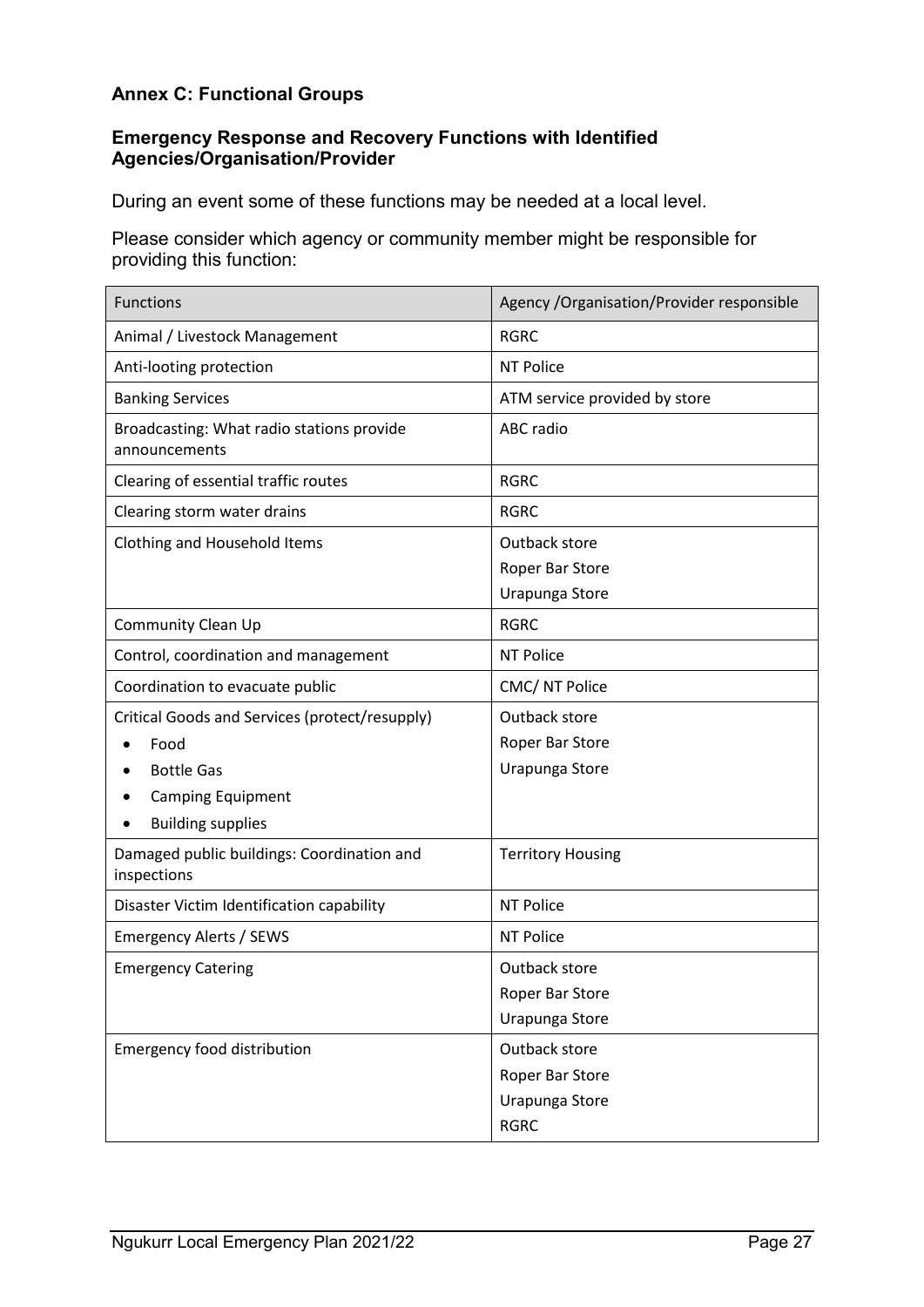| <b>Functions</b>                                                                                              | Agency / Organisation/Provider responsible             |
|---------------------------------------------------------------------------------------------------------------|--------------------------------------------------------|
| Emergency Operations Centre (EOC),                                                                            | <b>NT Police</b>                                       |
| including WebEOC, Recovery Coordination Centre<br>(RCC)                                                       | CMC                                                    |
| Emergency shelter. Staff, operations and control                                                              | Education                                              |
|                                                                                                               | <b>NT Police</b>                                       |
| Evacuation centre - Staffing, operations and control                                                          | Education                                              |
|                                                                                                               | <b>NT Police</b>                                       |
| Facebook Messaging - Text Broadcasts and<br><b>Facebook Live</b>                                              | <b>NT Police</b><br>YMDAC Kriol Language Program       |
| Financial Relief / Assistance                                                                                 | Centrelink Agent                                       |
| Payments of NDRRA (National Disaster Relief and<br>Recovery Assistance)                                       |                                                        |
| Identification of suitable buildings for shelters                                                             | <b>LEC</b>                                             |
| <b>Interpreter Services</b>                                                                                   | <b>AIS</b>                                             |
| Management of Expenditure in emergencies                                                                      | Treasury                                               |
| <b>Medical services</b>                                                                                       | <b>Sunrise Health Clinic</b>                           |
| Network communications (IT): Responders / Public<br>Maintenance and restoration of emergency<br>communication | Telstra                                                |
| Personal Support                                                                                              | <b>Sunrise Health Clinic</b>                           |
| Power: Protection and restoration :                                                                           | <b>AA Essentials</b>                                   |
| Public messaging during response and recovery.                                                                | <b>NT Police</b>                                       |
|                                                                                                               | <b>RGRC</b>                                            |
| Public/Environmental Health (EH) management                                                                   | <b>Public Health Group</b>                             |
| All EH functions including water & food safety                                                                |                                                        |
| <b>Disease Control</b>                                                                                        |                                                        |
| Rapid Impact Assessment                                                                                       | <b>NT Police</b><br><b>RGRC</b>                        |
| <b>Recovery Coordination</b>                                                                                  | <b>CMC</b>                                             |
|                                                                                                               |                                                        |
| Repatriation                                                                                                  | As detailed in local emergency<br>arrangements         |
| Restoration of public buildings                                                                               | Department of Infrastructure Planning and<br>Logistics |
| Restoration of roads and bridges (council/territory)<br>excluding railways                                    | <b>RGRC</b>                                            |
| Road management and traffic control including<br>public Information on road closures                          | <b>RGRC</b>                                            |
| Sewerage: Protection and restoration                                                                          | <b>ESO</b>                                             |
| Survey                                                                                                        | NT Police                                              |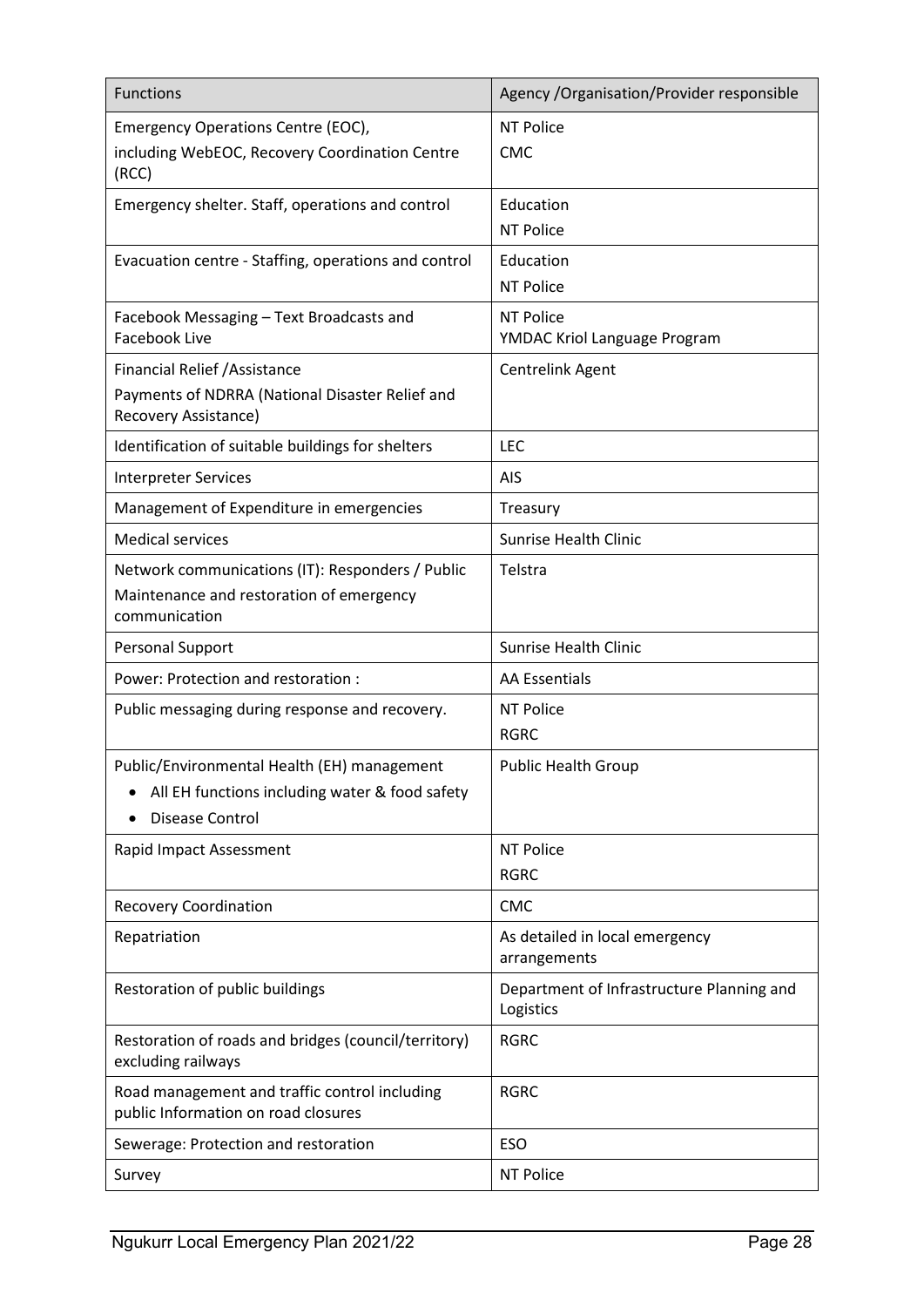| <b>Functions</b>                                                                 | Agency / Organisation/Provider responsible |
|----------------------------------------------------------------------------------|--------------------------------------------|
| Temporary accommodation (Recovery)                                               | Education                                  |
| <b>Traffic Control</b>                                                           | NT Police                                  |
| Transport: Commercial and Public airport/ planes,<br>automobiles, ferries, buses | Education<br><b>RGRC</b>                   |
| Vulnerable Groups                                                                | Sunrise Health Clinic<br><b>RGRC</b>       |
| Waste management<br>Collection<br>Disposal of Stock                              | <b>RGRC</b>                                |
| Water (including drinking water): Protection and<br>restoration                  | <b>ESO</b>                                 |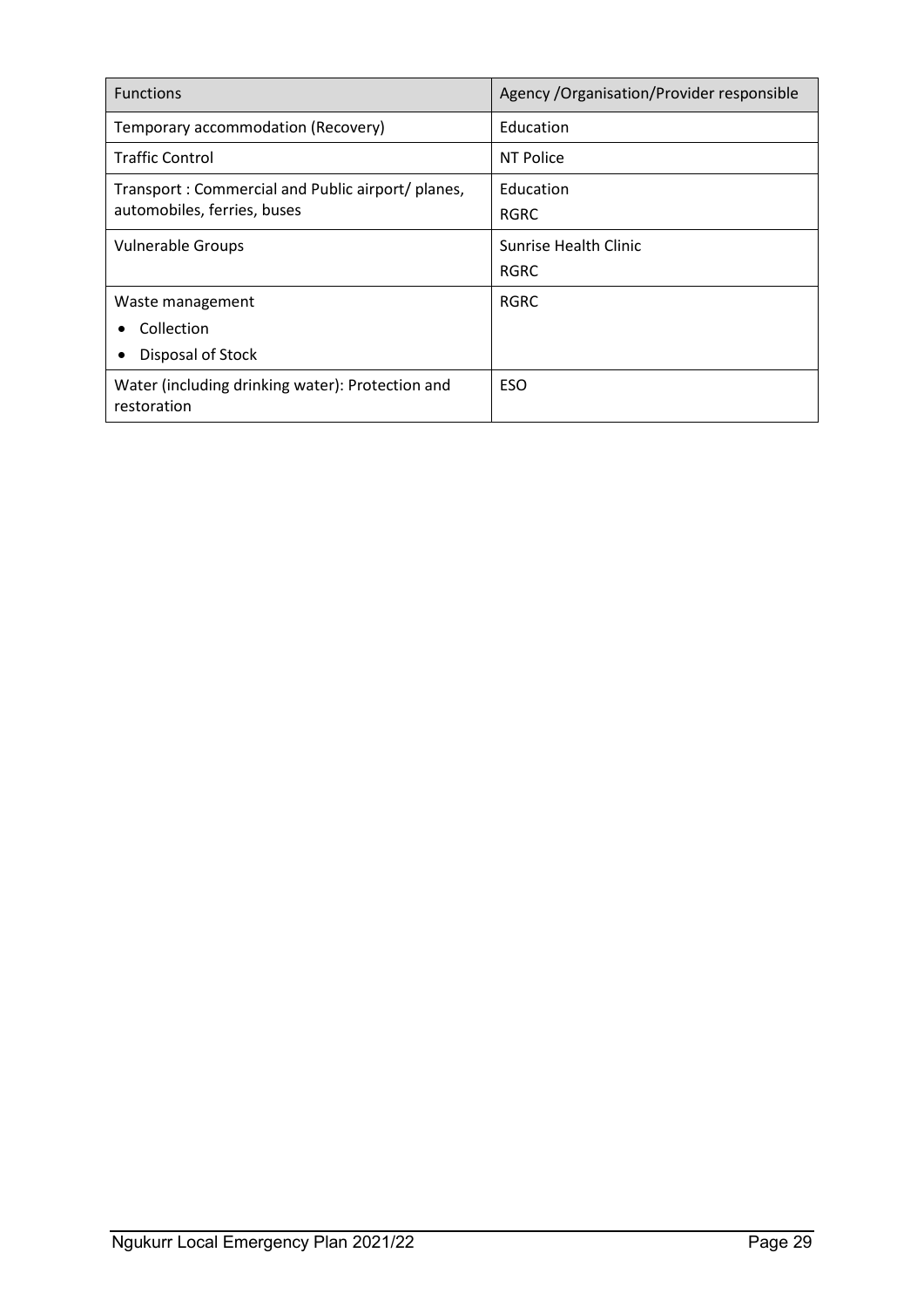#### **Annex D: Resource List**

# RESOURCE REGISTER Locality - Ngukurr

<span id="page-29-0"></span>

|                                              |                                                                                    |                                                                                                                        |                                                                                                                                                |                                                                                                                                |                                                                                                        |                                                                                                |                                                       |         |                                                                                                                                              |                                                                                 | ັ                                                                                         |                                                                                                                                                |
|----------------------------------------------|------------------------------------------------------------------------------------|------------------------------------------------------------------------------------------------------------------------|------------------------------------------------------------------------------------------------------------------------------------------------|--------------------------------------------------------------------------------------------------------------------------------|--------------------------------------------------------------------------------------------------------|------------------------------------------------------------------------------------------------|-------------------------------------------------------|---------|----------------------------------------------------------------------------------------------------------------------------------------------|---------------------------------------------------------------------------------|-------------------------------------------------------------------------------------------|------------------------------------------------------------------------------------------------------------------------------------------------|
| Resource                                     | Communic<br>ations                                                                 | Fire<br>Fighting                                                                                                       | Rescue                                                                                                                                         | Medical                                                                                                                        | Aircraft                                                                                               |                                                                                                | Vehicles                                              |         | Plant                                                                                                                                        | Fuel                                                                            | Accommod<br>ation<br>/Shelter                                                             | <b>Food Supply</b><br>& Storage                                                                                                                |
| Legend<br>Agency/Organisation                | HF<br>UHF<br><b>VHF</b><br>Marine (M)<br>Satellite Ph (SP)                         | A=Appliance<br>D=Dropon Unit<br>T=Trailer<br>F=Foam<br>E=Extinguisher<br>(4.5kg and above)<br>GFU - Grass Fire<br>Unit | <b>RAR=Road Accident</b><br>Rescue Team<br><b>HE=Heavy Rescue</b><br>Equipment<br>WS=Workshop<br><b>PG=Portable Genset</b><br>FL=Floodlighting | =Hospital<br>A=Ambulance<br>C=Clinic<br>F/A=First Aid<br>Kits<br>SF=Stretcher<br>(fId)<br>SB=Stretcher-<br>(bsk)<br>B=Blankets | F=Fixed Wing<br>H=Helicopter<br>(oo)=Seating<br>Capacity<br>(s)=Stretcher<br>(w)=Winch<br>(kg)=Payload | U=Utility<br>B=Bus (seating)<br>T=Truck (capacity)<br>WT=Water tanker<br>FT=Fuel tanker<br>2WD | S=Sedan/Stationwagon<br>LW=Liquid waste tanker<br>4WD | AII     | T=Tractor<br>B=Bulldozer<br>C=Crane (mobile)<br>F=Frontend<br>Loader<br>F/L=Forklift<br>L=Lowloader<br>B/H=Back hoe<br>G=Grader<br>BC=Bobcat | A=Avgas<br>D=Distillate<br>J=Jet aviation<br>$L = LPG$<br>S=Super<br>U=Unleaded | B=Beds<br>R=Rooms<br>C=Caravans<br>$T = Tents$<br>Tp=Tarpaulins<br>Ps=Plastic<br>Sheeting | R=Retail store<br>B=Bulk dry goods<br>K=Commercial<br>Catering<br>P=Portable cooking<br>F=Freezer (fixed)<br>Fm=Freezer (mobile)<br>C=Coolroom |
| NT Police - Ngukurr<br><b>Station</b>        | $2 \times UHF$<br>Vehicles<br>2 x Marine<br>Radios<br>Sat Phone<br>#<br>0147142643 | 1x<br>firefighting<br>trailer<br>1000Lts for<br>grass fires                                                            | 1 x NTES<br>Rescue<br>Trailer<br>With jaws of<br>life and<br>spreaders                                                                         | 1 x Frist<br>Aid Kit<br>Station                                                                                                | $Nil - May$<br>is able to<br>utilise<br>Police Air<br>Wing                                             | 3x<br>4WD<br>S                                                                                 |                                                       | Terrain | $1 \times 6.0$<br>metre<br>vessel                                                                                                            | Diesel<br>5000Lts                                                               | 2 x VOQs                                                                                  | Nil                                                                                                                                            |
| <b>Roper Gulf</b><br><b>Regional Council</b> | $2 \times VHF$<br>Radios<br>(Hand Held)<br>Sat Phones<br>#<br>0147153592           | 1 x Bush Fire<br>Trailer<br>1000Lts for<br>grass fires.                                                                | Nil                                                                                                                                            | Vehicles<br>have Frist<br>Aid Kits<br>1 x Frist<br>Aid Kit<br>Ngukurr<br>Office                                                | Nil                                                                                                    | 12x<br>4WD<br>S                                                                                |                                                       |         | $1 \times$ Tip<br><b>Truck</b><br>1 x Loader<br>1 x Bobcat<br>1 x large<br>Genset                                                            |                                                                                 | Contractors<br>Quarters 19<br>x rooms<br><b>Distillate</b><br>50,0ooLts                   | Nil                                                                                                                                            |
| Sunrise Health,<br><b>Ngukurr</b>            | Sat Phones:<br>#<br>0147165750<br>#014166415                                       | $\overline{N}$                                                                                                         | 1 x Stretcher<br>Portable<br>Emergency<br><b>Medical Pack</b>                                                                                  | $1x$ fully<br>equipped<br>Ambulance                                                                                            | $Nil - But$<br>can call Air<br>Med                                                                     | 3x<br>4WD<br>S<br>Troo<br>р<br>Carri<br>er                                                     |                                                       |         | Large<br>Genset                                                                                                                              | Nil                                                                             | Nil                                                                                       | Nil                                                                                                                                            |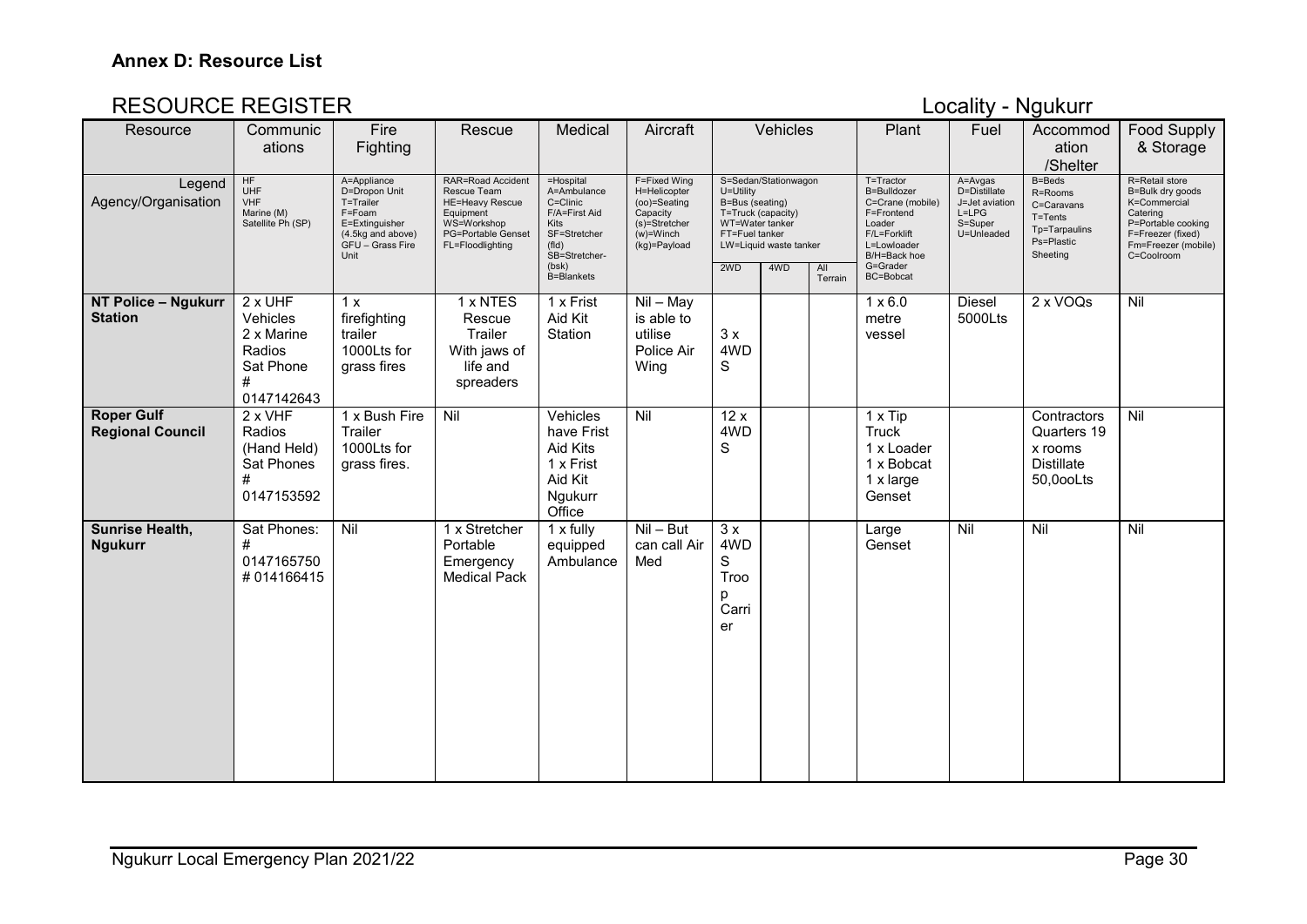| Resource                                        | Communic<br>ations                                                                                                       | Fire<br>Fighting                                                                                                       | Rescue                                                                                                                           | Medical                                                                                                                               | Aircraft                                                                                                  | Vehicles                                                                                                                                  | Plant                                                                                                                                                                                                                       | Fuel                                                                            | Accommod<br>ation<br>/Shelter                                                                             | Food Supply<br>& Storage                                                                                                                       |
|-------------------------------------------------|--------------------------------------------------------------------------------------------------------------------------|------------------------------------------------------------------------------------------------------------------------|----------------------------------------------------------------------------------------------------------------------------------|---------------------------------------------------------------------------------------------------------------------------------------|-----------------------------------------------------------------------------------------------------------|-------------------------------------------------------------------------------------------------------------------------------------------|-----------------------------------------------------------------------------------------------------------------------------------------------------------------------------------------------------------------------------|---------------------------------------------------------------------------------|-----------------------------------------------------------------------------------------------------------|------------------------------------------------------------------------------------------------------------------------------------------------|
| Legend<br>Agency/Organisation                   | $rac{H}{UHF}$<br><b>VHF</b><br>Marine (M)<br>Satellite Ph (SP)                                                           | A=Appliance<br>D=Dropon Unit<br>T=Trailer<br>F=Foam<br>E=Extinguisher<br>(4.5kg and above)<br>GFU - Grass Fire<br>Unit | <b>RAR=Road Accident</b><br>Rescue Team<br>HE=Heavy Rescue<br>Equipment<br>WS=Workshop<br>PG=Portable Genset<br>FL=Floodlighting | =Hospital<br>A=Ambulance<br>C=Clinic<br>F/A=First Aid<br>Kits<br>SF=Stretcher<br>(fld)<br>SB=Stretcher-                               | F=Fixed Wing<br>H=Helicopter<br>(oo)=Seating<br>Capacity<br>(s)=Stretcher<br>$(w)$ =Winch<br>(kg)=Payload | S=Sedan/Stationwagon<br>U=Utility<br>B=Bus (seating)<br>T=Truck (capacity)<br>WT=Water tanker<br>FT=Fuel tanker<br>LW=Liquid waste tanker | T=Tractor<br>B=Bulldozer<br>C=Crane (mobile)<br>F=Frontend<br>Loader<br>F/L=Forklift<br>L=Lowloader<br>B/H=Back hoe                                                                                                         | A=Avgas<br>D=Distillate<br>J=Jet aviation<br>$L = LPG$<br>S=Super<br>U=Unleaded | B=Beds<br>R=Rooms<br>C=Caravans<br>$T = Tents$<br>Tp=Tarpaulins<br>Ps=Plastic<br>Sheeting                 | R=Retail store<br>B=Bulk dry goods<br>K=Commercial<br>Catering<br>P=Portable cooking<br>F=Freezer (fixed)<br>Fm=Freezer (mobile)<br>C=Coolroom |
| <b>Yugal Mangi</b><br>Aboriginal<br>Corporation | $3x$ UHF<br>Radios fitted<br>to vehicles<br>1 x mobile<br>phone #<br>0427175135<br>1 x Sat<br>Phone #<br>0147 188<br>080 | Nil                                                                                                                    | Nil                                                                                                                              | 1 x First<br>Aid Kit<br>Fitted to<br>vessel<br>1 x first aid<br>kit for<br>supervisor<br>s vehicle<br>1 x First<br>Aid Kit @<br>Motel | Nil                                                                                                       | 3x<br>4WD<br>Utes<br>1x<br>Troo<br>p<br>Carri<br>er                                                                                       | H12 Grader<br>D7 Dozer<br>IT 28 Front<br>End Loader<br>2 x Manitou<br>(Large<br>Forklifts)<br>3.4 Tonne<br>Excavator<br>Vessels:<br>1 x 24 Seat<br>Barge<br>$1 \times 8.7$<br>Tonne<br>Freight<br>Barge<br>65 KVA<br>Genset | 4 x 44gal<br>drums<br>diesel                                                    | 1 x Motel<br>$= 23 \times 2$<br>persons<br>rooms<br>1 x Transit<br>Centre<br>4 x 4 rooms<br>$= 16$ person | Nil                                                                                                                                            |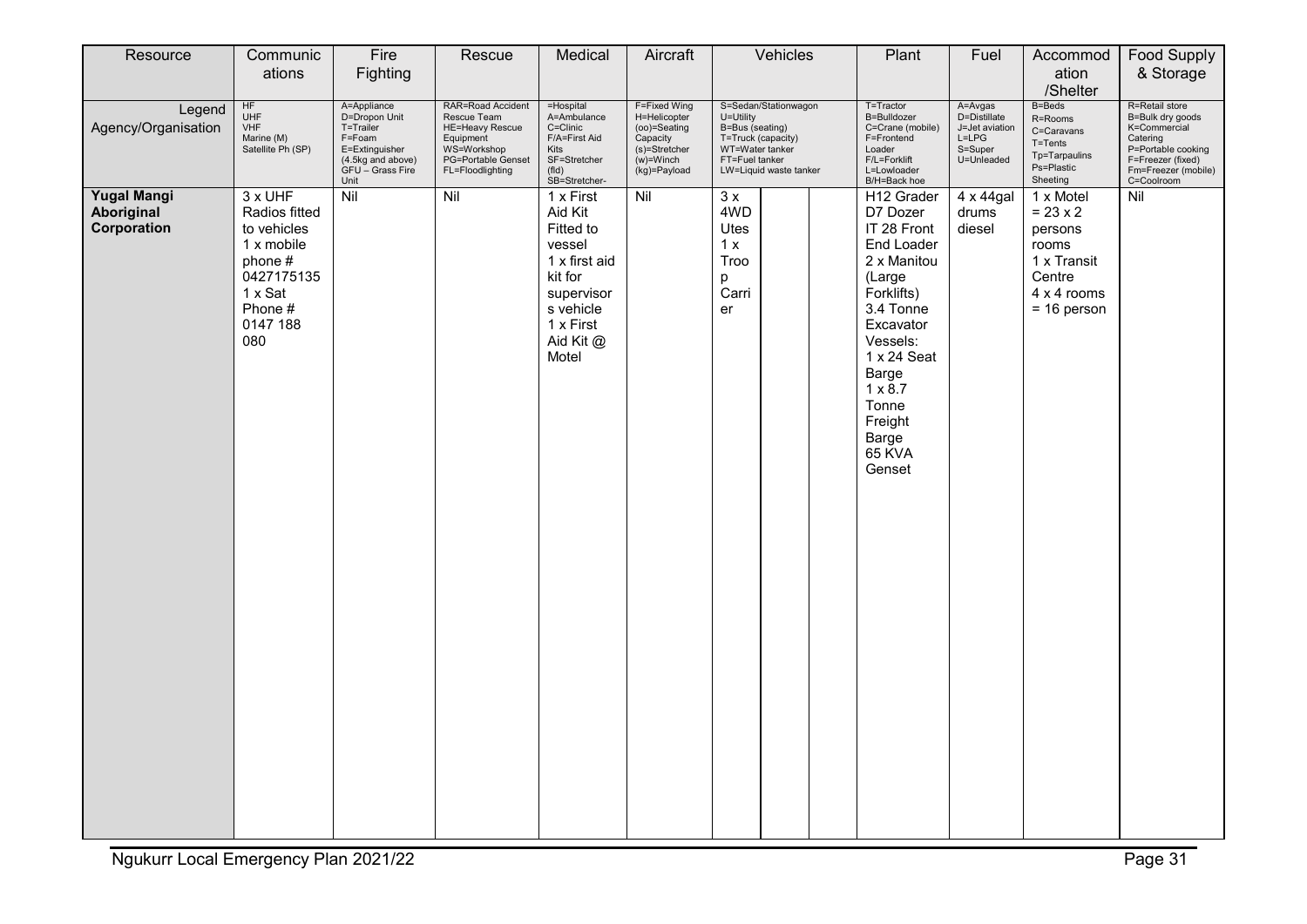| Resource                             | Communic<br>ations                                                                                         | Fire<br>Fighting<br>A=Appliance                                                                           | Rescue<br>RAR=Road Accident                                                                                 | Medical<br>=Hospital                                                                                                     | Aircraft<br>F=Fixed Wing                                                                  |                                                                                         | Vehicles<br>S=Sedan/Stationwagon | Plant<br>T=Tractor                                                                                     | Fuel<br>A=Avgas                                                                     | Accommod<br>ation<br>/Shelter<br>B=Beds                                                             | Food Supply<br>& Storage<br>R=Retail store                                                                                   |
|--------------------------------------|------------------------------------------------------------------------------------------------------------|-----------------------------------------------------------------------------------------------------------|-------------------------------------------------------------------------------------------------------------|--------------------------------------------------------------------------------------------------------------------------|-------------------------------------------------------------------------------------------|-----------------------------------------------------------------------------------------|----------------------------------|--------------------------------------------------------------------------------------------------------|-------------------------------------------------------------------------------------|-----------------------------------------------------------------------------------------------------|------------------------------------------------------------------------------------------------------------------------------|
| Legend<br>Agency/Organisation        | $rac{H}{UHF}$<br><b>VHF</b><br>Marine (M)<br>Satellite Ph (SP)                                             | D=Dropon Unit<br>T=Trailer<br>F=Foam<br>E=Extinguisher<br>$(4.5kg$ and above)<br>GFU - Grass Fire<br>Unit | Rescue Team<br><b>HE=Heavy Rescue</b><br>Equipment<br>WS=Workshop<br>PG=Portable Genset<br>FL=Floodlighting | A=Ambulance<br>C=Clinic<br>F/A=First Aid<br>Kits<br>SF=Stretcher<br>(fld)<br>SB=Stretcher-                               | H=Helicopter<br>(oo)=Seating<br>Capacity<br>(s)=Stretcher<br>$(w)$ =Winch<br>(kg)=Payload | U=Utility<br>B=Bus (seating)<br>T=Truck (capacity)<br>WT=Water tanker<br>FT=Fuel tanker | LW=Liquid waste tanker           | B=Bulldozer<br>C=Crane (mobile)<br>F=Frontend<br>Loader<br>F/L=Forklift<br>L=Lowloader<br>B/H=Back hoe | D=Distillate<br>J=Jet aviation<br>$L = LPG$<br>S=Super<br>U=Unleaded                | R=Rooms<br>C=Caravans<br>T=Tents<br>Tp=Tarpaulins<br>Ps=Plastic<br>Sheeting                         | B=Bulk dry goods<br>K=Commercial<br>Catering<br>P=Portable cooking<br>F=Freezer (fixed)<br>Fm=Freezer (mobile)<br>C=Coolroom |
| <b>River NTPWC-</b><br><b>Nathan</b> | 1 x Marine<br>Radio<br>2 x UHF in<br>Vehicles<br>2 x Sat<br>Phones<br>#.<br>0147142859<br>#.<br>0147142596 | 2 x Fire Unit<br>4ooLts                                                                                   | Nil                                                                                                         | 2 x First<br>Aid Kits<br>& in<br>Vehicles<br>Royal<br>Flying<br>Doctors<br><b>Medical Kit</b><br>1 x Rescue<br>Stretcher | Nil                                                                                       | 2x<br>4WD                                                                               |                                  | 1 x Tractor                                                                                            | <b>Distillate</b><br>32000Lt<br>s<br>Unleade<br>d Fuel<br>400Lts<br>Avgas<br>400Lts | $8 \times 62$<br>$4 \times 63$                                                                      | $1 \times 74 - Cool$<br>Room                                                                                                 |
| NTPWC - Tomato<br><b>Island</b>      | Mobile<br>Phone<br>#<br>0428823359                                                                         | $\overline{1}$ x Fire Unit<br>400Lts                                                                      | Nil                                                                                                         | 1 x First<br>Aid Kit                                                                                                     | Nil                                                                                       | 1 x<br>4WD                                                                              |                                  |                                                                                                        | <b>Distillate</b><br>8000Lts                                                        | $2 \times 62$<br>$2 \times 63$<br>Camp<br>Ground<br>Showers,<br>Gas BBQ<br>Areas &<br>Toilet Block. |                                                                                                                              |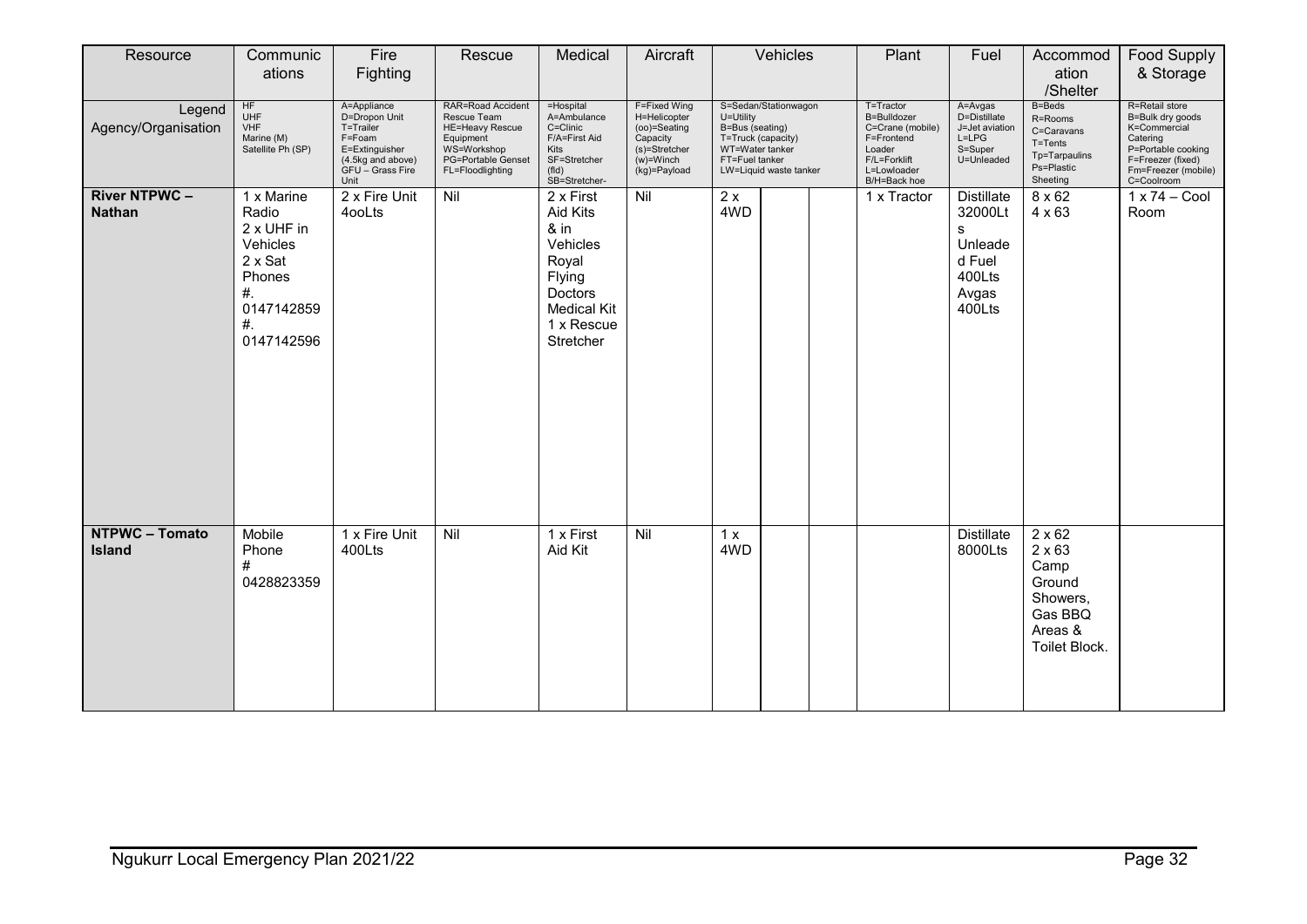| Resource                                  | Communic<br>ations                                                | Fire<br>Fighting                                                                                                       | Rescue                                                                                                                                         | Medical                                                                                                        | Aircraft                                                                                                     | Vehicles                                                                                                                                  | Plant                                                                                                               | Fuel                                                                            | Accommod<br>ation<br>/Shelter                                                             | <b>Food Supply</b><br>& Storage                                                                                                                                         |
|-------------------------------------------|-------------------------------------------------------------------|------------------------------------------------------------------------------------------------------------------------|------------------------------------------------------------------------------------------------------------------------------------------------|----------------------------------------------------------------------------------------------------------------|--------------------------------------------------------------------------------------------------------------|-------------------------------------------------------------------------------------------------------------------------------------------|---------------------------------------------------------------------------------------------------------------------|---------------------------------------------------------------------------------|-------------------------------------------------------------------------------------------|-------------------------------------------------------------------------------------------------------------------------------------------------------------------------|
| Legend<br>Agency/Organisation             | HF<br><b>UHF</b><br><b>VHF</b><br>Marine (M)<br>Satellite Ph (SP) | A=Appliance<br>D=Dropon Unit<br>T=Trailer<br>F=Foam<br>E=Extinguisher<br>(4.5kg and above)<br>GFU - Grass Fire<br>Unit | <b>RAR=Road Accident</b><br>Rescue Team<br><b>HE=Heavy Rescue</b><br>Equipment<br>WS=Workshop<br><b>PG=Portable Genset</b><br>FL=Floodlighting | =Hospital<br>A=Ambulance<br>C=Clinic<br>F/A=First Aid<br><b>Kits</b><br>SF=Stretcher<br>(fld)<br>SB=Stretcher- | F=Fixed Wing<br>H=Helicopter<br>(oo)=Seating<br>Capacity<br>$(s)$ =Stretcher<br>$(w)$ =Winch<br>(kg)=Payload | S=Sedan/Stationwagon<br>U=Utility<br>B=Bus (seating)<br>T=Truck (capacity)<br>WT=Water tanker<br>FT=Fuel tanker<br>LW=Liquid waste tanker | T=Tractor<br>B=Bulldozer<br>C=Crane (mobile)<br>F=Frontend<br>Loader<br>F/L=Forklift<br>L=Lowloader<br>B/H=Back hoe | A=Avgas<br>D=Distillate<br>J=Jet aviation<br>$L = LPG$<br>S=Super<br>U=Unleaded | B=Beds<br>R=Rooms<br>C=Caravans<br>$T = Tents$<br>Tp=Tarpaulins<br>Ps=Plastic<br>Sheeting | R=Retail store<br>B=Bulk dry goods<br>K=Commercial<br>Catering<br>P=Portable cooking<br>F=Freezer (fixed)<br>Fm=Freezer (mobile)<br>C=Coolroom                          |
| <b>Outback Store,</b><br><b>Ngukurr</b>   | Mobile<br>Phone<br>0448967864                                     | Nil                                                                                                                    | Nil                                                                                                                                            | Nil                                                                                                            | $\overline{N}$                                                                                               | 2x<br>4WD<br>S                                                                                                                            |                                                                                                                     | Unleade<br>d<br>30000Lt<br>s<br><b>Diesel</b><br>30000Lt<br>s                   | 2 x Large<br>Cool Room<br>1 x Large<br>freezer<br>Room                                    | 4 x week<br>supply of<br><b>General Food</b><br>for Store                                                                                                               |
| <b>PAWA - Ngukurr</b><br><b>Community</b> | Mobile #<br>0429779508                                            | Nil                                                                                                                    | Nil                                                                                                                                            | Nil                                                                                                            | Nil                                                                                                          | 1 x<br>4WD                                                                                                                                | Nil                                                                                                                 | Between<br>500,00 &<br>600,000<br><b>LTS</b><br><b>Diesel</b>                   | Nil                                                                                       | <b>Current Fuel</b><br>supply<br>without been<br>re-supplied<br>would be<br>enough fuel<br>to run power<br>station and<br>community for<br>approximately<br>3 x months. |
| <b>Ngukurr Primary</b><br><b>School</b>   | Sat Phone<br>#<br>0147143489<br>#<br>0147184413                   | Nil                                                                                                                    | Nil                                                                                                                                            | <b>Teachers</b><br><b>Frist Aid</b><br>Qualified                                                               | Nil                                                                                                          | 2x<br>4WD<br>Troo<br>р<br>Carri<br>er                                                                                                     | 1 x Light<br>Truck<br>1 x Tractor<br>$1 \times 20$ seat<br>bus<br>7 KVA<br>Genset                                   | $\overline{N}$                                                                  | $2 \times \text{large}$<br>cool rooms                                                     | 4 x weeks<br>supply food in<br>2 x large cool<br>rooms                                                                                                                  |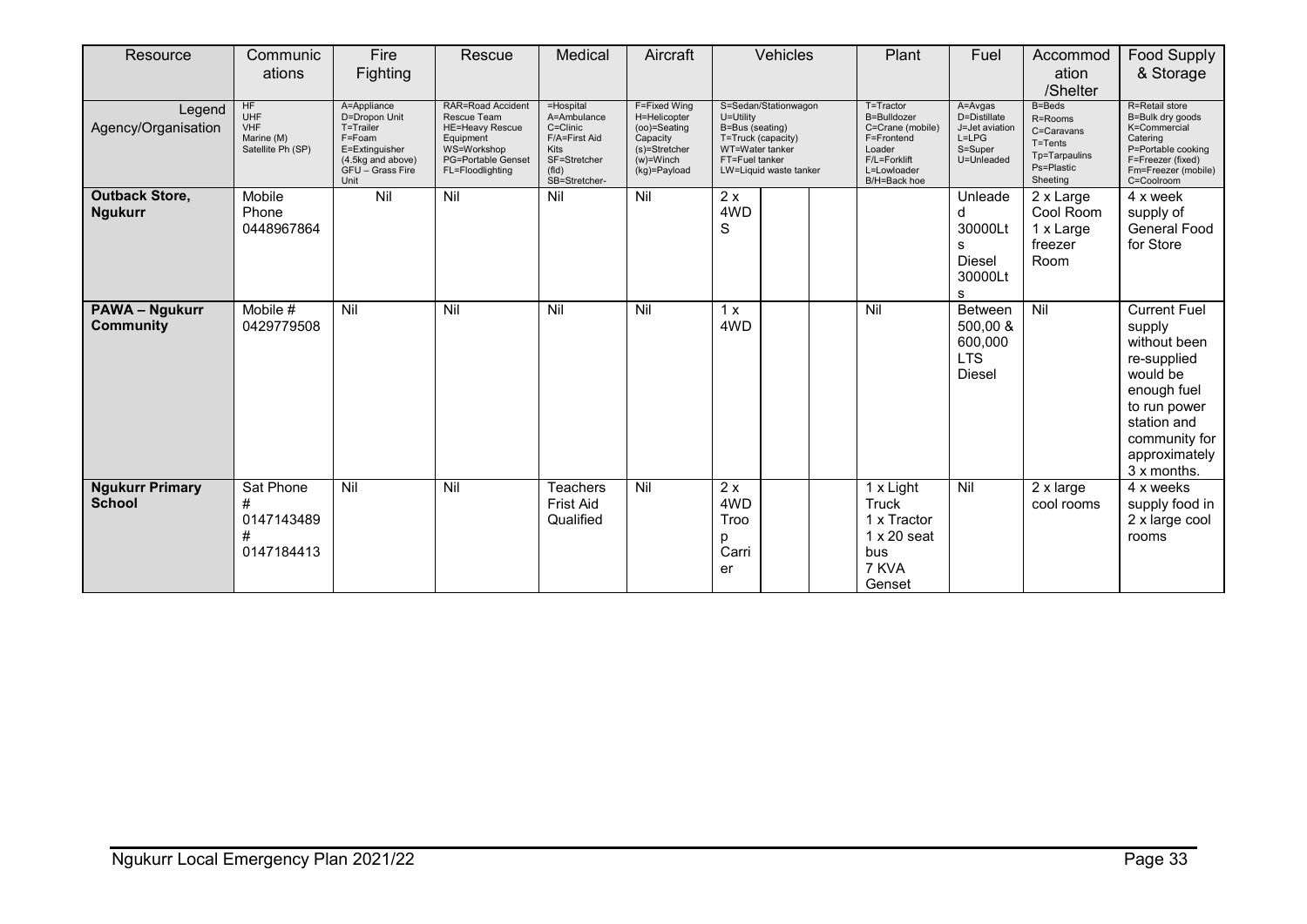#### <span id="page-33-0"></span>**Annex E: Identified Risk Guideline – Transport**

#### **TRANSPORT**

#### **Introduction**

This Guide provides generic guidance on the response to major air, road and rail emergencies within the Ngukurr Region which necessitates the activation of Emergency Management arrangements. Traffic accidents are hard to define committee member's roles in relation to transport incident.

#### **Aircraft**

Aircraft movements in the Ngukurr Region area including both small fixed wing aircraft and to rotary wing aircraft related to aerial mustering.

#### **Motor Vehicle**

Main roads within the Ngukurr Region area are generally well maintained and have a gravel surface. An extensive 4WD track network is also present throughout the NT that creates the additional problems associated with remote area incidents. Vehicular traffic ranges from cars to motorcycles, road trains, stock and fuel transporters

#### **Initial Responses**

From the initial assessment, the Local Controller will decide if the situation needs to **be escalated to involve other stakeholders.** 

#### **Incident Controller**

The Local Controller is the Incident Controller.

#### ACTIONS TO BE TAKEN – TRANSPORT INCIDENT

| <b>Organisation/Provider</b> | Stage 1<br><b>Alert</b>                            | Stage 2:<br><b>Standby</b>                              | Stage 3:<br><b>Activation</b>                                                                                                | Stage 4:<br><b>Stand</b><br>down | Stage 5:<br><b>Recovery</b> |
|------------------------------|----------------------------------------------------|---------------------------------------------------------|------------------------------------------------------------------------------------------------------------------------------|----------------------------------|-----------------------------|
| <b>LOCAL CONTROLLER</b>      | Alert all<br>members<br>and<br>conduct<br>briefing | Prepare initial<br>equipment<br>that may be<br>required | Attend incident<br>and conduct<br>initial<br>assessment<br>and determine if<br>other agencies<br>will be called to<br>assist |                                  |                             |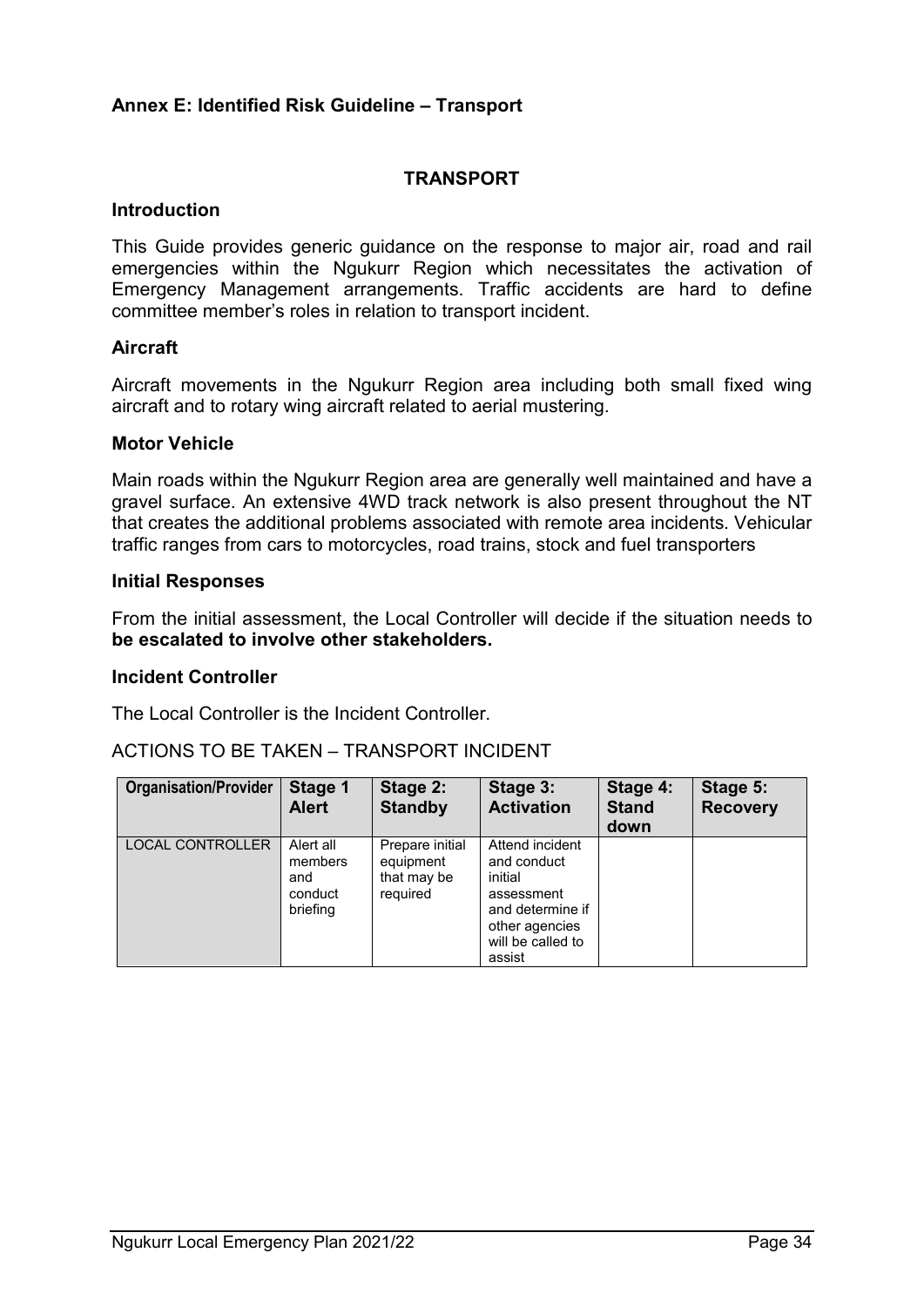#### <span id="page-34-0"></span>**Annex F: Identified Risk Guideline – Hazmat**

#### **HAZMAT**

#### **Introduction**

Police would attend and assess the situation. From the initial assessment, the Local Controller will decide if the situation needs to be escalated to involve other stakeholders.

Ngukurr does not have the resources to contain any HAZMAT Incident.

#### **Incident Controller**

The Local Controller is the Incident Controller.

| <b>Organisation/Provider</b>      | Stage 1<br><b>Alert</b>                         | Stage 2:<br><b>Standby</b>                              | Stage 3:<br><b>Activation</b>                        | Stage 4:<br><b>Stand</b><br>down                                            | Stage 5:<br><b>Recovery</b> |
|-----------------------------------|-------------------------------------------------|---------------------------------------------------------|------------------------------------------------------|-----------------------------------------------------------------------------|-----------------------------|
| <b>LOCAL</b><br><b>CONTROLLER</b> | Alert all<br>members<br>and conduct<br>briefing | Prepare initial<br>equipment that<br>may be<br>required | Attend Incident<br>and conduct<br>initial assessment | Notify.<br>relevant<br>committee<br>members.<br><b>NTES Duty</b><br>Officer | <b>NTES Duty</b><br>Officer |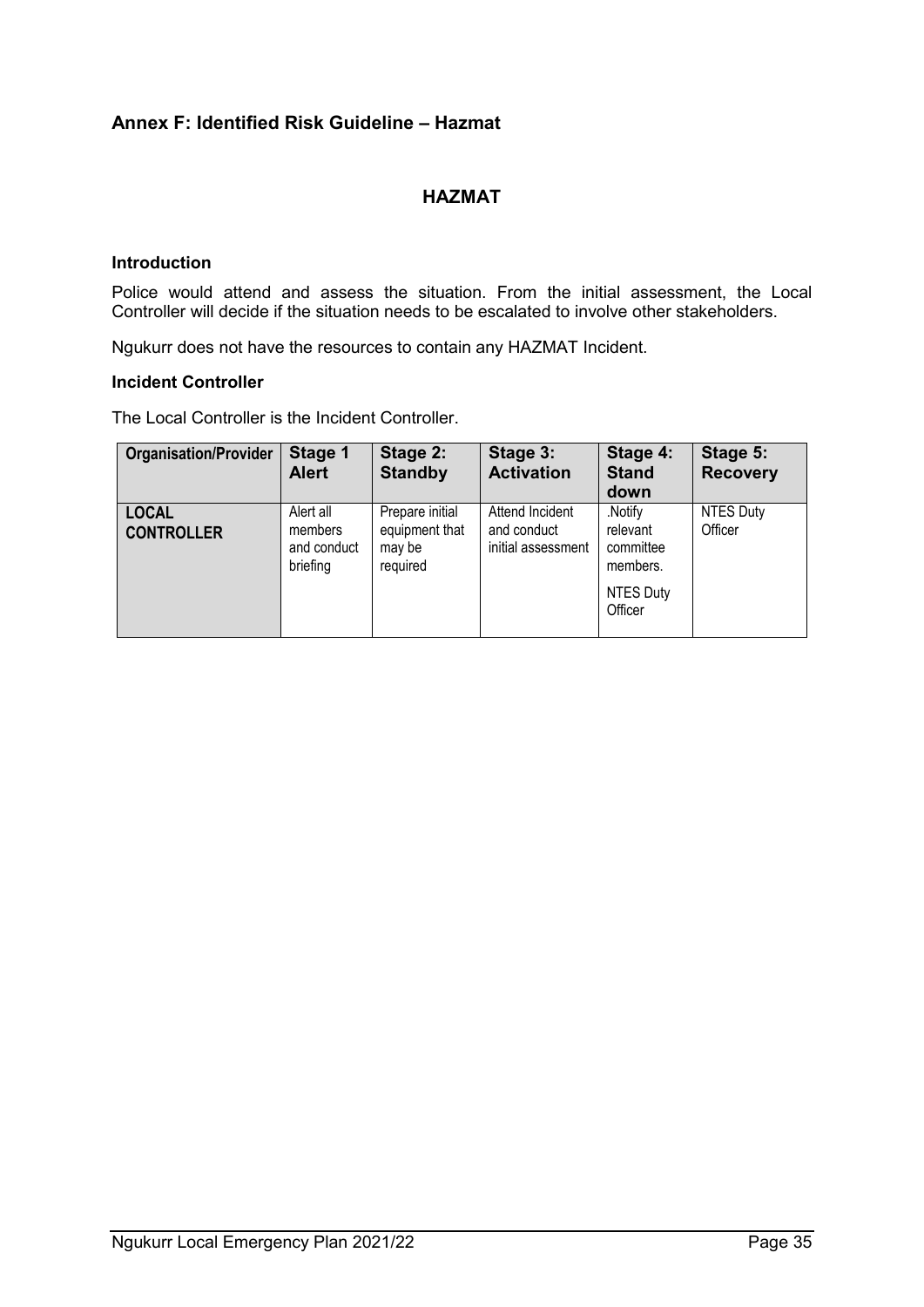#### <span id="page-35-0"></span>**Annex G: Identified Risk Guideline – Bushfire**

#### **BUSHFIRE**

#### **Introduction**

Bushfires within the Ngukurr Region area are looked after by Bushfires NT which are the lead combat authorities for this threat, and a fire within the Ngukurr Township will be dealt with by Alawa Aboriginal Corporation (within their Respective areas of responsibility).

Police would attend and assess the situation. From the initial assessment, the Local Controller will decide if the situation needs to be escalated to involve other stakeholders such as RGRC.

#### **Incident Controller**

All incidents are to be managed in accordance with the principals of the Australasian Inter-service Incident Management System (AIIMS). The Incident Controller shall have overall management of the incident and overall responsibility for the management of resources allocated to that incident.

| Organisation/<br>Provider         | Stage 1:<br><b>Alert</b>                 | Stage 2:<br><b>Standby</b>                           | Stage 3:<br><b>Activation</b> | Stage 4:<br><b>Stand down</b> | Stage 5:<br><b>Recovery</b> |
|-----------------------------------|------------------------------------------|------------------------------------------------------|-------------------------------|-------------------------------|-----------------------------|
| <b>LOCAL</b>                      | Alert all                                | Prepare initial                                      | Attend Incident and           |                               |                             |
| <b>CONTROLL</b>                   | members and                              | equipment that                                       | conduct initial               |                               |                             |
| ER                                | conduct briefing                         | may be required                                      | assessment                    |                               |                             |
| Roper Gulf<br>Regional<br>Council | Alert members<br>and conduct<br>briefing | Prepare initial<br>equipment that<br>may be required | Monitor                       |                               |                             |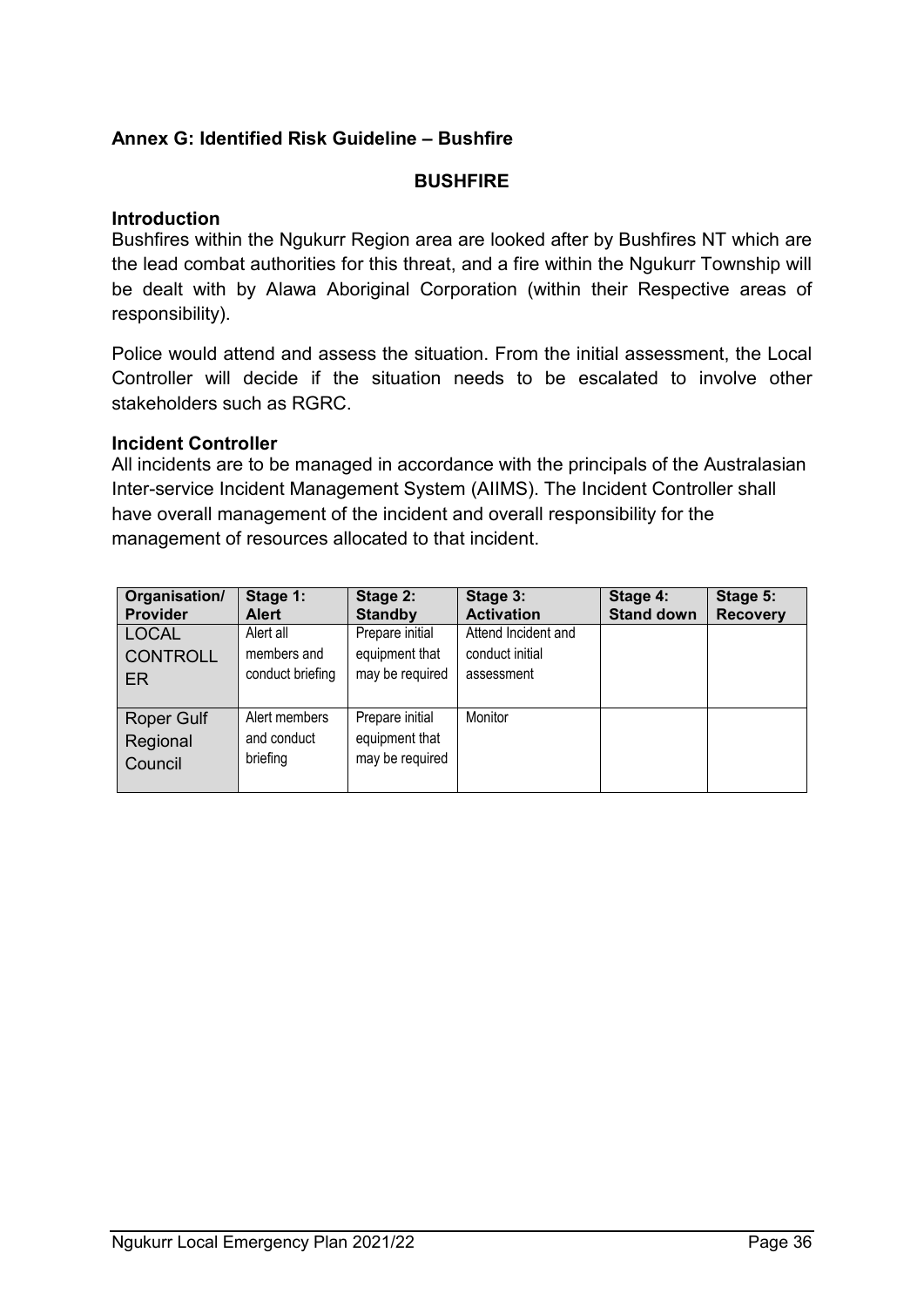#### <span id="page-36-0"></span>**Annex H: Identified Risk Guideline – Flood**

#### **FLOOD**

#### **Introduction**

**Ngukurr** Community is prone to isolation and flooding with extreme rain falls in the catchments of the Roper River.

Should flooding occur, it will not be possible to access the Community by road. It is difficult to assess when and to what extent flooding will affect the Ngukurr Community throughout any given wet season.

Although some warning may be possible due to computation of data collected from the Bureau of Meteorology (BoM), a flood event may occur with little warning.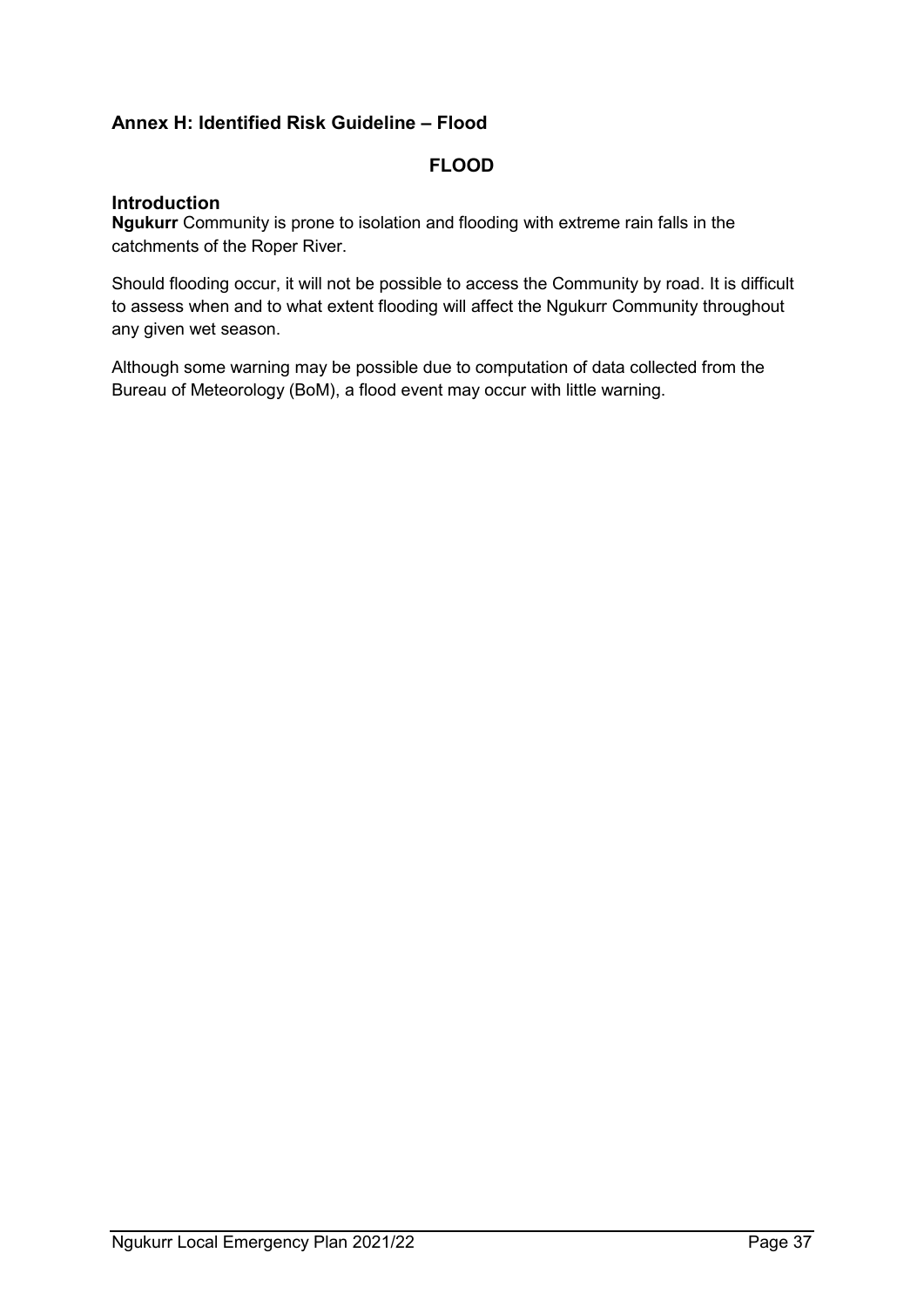## **ACTIONS TO BE TAKEN - FLOOD**

| <b>Functional Group:</b><br><b>Activities for GROUP</b><br><b>LEADERS</b> | <b>Minor</b>                                                                                                                                                                                                                                                                                                                                                                                | <b>Moderate</b>                                                                                                                                                     | <b>Major</b>                                                                                                                                                                                                                                                                                                                                                                                                                             | <b>Falling River Heights</b>                                                                                                                                       | <b>Cancellation</b>                                                                                                                                                                                                                                                                                                                                                                                                                                             |
|---------------------------------------------------------------------------|---------------------------------------------------------------------------------------------------------------------------------------------------------------------------------------------------------------------------------------------------------------------------------------------------------------------------------------------------------------------------------------------|---------------------------------------------------------------------------------------------------------------------------------------------------------------------|------------------------------------------------------------------------------------------------------------------------------------------------------------------------------------------------------------------------------------------------------------------------------------------------------------------------------------------------------------------------------------------------------------------------------------------|--------------------------------------------------------------------------------------------------------------------------------------------------------------------|-----------------------------------------------------------------------------------------------------------------------------------------------------------------------------------------------------------------------------------------------------------------------------------------------------------------------------------------------------------------------------------------------------------------------------------------------------------------|
| <b>ALL FUNCTIONAL</b>                                                     | Attend Briefings.                                                                                                                                                                                                                                                                                                                                                                           | Attend Briefings.                                                                                                                                                   | Attend Briefings.                                                                                                                                                                                                                                                                                                                                                                                                                        | Attend Briefings.                                                                                                                                                  | Attend Briefings.                                                                                                                                                                                                                                                                                                                                                                                                                                               |
| <b>GROUP LEADERS</b>                                                      | Inform key personnel                                                                                                                                                                                                                                                                                                                                                                        | Inform key personnel.                                                                                                                                               | Inform key personnel.                                                                                                                                                                                                                                                                                                                                                                                                                    | Inform key personnel.                                                                                                                                              | Inform key personnel.                                                                                                                                                                                                                                                                                                                                                                                                                                           |
|                                                                           | Provide SITREPS.                                                                                                                                                                                                                                                                                                                                                                            | Provide SITREPS.                                                                                                                                                    | Provide SITREPS.                                                                                                                                                                                                                                                                                                                                                                                                                         | Provide SITREPS.                                                                                                                                                   | Provide SITREPS.                                                                                                                                                                                                                                                                                                                                                                                                                                                |
|                                                                           | Assist the Local Controller as<br>required.                                                                                                                                                                                                                                                                                                                                                 | Assist the Local Controller as<br>required.                                                                                                                         | Assist the Local Controller as<br>required.                                                                                                                                                                                                                                                                                                                                                                                              | Assist the Local Controller as<br>required.                                                                                                                        | Assist the Local Controller as<br>required.                                                                                                                                                                                                                                                                                                                                                                                                                     |
|                                                                           |                                                                                                                                                                                                                                                                                                                                                                                             |                                                                                                                                                                     |                                                                                                                                                                                                                                                                                                                                                                                                                                          | Confirm debrief<br>arrangements with the Local<br>Controller.                                                                                                      |                                                                                                                                                                                                                                                                                                                                                                                                                                                                 |
| <b>LOCAL CONTROLLER</b>                                                   | Advise the Regional<br>Controller of the situation.<br>Liaise with:<br>Department of Infrastructure,<br>Planning & Logistics (DoIPL).<br>Department of Natural<br><b>Environment and Resources</b><br>(DNER).<br>Bureau of Meteorology<br>(BOM).<br>Roper Gulf Regional Council<br>(RGRC).<br>Disseminate warnings and<br>information to the public as<br>necessary.<br>Declare Stage 1, if | Disseminate warnings and<br>information to the public as<br>necessary.<br>Declare Stage 2, if<br>necessary.<br>Prepare to close roads and<br>evacuate if necessary. | Advise members of the<br>declaration of Major Flood<br>Warning;<br>Brief members on the<br>situation; and confirm<br>relocation arrangements and<br>agency readiness.<br>Consider school closure/s<br>and confirm evacuation<br>procedures.<br>Activate the EOC and ensure<br>Liaison Officers are present<br>or accessible via WebEOC.<br>Disseminate warnings and<br>information to the public as<br>necessary.<br>Declare Stage 3, if | Disseminate 'Flood<br>Cancellation" notification and<br>information to the public as<br>necessary.<br>Continue with Recovery<br>Stage operations, as<br>necessary. | Notify Committee members of<br>the STANDDOWN<br>declaration and advise time<br>and place for debriefing.<br>In conjunction with the NT<br>Recovery Coordinator<br>facilitate the handover of<br>recovery operations (if<br>required).<br>Close EOC and stand down<br>the Emergency Management<br>Organisation.<br>Any ongoing recovery<br>operations may operate from<br>alternative premises.<br>Following the debrief, finalise<br>the Post Operation Report. |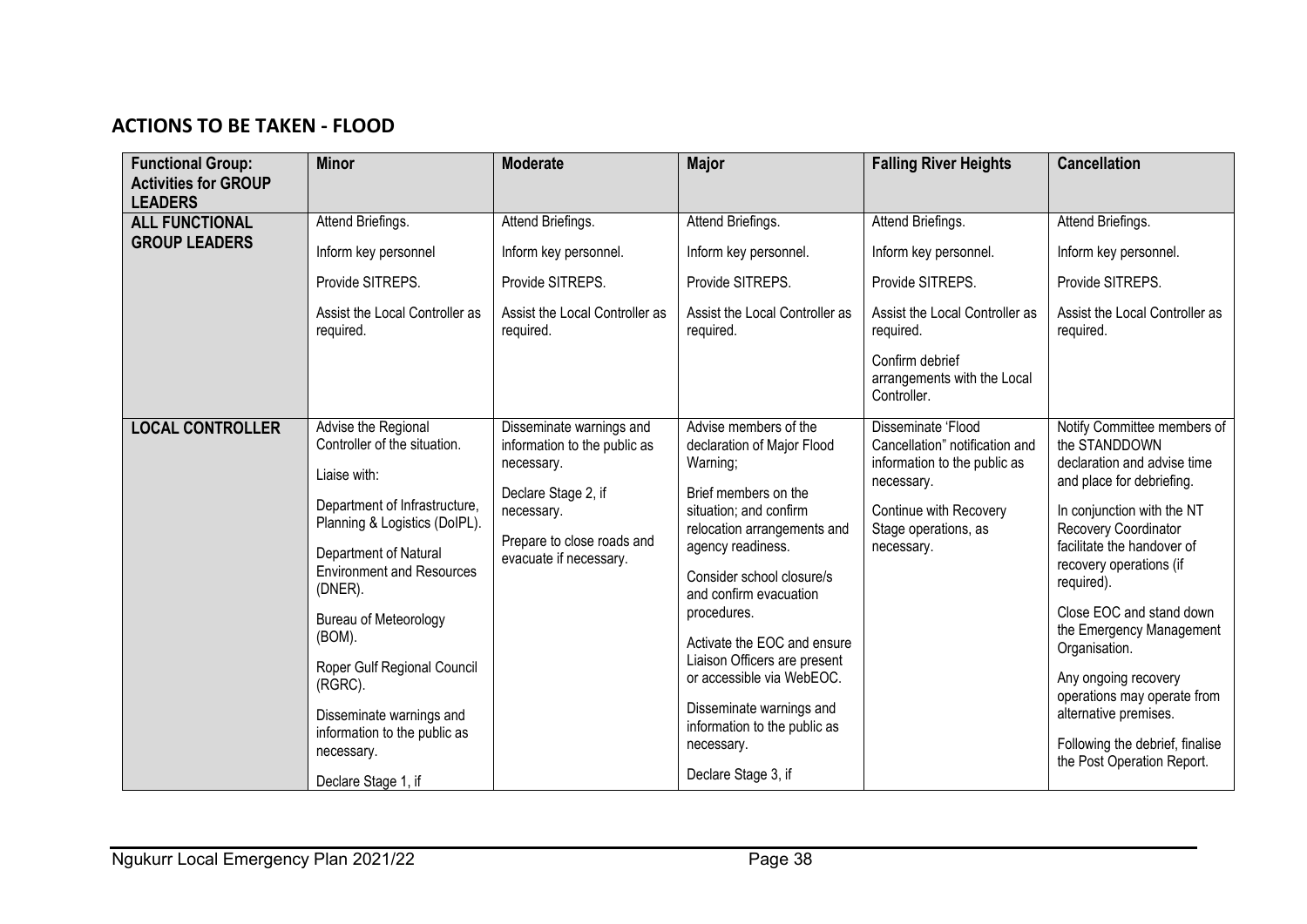| necessary.                                                                          | necessary.                                |  |
|-------------------------------------------------------------------------------------|-------------------------------------------|--|
| Prepare the EOC for<br>activation.<br>Notify NTES Duty Officer.<br>Liaise with BOM. | Close roads and evacuate if<br>necessary. |  |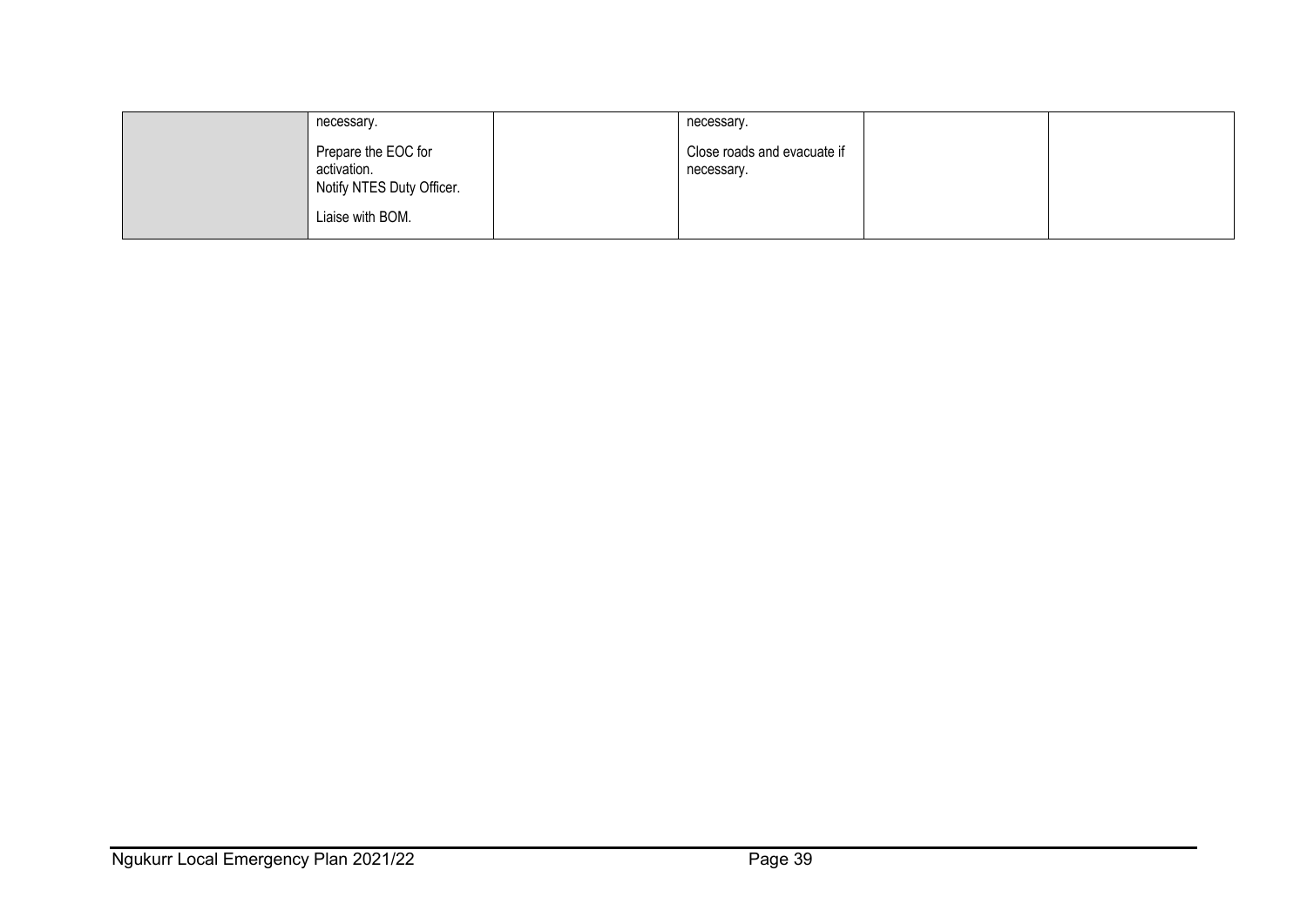#### <span id="page-39-0"></span>**Annex I: Identified Risk Guideline – Cyclone**

#### **CYCLONE**

#### **Introduction**

Ngukurr is subject to tropical cyclones, with examples being 2004's Tropical Cyclone Evan.

#### Pre-Season Preparation

The Ngukurr Local Controller, through the Ngukurr LEC, must ensure the following preseason preparations are actioned:

- a. Liaison is established with all participating local organisations to update contact details;
- b. In conjunction with the NTES arrange an appropriate exercise to test existing arrangements;
- c. Revise and amend this Plan as necessary; and
- d. In consultation with the NTES, develop and implement a suitable public education program.

#### **Cyclone Severity Categories[7](#page-39-1)**

The severity of a tropical cyclone is described in terms of categories ranging from 1 (weakest) to 5 (strongest) related to the maximum mean wind speed as shown in this table.

Note: corresponding approximate wind gusts and central pressure are also provided as a guide. Stronger gusts may be observed over hilltops, in gullies and around structures.

| <b>Category</b> | Maximum Mean<br>Wind (km/h) | Typical Strongest Central<br>Gust (km/h) | Pressure (hPa) | <b>Typical Effects</b>                                                                                                                                                      |
|-----------------|-----------------------------|------------------------------------------|----------------|-----------------------------------------------------------------------------------------------------------------------------------------------------------------------------|
|                 | 63 - 88                     | < 125                                    | > 985          | Negligible house damage. Damage to some<br>crops, trees and caravans. Craft may drag<br>moorings                                                                            |
|                 | 89 - 117                    | 125 - 164                                | 985 - 970      | Minor house damage. Significant damage to<br>signs, trees and caravans. Heavy damage to<br>some crops. The risk of power failure. Small<br>craft may break moorings.        |
| IЗ              | 118 - 159                   | 165 - 224                                | 970 - 955      | Some roof and structural damage. Some<br>caravans destroyed. Power failures likely.<br>(e.g. Winifred)                                                                      |
|                 | 160 - 199                   | 225 - 279                                | 955 - 930      | Significant roofing loss and structural damage.<br>Many caravans destroyed and blown away.<br>Dangerous airborne debris. Widespread<br>power failures. (e.g. Tracy, Olivia) |
| 5               | > 200                       | > 279                                    | < 930          | Extremely dangerous with widespread                                                                                                                                         |

<span id="page-39-1"></span> $\overline{a}$ <sup>7</sup> Source BOM website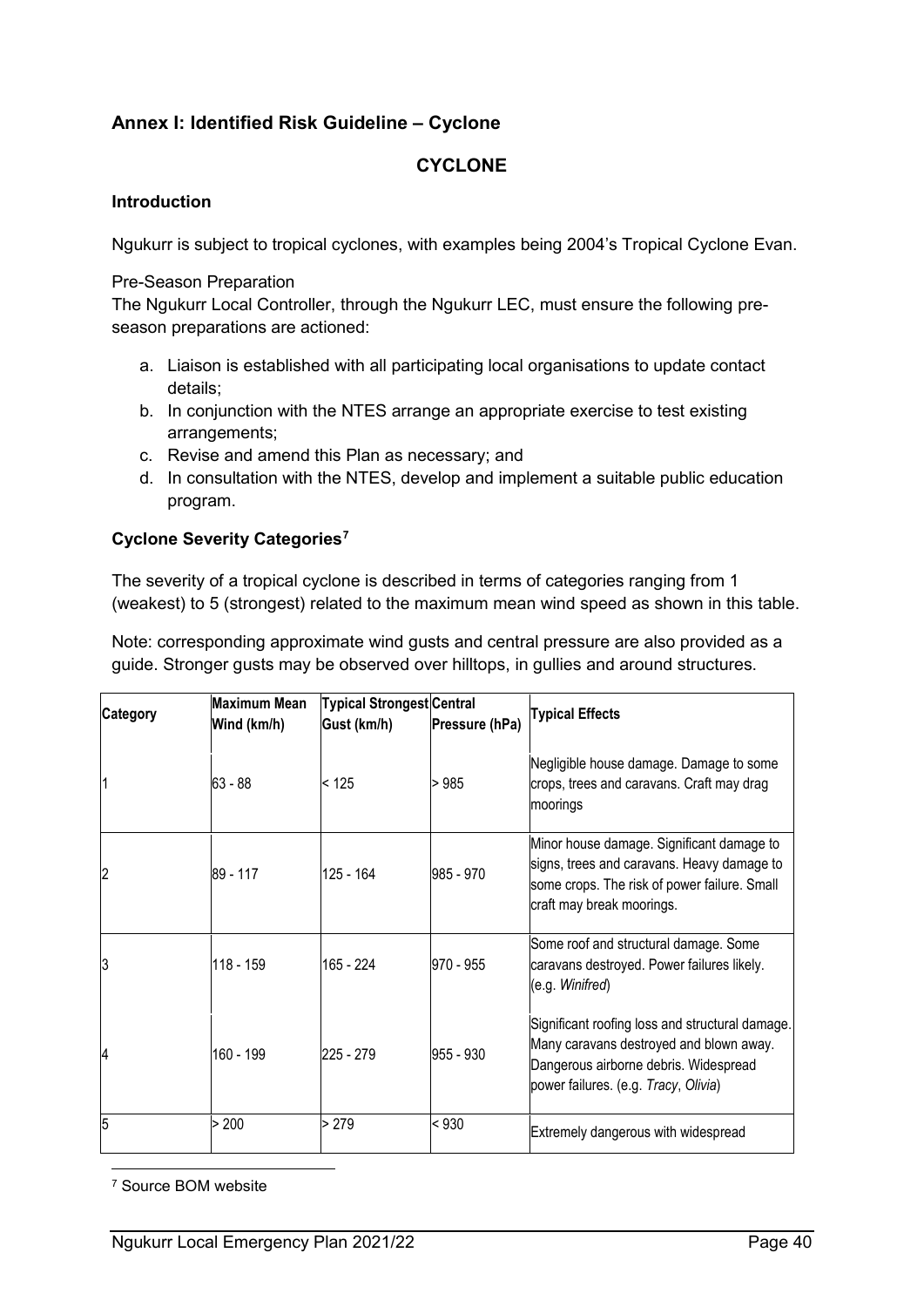| Category | Wind (km/h) | Maximum Mean   Typical Strongest Central<br>Gust (km/h) | Pressure (hPa) | <b>Typical Effects</b>    |
|----------|-------------|---------------------------------------------------------|----------------|---------------------------|
|          |             |                                                         |                | destruction. (e.g. Vance) |

#### **Tropical Cyclone Action Statements**

- *TCA Message Approval Flow* • BoM will send Coordination Table with meteorological information to NTES Duty Officer • NTES (Duty Officer/Regional Manager) will determine recommended Plan Stages based on information to hand
	- NTES passes recommendations to Incident/Regional Controller to confirm Plan Stages
	- NTES sets messages to confirmed Plan Stages and sends completed document to BoM
	- BoM completes and releases TCA

| <b>Notes</b>                                  | <b>Message Content &amp; Format:</b>        |
|-----------------------------------------------|---------------------------------------------|
| Gales / TC formation expected in 24 - 48 hrs  | Message 1                                   |
| Gales/TC formation expected within 48hrs, not |                                             |
| expected before 24 hours                      | NTES advises*                               |
| (Watch - Plan Stage 1)                        | communities under Watch:                    |
|                                               | Finalise your emergency kit preparations;   |
| *Only used at top of message run              | Clear your premises of potential wind-      |
| ** if Darwin is included                      | borne missiles;                             |
|                                               | Commence home shelter preparations, or      |
|                                               | decide NOW where you will shelter;          |
|                                               | If your present accommodation is not to     |
|                                               | code, or you're unsure, you should          |
|                                               | arrange to shelter with friends, family or  |
|                                               | in a public shelter or strong building, [or |
|                                               | designated underground car parks in the     |
|                                               | Darwin area]**;                             |
|                                               | Do not move to shelter until advised by     |
|                                               | local authorities.                          |
|                                               |                                             |
| Gales expected in 12 - 24 hrs                 | <b>Message 2</b>                            |
| Gales expected within 24 hours, not expected  |                                             |
| within 12 hours                               | residents [from to ] or [east/west          |
|                                               | $of$ ]                                      |
| (Warning - Plan Stage 2)                      | Your emergency kit should now be            |
|                                               | complete and ready;                         |
|                                               | Finalise home shelter preparations, or      |
|                                               | know now where you will shelter;            |
|                                               | Do not move to shelter until advised by     |
|                                               | local authorities                           |
|                                               |                                             |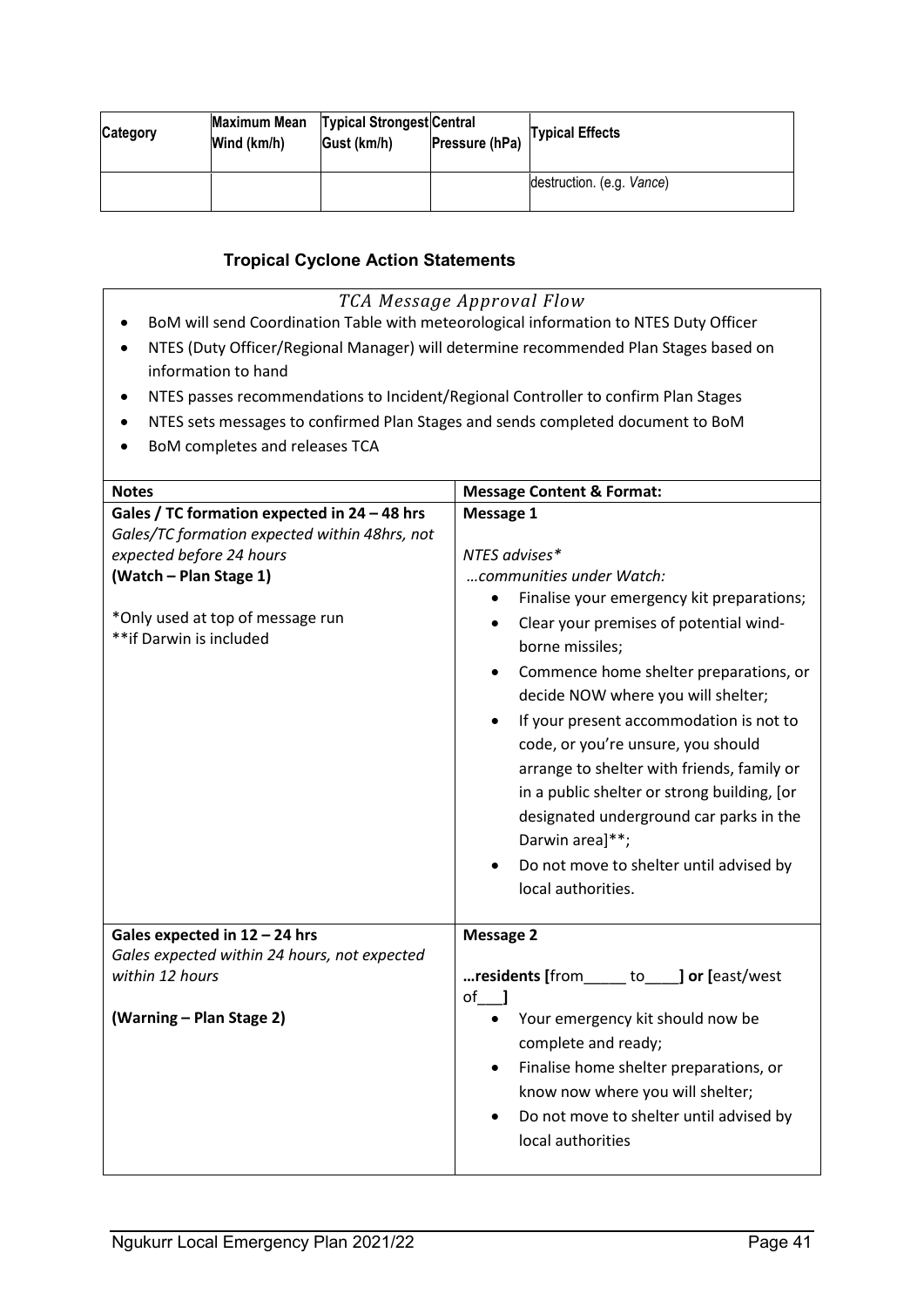|                                                                | [Insert point for Watch Message 1 -<br>"communities under watch"]                                                                                                                                                                                                                                                                                                                                                                                                                                                                                                                                                                                                                                                                                                                                             |
|----------------------------------------------------------------|---------------------------------------------------------------------------------------------------------------------------------------------------------------------------------------------------------------------------------------------------------------------------------------------------------------------------------------------------------------------------------------------------------------------------------------------------------------------------------------------------------------------------------------------------------------------------------------------------------------------------------------------------------------------------------------------------------------------------------------------------------------------------------------------------------------|
| Gales expected in $6 - 12$ hrs                                 | Message 3                                                                                                                                                                                                                                                                                                                                                                                                                                                                                                                                                                                                                                                                                                                                                                                                     |
| Gales expected within 12 hours, not expected<br>before 6 hours | residents [from ________ to ______] [west/east of                                                                                                                                                                                                                                                                                                                                                                                                                                                                                                                                                                                                                                                                                                                                                             |
| (Warning – Plan Stage 3)                                       | A CYCLONE IS APPROACHING:<br>Public shelters are now open [in Darwin                                                                                                                                                                                                                                                                                                                                                                                                                                                                                                                                                                                                                                                                                                                                          |
| SEWS may be applied at this point                              | this includes identified undercover car                                                                                                                                                                                                                                                                                                                                                                                                                                                                                                                                                                                                                                                                                                                                                                       |
| Messages are listed in order of threat priority                | parks];<br>If not sheltering at home, PROCEED<br>$\bullet$<br>IMMEDIATELY to shelter with family,<br>friends or at one of the public shelters -<br>take your emergency kit with you;<br>MAKE YOUR DECISION QUICKLY AS<br>WINDS ARE SHORTLY EXPECTED TO<br>REACH A DANGEROUS LEVEL;<br>Make final preparations to home shelter<br>and take shelter as gales arrive;<br>Private Sector businesses and<br>organisations still open at this time are<br>strongly advised to consider securing and<br>closing their premises. Employers are<br>reminded of their Duty of Care to ensure<br>the safety of any employees still at work.<br>[Insert point for Warning Message 2 -<br>" residents [from______ to____] or [east/west<br>of____] "]<br>[Insert point for Watch Message 1 -<br>"communities under watch"] |
| Gales expected within 6 hrs                                    | <b>Message 4</b>                                                                                                                                                                                                                                                                                                                                                                                                                                                                                                                                                                                                                                                                                                                                                                                              |
| (Warning - Plan Stage 4)                                       | residents $[from \_\_to \_\_to \_\_]$ [west/east<br>of _______], to TAKE SHELTER NOW<br>• DO NOT drive or move about outside, you                                                                                                                                                                                                                                                                                                                                                                                                                                                                                                                                                                                                                                                                             |
| <b>SEWS recommended</b>                                        | will be advised by local authorities when<br>it is safe to do so<br>REPEATING: CONDITIONS ARE NOW AT A<br>DANGEROUS LEVEL, TAKE SHELTER NOW                                                                                                                                                                                                                                                                                                                                                                                                                                                                                                                                                                                                                                                                   |
|                                                                | [Insert point for Warning Message 3 -<br>"residents [from_____ to____] or [east/west<br>of $]$ "]                                                                                                                                                                                                                                                                                                                                                                                                                                                                                                                                                                                                                                                                                                             |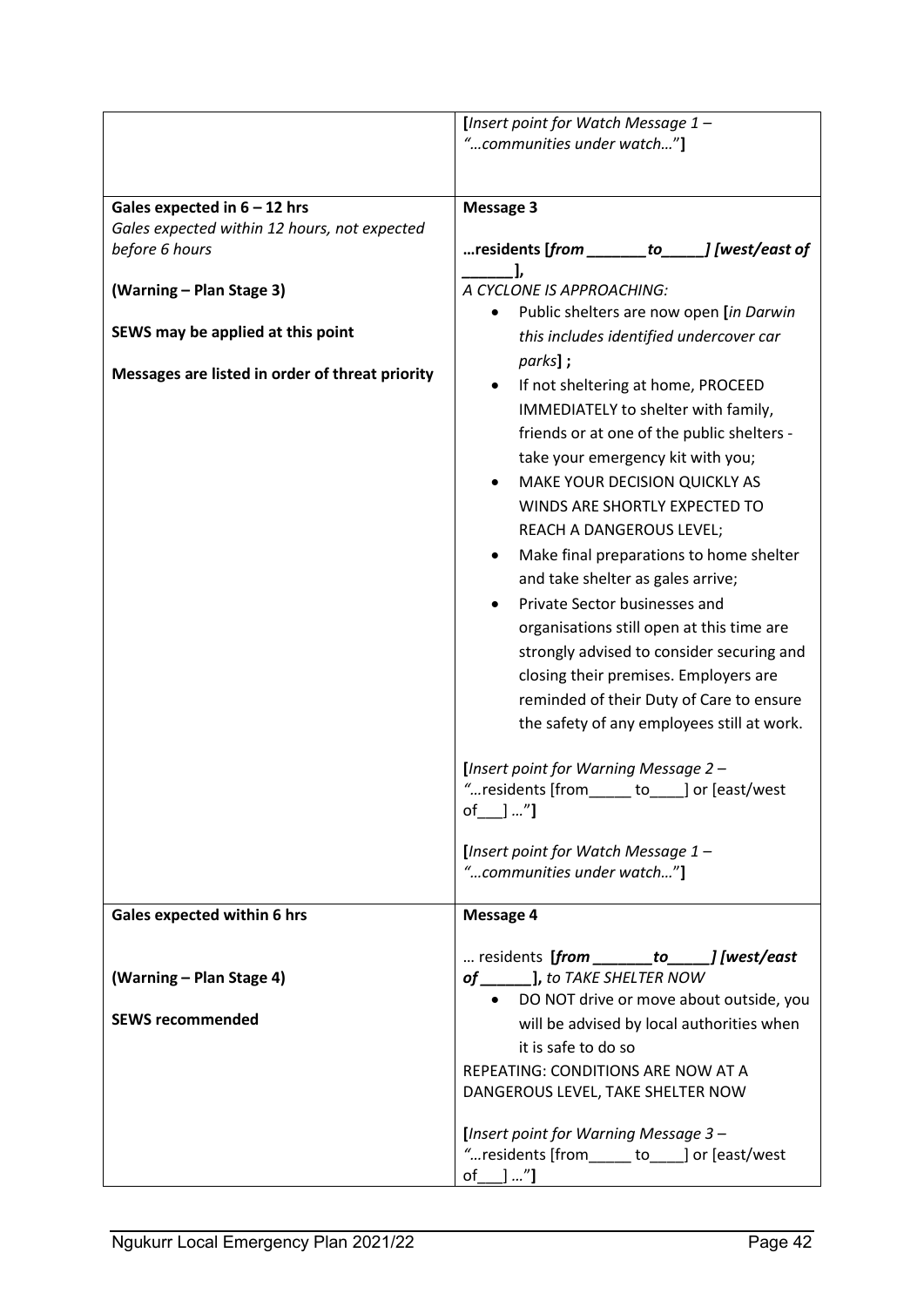|                                                                                      | [Insert point for Warning Message 2 -<br>"residents [from ______ to _____] or [east/west<br>of $]$ "]<br>[Insert point for Watch Message 1 -<br>"communities under watch"]                                                                                                                                                                                                                                                                                                                                                                                                                                                                                                                                                   |
|--------------------------------------------------------------------------------------|------------------------------------------------------------------------------------------------------------------------------------------------------------------------------------------------------------------------------------------------------------------------------------------------------------------------------------------------------------------------------------------------------------------------------------------------------------------------------------------------------------------------------------------------------------------------------------------------------------------------------------------------------------------------------------------------------------------------------|
| <b>Gales in Area Now</b>                                                             | <b>Message 5</b>                                                                                                                                                                                                                                                                                                                                                                                                                                                                                                                                                                                                                                                                                                             |
| (Warning - Plan Stage 5)                                                             | communities currently in a shelter should<br>remain until advised by local authorities that the<br>all clear has been given.<br>DO NOT drive or move about outside, you<br>will be advised by local authorities when<br>it is safe to do so.<br>REPEATING: CONDITIONS ARE STILL AT A<br>DANGEROUS LEVEL, REMAIN IN SHELTER.<br>[Insert point for Warning Message 4 -<br>" residents [from ______ to ____ ] or [east/west<br>of $]$ "]<br>[Insert point for Warning Message 3 -<br>" residents [from______ to____] or [east/west<br>of $]  ']$<br>[Insert point for Warning Message 2 -<br>" residents [from ______ to ____ ] or [east/west<br>of $]$ "]<br>[Insert point for Watch Message 1 -<br>"communities under watch"] |
| Gales have eased                                                                     | Message 6                                                                                                                                                                                                                                                                                                                                                                                                                                                                                                                                                                                                                                                                                                                    |
| (All Clear - Plan Stage 6)<br>** Posted at the tail of priority warning<br>messages. | residents [from $\qquad \qquad$ to $\qquad$ ] [west/east of<br>I that IT IS NOW SAFE TO LEAVE YOUR<br><b>SHELTER AREA.</b><br>Before moving around, ensure that you<br>$\bullet$<br>are wearing strong clothing and footwear.<br>Look at your immediate neighbourhood<br>and render assistance where you can but<br>beware of fallen power lines and debris.<br>Do not drive around unnecessarily as<br>$\bullet$<br>emergency vehicles require clear access.<br>If you have to drive, go directly to your<br>destination.                                                                                                                                                                                                   |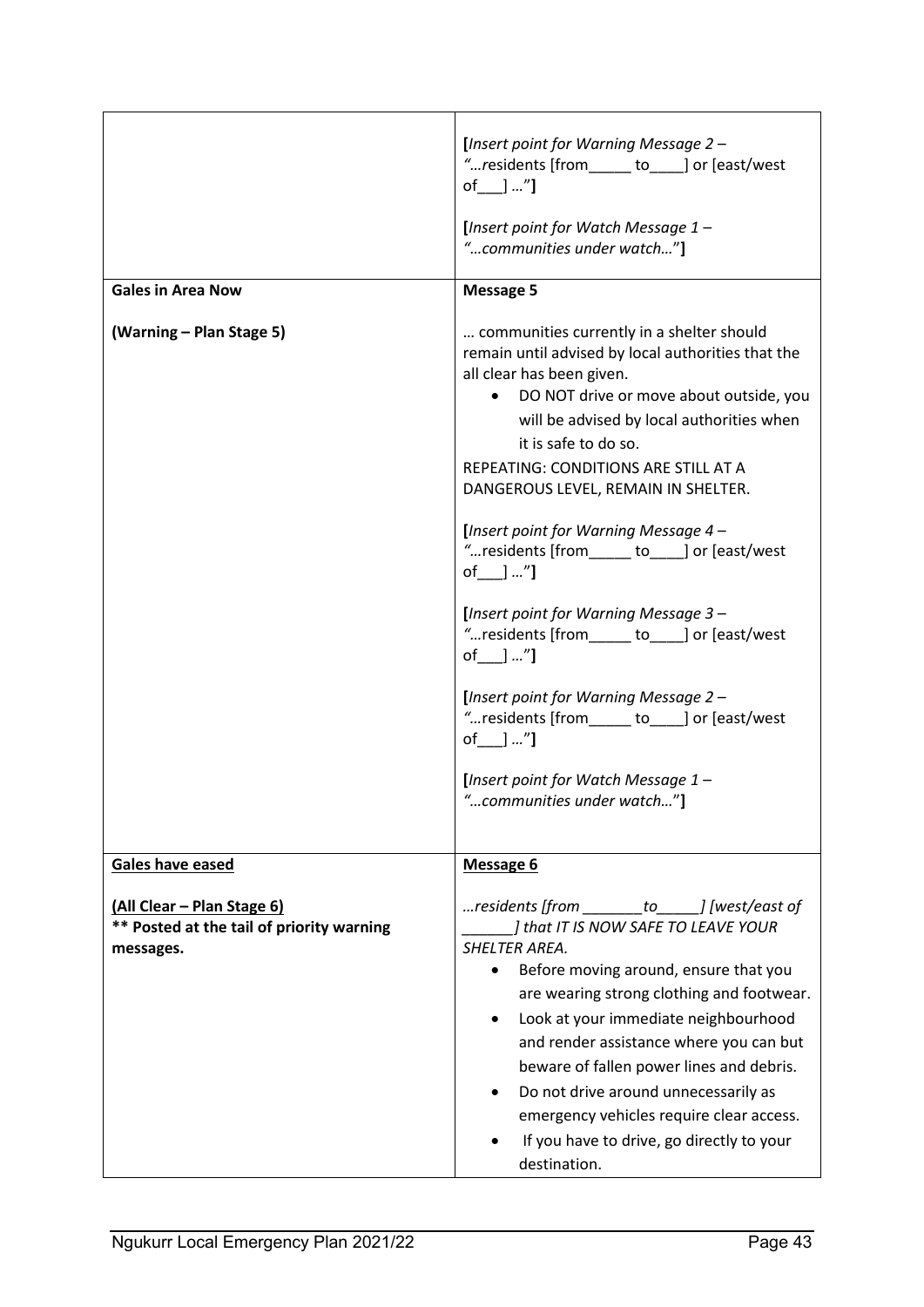| Do not enter flood waters                                                                |
|------------------------------------------------------------------------------------------|
| Follow directions of local authorities.                                                  |
| FOR LIFE THREATENING EMERGENCIES DIAL 000.<br>For Storm or Flood Assistance call 132 500 |
| At end of message run:                                                                   |
| Further advice on cyclone emergencies is                                                 |
| available at www.securent.nt.gov.au                                                      |
| Please ensure that friends, family and neighbours                                        |
| have heard and understood this message,                                                  |
| particularly new arrivals to the area.                                                   |
|                                                                                          |

#### **Guidance Notes**

#### **Expectation of Gales:**

Refers to the time period within which gales are expected to start in an area, based on forecast movement and intensity of a cyclone. For example, the statement "Gales expected in 6 – 12 hours" means that gales are expected in an area within 12 hours, but not before 6 hours.

#### **Stages 1 through 6**

The Stages of a Regional/Local Emergency Plan describe actions that will be undertaken locally to prepare or respond to requirements under their respective plans. Public Action Messages will state what we want the public to be doing.

There will be several plans activated and at different stages of activation. It is also possible that some actions may be undertaken, without a particular stage having been activated  $-e.g.$  sheltering of vulnerable persons prior to shelters opening to the public.

Activation of stages will occur based on forecast conditions/threat, current local conditions, and state of preparation with local resources available.

It is entirely probable that persons sheltering will be doing so for an extended period,  $12 - 18$  hours or more. It is preferable people are in a shelter before the arrival of gales and are not released until gales have moved on and are not likely to return.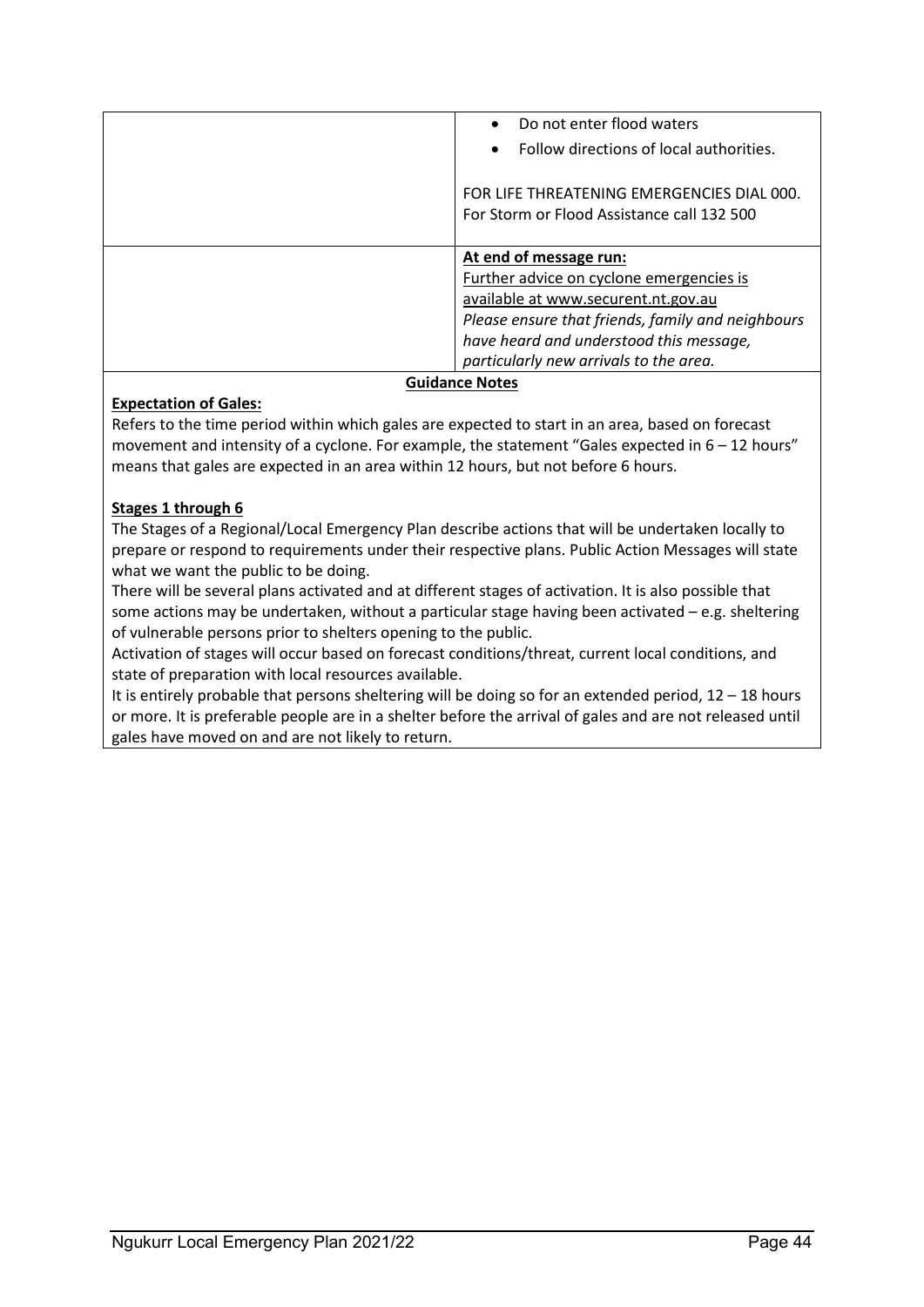### **ACTIONS TO BE TAKEN – CYCLONE**

| Organisation /                                  | Stage 1                                                                                                                                            | Stage 2:                                                                                         | Stage 3:                                                                                                       | Stage 4:                                                                                               | Stage 5                                                               | Stage 6                                                                                                           | <b>Transition to</b> | <b>Recovery</b> |
|-------------------------------------------------|----------------------------------------------------------------------------------------------------------------------------------------------------|--------------------------------------------------------------------------------------------------|----------------------------------------------------------------------------------------------------------------|--------------------------------------------------------------------------------------------------------|-----------------------------------------------------------------------|-------------------------------------------------------------------------------------------------------------------|----------------------|-----------------|
| <b>Provider</b>                                 | <b>Watch</b>                                                                                                                                       | Warning                                                                                          | <b>Warning</b>                                                                                                 | Warning                                                                                                | Warning                                                               | <b>All Clear</b>                                                                                                  | <b>Recovery</b>      |                 |
| <b>ALL MEMBERS</b>                              | Inform key<br>personal                                                                                                                             | Inform key<br>personal                                                                           | Inform key<br>personal                                                                                         | Inform key<br>personal                                                                                 | Inform key<br>personal                                                |                                                                                                                   |                      |                 |
|                                                 | Provide<br><b>SITREPS</b>                                                                                                                          | Provide<br><b>SITREPS</b>                                                                        | Provide<br><b>SITREPS</b>                                                                                      | Provide<br><b>SITREPS</b>                                                                              | Provide<br><b>SITREPS</b>                                             |                                                                                                                   |                      |                 |
| <b>LOCAL</b><br><b>CONTROLLER</b>               | Notify<br>stakeholders of<br>emergency<br>management<br>meeting.<br>Review<br>emergency<br>management<br>document.<br>Provide SITREP<br><b>EOC</b> | <b>Notify</b><br>stakeholders of<br>emergency<br>management<br>meeting.<br>Provide SITREP<br>EOC | <b>Notify</b><br>Committee<br>members of the<br>declaration of<br>Stage, and<br>allocate tasks as<br>required. | Notify the<br>Regional<br>Controller and<br>Duty Officer,<br>NTES of the<br>declaration of<br>Stage 4. | <b>Conduct Survey</b><br>and rescue.<br>Provide SITREP<br>EOC         | Notify<br>stakeholders of<br>emergency<br>management<br>meeting<br>Review<br>emergency<br>management<br>document. |                      |                 |
| <b>Roper Gulf</b><br>Regional<br><b>Council</b> | Identify hazards<br>and provide<br>reduction plan<br>structure<br>community<br>message for<br>community<br>(radio)                                 | Community<br>message<br>Continue hazard<br>reduction.                                            | Up to date<br>messaging and<br>assist with<br>shelter<br>arrangements                                          | <b>Take Shelter</b>                                                                                    | Remain in<br>shelter until<br>directed by OIC<br>to conduct<br>survey |                                                                                                                   |                      |                 |
| <b>Education</b>                                | Attend<br>emergency<br>management<br>meeting                                                                                                       | Attend<br>emergency<br>management<br>meeting                                                     | Attend<br>emergency<br>management<br>meeting                                                                   | Take Shelter.                                                                                          | Remain in<br>Shelter                                                  |                                                                                                                   |                      |                 |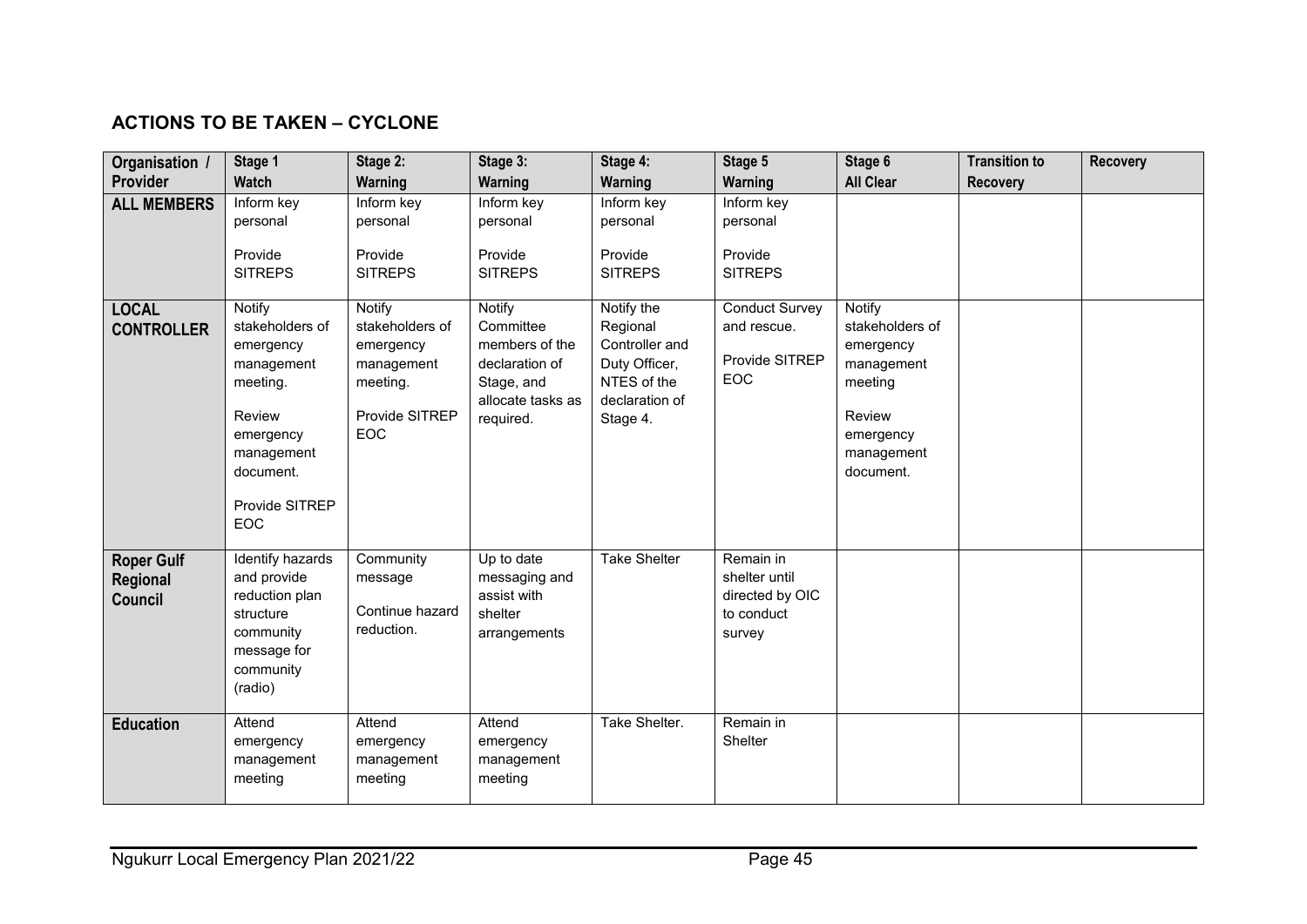|                       | <b>Brief Education</b><br>staff. | Ensure buildings<br>designated as | Open and<br>manage cyclone |                     |           |  |  |
|-----------------------|----------------------------------|-----------------------------------|----------------------------|---------------------|-----------|--|--|
|                       |                                  | public shelters                   | shelters                   |                     |           |  |  |
|                       | Advise Ngukurr                   | are prepared                      | provided                   |                     |           |  |  |
|                       | <b>Local Controller</b>          |                                   |                            |                     |           |  |  |
|                       | of state or                      |                                   | Ensure all                 |                     |           |  |  |
|                       | preparedness                     |                                   | personnel take             |                     |           |  |  |
|                       | and availability                 |                                   | shelter.                   |                     |           |  |  |
|                       | of manpower.                     |                                   |                            |                     |           |  |  |
|                       | Maintain normal                  |                                   |                            |                     |           |  |  |
|                       | education                        |                                   |                            |                     |           |  |  |
|                       | services.                        |                                   |                            |                     |           |  |  |
| <b>Sunrise Health</b> | Attend                           | Attend                            | Attend                     | <b>Take Shelter</b> | Remain in |  |  |
|                       | emergency                        | emergency                         | emergency                  |                     | Shelter   |  |  |
|                       | management                       | management                        | management                 |                     |           |  |  |
|                       | meeting                          | meeting                           | meeting                    |                     |           |  |  |
|                       | <b>Brief Health</b>              | <b>Brief Health</b>               | Complete                   |                     |           |  |  |
|                       | Centre                           | Centre                            | security of                |                     |           |  |  |
|                       | personnel.                       | personnel.                        | <b>Health Centre</b>       |                     |           |  |  |
|                       |                                  |                                   | facilities                 |                     |           |  |  |
|                       | Advise the                       | Determine                         | including                  |                     |           |  |  |
|                       | Ngukurr Local                    | health services                   | ambulance/esse             |                     |           |  |  |
|                       | Controller of the                | priorities and                    | ntial vehicles             |                     |           |  |  |
|                       | stage of                         | advise the                        | and                        |                     |           |  |  |
|                       | preparedness<br>and of any       | Ngukurr Local<br>Controller.      | communications             |                     |           |  |  |
|                       | urgent                           |                                   | equipment.                 |                     |           |  |  |
|                       | requirements.                    | Provide the                       | Ensure that ALL            |                     |           |  |  |
|                       |                                  | Ngukurr Local                     | requests for               |                     |           |  |  |
|                       | Collect and                      | Controller with                   | assistance are             |                     |           |  |  |
|                       | collate                          | information and                   | channelled                 |                     |           |  |  |
|                       | information on                   | advice on                         | through the                |                     |           |  |  |
|                       | personnel who                    | communications,                   | Ngukurr Local              |                     |           |  |  |
|                       | may require                      | first aid, medical                | Controller.                |                     |           |  |  |
|                       | assistance                       | and public                        |                            |                     |           |  |  |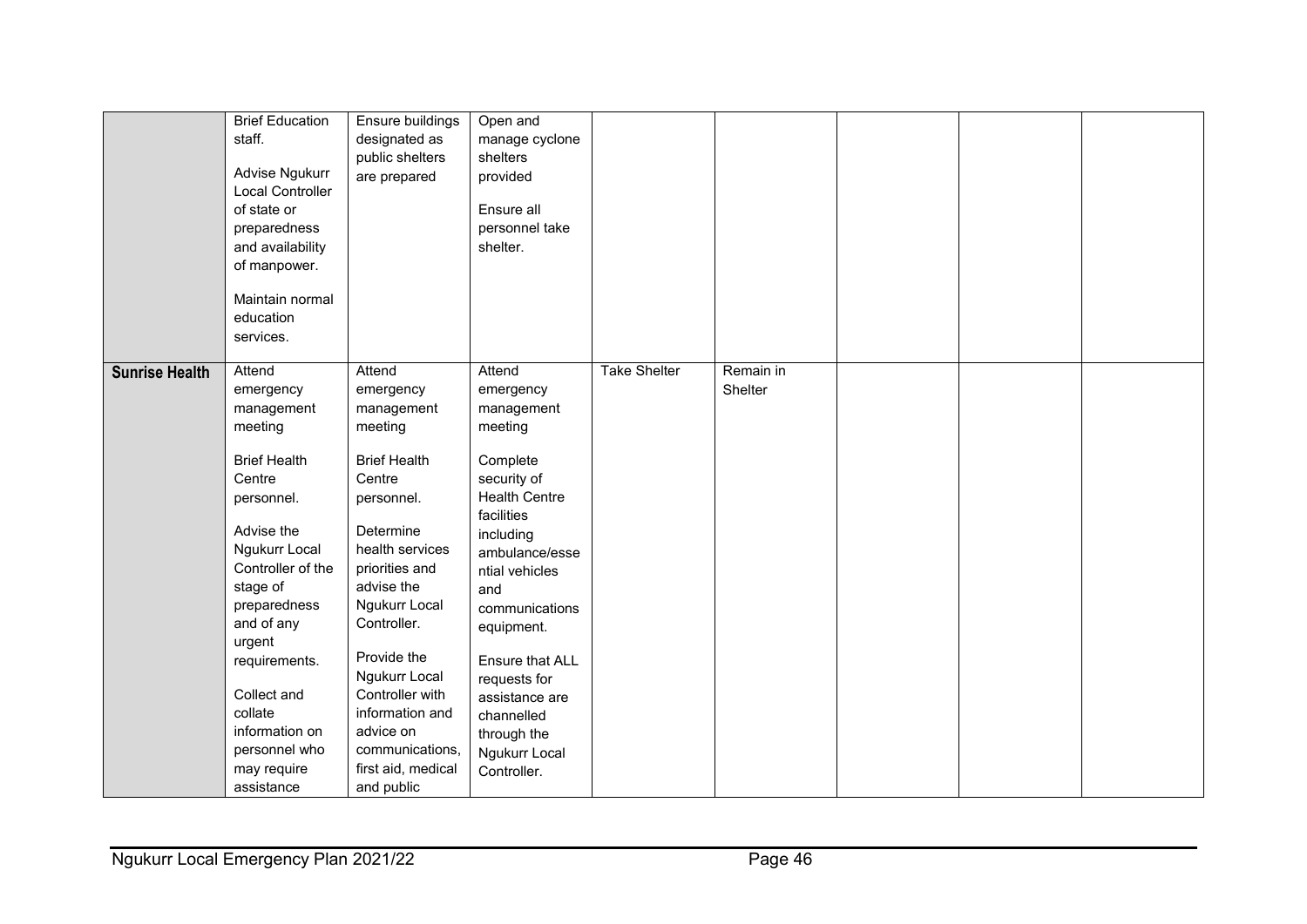|                      | moving to<br>shelters (e.g.<br>incapacitated,<br>wheelchairs,<br>etc.) and advise<br>Ngukurr Local<br>Controller.<br>Advise General<br>Manager, Health<br>Katherine on the<br>declaration of<br>Stage 1.<br>Maintain normal<br>health and<br>family services. | health and<br>family service<br>matters. | Upon advice<br>from the Ngukurr<br>Local Controller<br>ensure all<br>personnel take<br>shelter.<br>Ensure<br>personnel and<br>facilities are<br>available for<br>casualty receipt<br>and treatment<br>upon receipt of<br>All Clear advice. |                     |                                                                       |  |  |
|----------------------|---------------------------------------------------------------------------------------------------------------------------------------------------------------------------------------------------------------------------------------------------------------|------------------------------------------|--------------------------------------------------------------------------------------------------------------------------------------------------------------------------------------------------------------------------------------------|---------------------|-----------------------------------------------------------------------|--|--|
| <b>Outback Store</b> | <b>ID Stock</b><br>Quantity<br>ID Water<br>Quantity<br>ID Fuel Quantity                                                                                                                                                                                       | Monitor                                  | Monitor                                                                                                                                                                                                                                    | <b>Take Shelter</b> | Remain in<br>Shelter                                                  |  |  |
| <b>PAWA</b>          | Attend<br>emergency<br>management<br>meeting<br><b>ID Fuel Quantity</b>                                                                                                                                                                                       | Monitor                                  | Monitor                                                                                                                                                                                                                                    | <b>Take Shelter</b> | Remain in<br>shelter until<br>directed by OIC<br>to conduct<br>survey |  |  |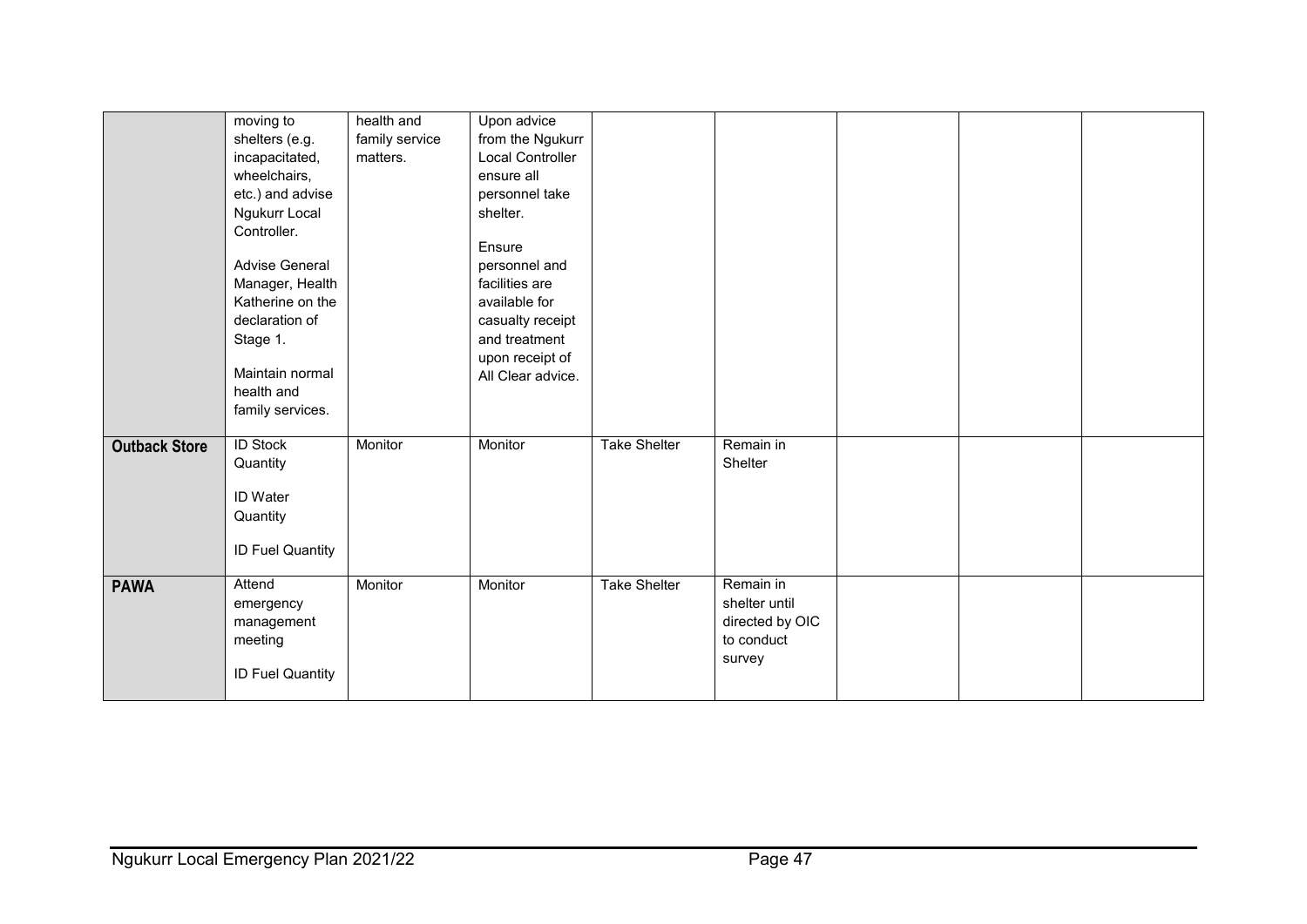#### <span id="page-47-0"></span>**Annex J: Evacuation Guideline**

Evacuation is a risk management strategy that can be used to mitigate the effects of an emergency or disaster on a community. Evacuation involves moving people to a safer location, and is usually considered to include the return of the affected community. It is recommended that when advance warning is available to notify the Territory Emergency Management Council.

Evacuation is a complex process that has five distinct steps:

- 1. decision
- 2. warning
- 3. withdrawal
- 4. shelter
- 5. return.

Each step is linked and must be carefully planned and carried out in order for the entire process to be successful. Given an evacuation centre will only be opened as a part an evacuation, it is vital to have an understanding of the five-step process.



*Source: Five stages of Evacuation, Qld Government, 2011.*

#### **Emergency Shelters**

An emergency shelter can generally only operate for up to **48 hours.**

Although staffed by various community service providers, an emergency shelter offers minimal support services. People accessing a shelter are expected to be selfsufficient and provide their own food and emergency supplies.

Where longer-term emergency accommodation and support is required following a disaster or event, an evacuation centre may be set up. An evacuation centre is designed to accommodate people for short to medium periods of approximately **four to six weeks**, although this figure may vary.

An evacuation centre will provide some or all of the following services: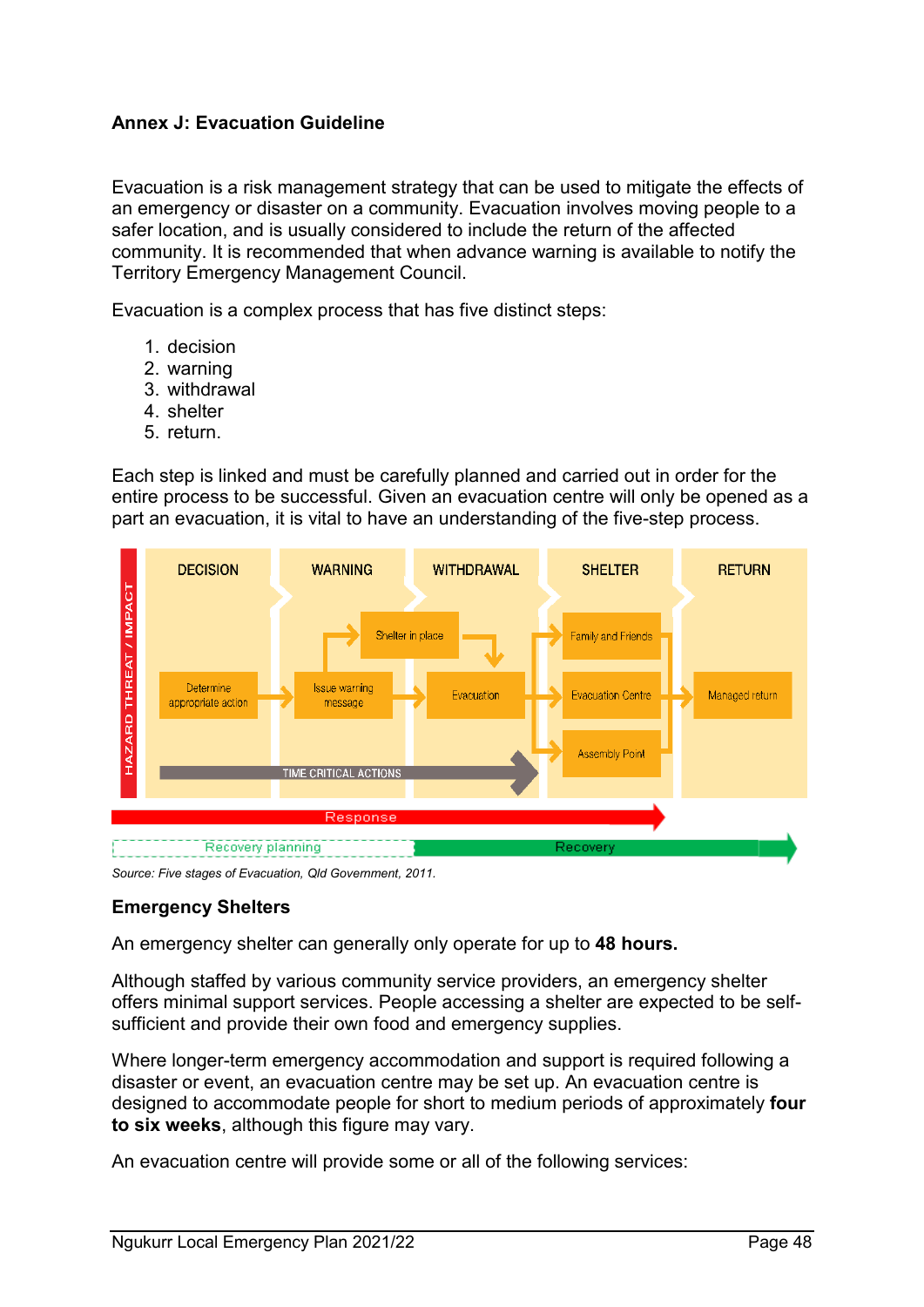- meals
- beds
- linen
- personal support
- medical services (or access to them)
- assistance accessing finances and recreational activities

An evacuation centre implies the provision of these services in contrast to an emergency shelter, in which people are expected to be self-sufficient.

#### **Identified Evacuation Centres**

For further information on evacuation centres / shelters management, refer to the NT Evacuation Centre Guide available on WebEOC.

#### **Evacuation Guidelines**

|                                                                                                               | <b>Stage 1 - Decision</b>                                                                                                                                                                                                                                                                                                                                                                                                                                                                                                                                                                        |                                                                                          |
|---------------------------------------------------------------------------------------------------------------|--------------------------------------------------------------------------------------------------------------------------------------------------------------------------------------------------------------------------------------------------------------------------------------------------------------------------------------------------------------------------------------------------------------------------------------------------------------------------------------------------------------------------------------------------------------------------------------------------|------------------------------------------------------------------------------------------|
| <b>Authority</b>                                                                                              | The Northern Region Emergency Controller will authorise<br>the activation of the evacuation plan.<br>This evacuation plan is to be approved by the Territory<br>Emergency Management Council prior to activation.                                                                                                                                                                                                                                                                                                                                                                                | Northern Regional<br>Controller in<br>conjunction with<br><b>TEMC</b>                    |
| <b>Legal references</b>                                                                                       | Emergency Management Act and approved Local Ngukurr<br>Local Emergency Plan (LEP).<br>It is recommended that the Minister declares an Emergency<br>Situation under section 18 of the Emergency Management<br>Act when this evacuation plan is activated.                                                                                                                                                                                                                                                                                                                                         |                                                                                          |
| <b>Alternative to</b><br>evacuation? I.e. shelter<br>in place, temporary<br>accommodation on-<br>site/nearby. | Shelters<br>Ngukurr School Capacity 200<br>$\bullet$<br>Child Care Centre<br>Capacity 300<br>$\bullet$<br>Urapunga School Capacity 100<br>$\bullet$<br><b>Strong Buildings</b><br>School buildings built to code and some<br>blockhouses built to code<br>There are 75 block houses throughout the<br>community of Ngukurr which are considered strong<br>buildings. These buildings are to be identified.<br>If needed residents will be progressively relocated within<br>the community to $\leq$<br>> for pre staging post a cyclone<br>impact.<br>Refer to the Ngukurr staging arrangements. | Ngukurr Local<br>Controller to<br>arrange.                                               |
| <b>Summary of proposed</b><br>evacuation                                                                      | Decision - made by the Regional Controller when the<br>Ngukurr have sustained damage during <to be<br="">determined&gt; that cannot support residents in situ during<br/>recovery.<br/>The Ngukurr Local Controller to disseminate information to<br/>the community.<br/>Withdrawal - four stage process;<br/>Ngukurr community to the Ngukurr to be<br/>a.<br/>registered for evacuation to <location be<br="" to="">determined&gt;;<br/>Once registered, groups to move to the airstrip<br/>b.</location></to>                                                                                 | The decision will be<br>informed by<br>additional advice<br>from BOM up to<br>that time. |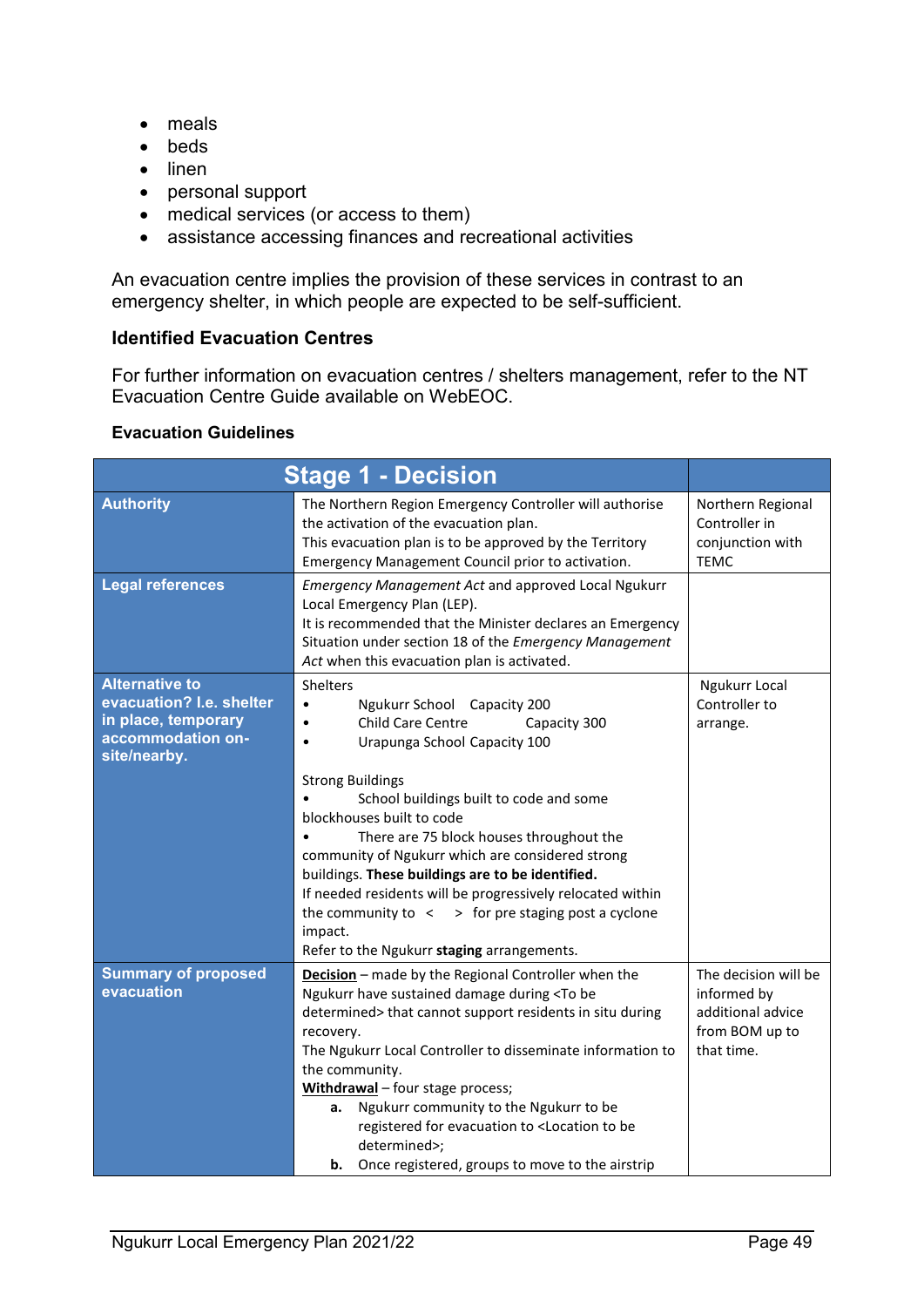| <b>Which</b><br>communities/outstations<br>or geographical area<br>does the evacuation<br>apply to?  | assembly area using buses/vehicles;<br>Red Cross to register check utilising Register Find<br>c.<br>Reunite.<br>Shelter - evacuees will be encouraged to stay with friends<br>or family. The remainder will be accommodated at an<br>evacuation centre <location be="" determined="" to=""><br/>Return - to be determined once recovery can sustain<br/>return to <location be="" determined="" to=""><br/><out and="" homelands="" homesteads="" stations,=""></out></location></location>                                                                                                                                                                                                                                                                                                                                                                                                                                                                                                                                                                                                                                                                                                                                                                                                                                                                                                                           |                                                                      |
|------------------------------------------------------------------------------------------------------|-----------------------------------------------------------------------------------------------------------------------------------------------------------------------------------------------------------------------------------------------------------------------------------------------------------------------------------------------------------------------------------------------------------------------------------------------------------------------------------------------------------------------------------------------------------------------------------------------------------------------------------------------------------------------------------------------------------------------------------------------------------------------------------------------------------------------------------------------------------------------------------------------------------------------------------------------------------------------------------------------------------------------------------------------------------------------------------------------------------------------------------------------------------------------------------------------------------------------------------------------------------------------------------------------------------------------------------------------------------------------------------------------------------------------|----------------------------------------------------------------------|
| <b>Vulnerable groups</b><br>within the community                                                     | The Medical Group will liaise with local health staff and<br>provide information on medically vulnerable people.<br>The Identified people will be evacuated <at a="" be<br="" time="" to="">determined&gt;.</at>                                                                                                                                                                                                                                                                                                                                                                                                                                                                                                                                                                                                                                                                                                                                                                                                                                                                                                                                                                                                                                                                                                                                                                                                      | Medical Group &<br><b>Transport Group to</b><br>action.              |
| <b>Community</b><br>demographics (approx.<br>total number, family<br>groups, cultural groups<br>etc) | Refer to Evacuation Centre Guidelines p.21 (section 4.2)<br>Examine the demographic breakdown of the community to<br>be evacuated including<br>The total number of people being evacuated.<br>$\bullet$<br>An estimate of the number of people likely to require<br>$\bullet$<br>accommodation in the evacuation centre.<br>A breakdown of the evacuees to be accommodated by<br>$\bullet$<br>age and gender. For example, the number of family<br>groups and single persons, adult males and females,<br>teenage males and females, and the number of<br>primary school-aged children, toddlers and infants.<br>A summary of cultural considerations, family groups,<br>$\bullet$<br>skin groups and community groups.<br>Potential issues that may arise as a result of these<br>$\bullet$<br>groups being accommodated in close proximity to one<br>another.<br>A summary of people with health issues, including<br>$\bullet$<br>chronic diseases, illnesses and injuries.<br>Details of vulnerable clients (other than medically<br>vulnerable), such as the elderly, frail and disabled (and<br>if they are accompanied by support i.e.: family<br>members)<br>Details of community workers also being evacuated<br>$\bullet$<br>who may be in a position to support the operation of<br>the evacuation centre. Examples include teachers,<br>nurses, health workers, shire staff, housing staff and<br>police. | <b>Ngukurr Local</b><br>Controller to obtain<br>information.         |
| What is the nature of the<br>hazard?                                                                 | <to be="" determined=""></to>                                                                                                                                                                                                                                                                                                                                                                                                                                                                                                                                                                                                                                                                                                                                                                                                                                                                                                                                                                                                                                                                                                                                                                                                                                                                                                                                                                                         |                                                                      |
| <b>Estimated duration of</b><br>the potential<br>evacuation?                                         | <to be="" determined=""></to>                                                                                                                                                                                                                                                                                                                                                                                                                                                                                                                                                                                                                                                                                                                                                                                                                                                                                                                                                                                                                                                                                                                                                                                                                                                                                                                                                                                         |                                                                      |
| <b>Triggers for the</b><br>evacuation                                                                | <example<br>Evacuation planning to commence when the<br/>1.<br/>Location is under a <to be="" determined="">".<br/>Implement evacuation if the Cyclone category is at<br/>2.<br/>severe and impact has caused major damage and</to></example<br>                                                                                                                                                                                                                                                                                                                                                                                                                                                                                                                                                                                                                                                                                                                                                                                                                                                                                                                                                                                                                                                                                                                                                                      | Northern Regional<br>Controller<br>&<br>NTES to confirm<br>triggers. |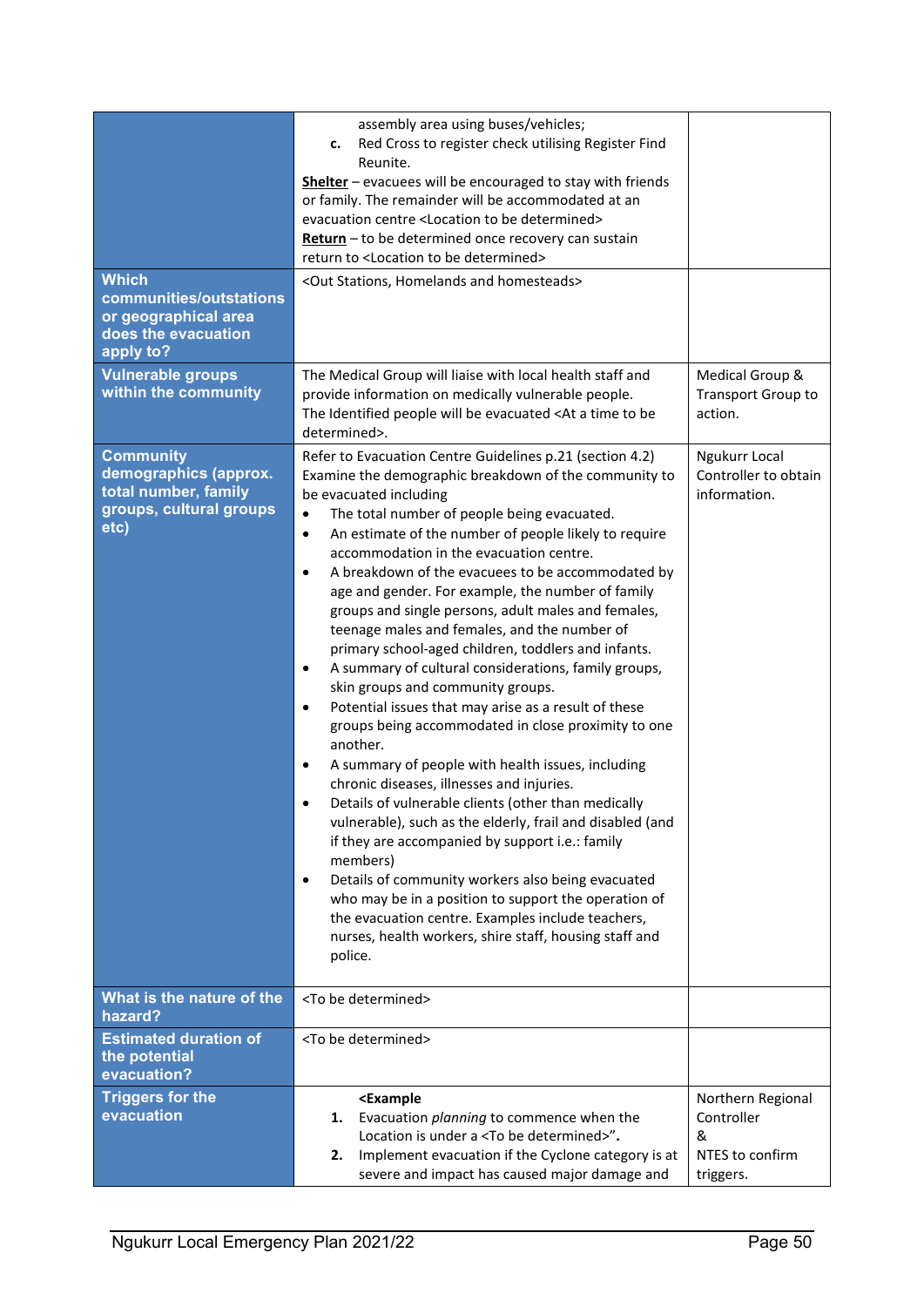|                                                              | disruption to all services.<br>Elderly and vulnerable people are to be<br>3.<br>considered for evacuation during the "TC Watch"<br>due to limited health services.><br>Further details of the intra-community relocation plan are<br>required.            |                             |
|--------------------------------------------------------------|-----------------------------------------------------------------------------------------------------------------------------------------------------------------------------------------------------------------------------------------------------------|-----------------------------|
| <b>Self-evacuation</b>                                       | Where possible residents will be encouraged to self-<br>evacuate and make their own accommodation<br>arrangements if they wish to do so. Individuals and families<br>taking this option will be encouraged to register prior to<br>leaving the community. | Ngukurr<br>Local Controller |
| <b>Responsibility for the</b><br><b>coordination Stage 1</b> | Northern Regional Controller<br>Local Controller                                                                                                                                                                                                          |                             |

| <b>Stage 2 - Warning of Evacuation</b>                                                        |                                                                                                                                                                                                                                                                                                                                                                                                                                                                                |                                                                                                   |  |
|-----------------------------------------------------------------------------------------------|--------------------------------------------------------------------------------------------------------------------------------------------------------------------------------------------------------------------------------------------------------------------------------------------------------------------------------------------------------------------------------------------------------------------------------------------------------------------------------|---------------------------------------------------------------------------------------------------|--|
| Who has the<br>authority to issue<br>warnings?                                                | Bureau of Meteorology will issue Tropical Cyclone advice and<br>warnings.<br>All further public information will be approved by the<br>Northern Regional Controller in consultation with the Public<br><b>Information Group and NTES</b><br>The Ngukurr Local Controller will coordinate the                                                                                                                                                                                   | Northern Regional<br>Controller to liaise<br>with Information<br>Group and NTES                   |  |
|                                                                                               | dissemination of community level information.                                                                                                                                                                                                                                                                                                                                                                                                                                  |                                                                                                   |  |
| <b>Process for issuing</b><br>evacuation warnings<br>and other<br><b>information</b>          | At community level, the Ngukurr Local Controller is to appoint<br>a community spokesperson to disseminate up to date<br>situational information at community meetings; which are to<br>be held immediately post a convening LEC meeting, at each<br>declared stage of the Ngukurr LEP.<br>A media brief approved by the Local Controller at each LEC<br>meeting, will be announced over the Local Radio station<br>containing current situational information, relevant safety | <b>Ngukurr Local</b><br>Controller                                                                |  |
|                                                                                               | information, what to prepare, when to self-evacuate, and<br>where to go.                                                                                                                                                                                                                                                                                                                                                                                                       |                                                                                                   |  |
| <b>When will warnings</b><br>be issued (relative to<br>the impact of the<br>hazard)?          | Immediately upon a decision to evacuate being made the<br>Ngukurr LEC will commence coordinating residents to prepare<br>for transport.                                                                                                                                                                                                                                                                                                                                        | Ngukurr Local<br>Controller                                                                       |  |
| <b>What information will</b><br>the messages<br>contain?<br>(What do people<br>need to know?) | To be determined: considerations -<br>Outline of the proposed evacuation plan<br>$\overline{\phantom{a}}$<br>Measure to prepare residences<br>$\blacksquare$<br>Safety issues; not overloading transport<br>$\overline{\phantom{a}}$<br>Items to bring on the evacuation<br>$\overline{\phantom{a}}$<br>Arrangements for pets and animals<br>$\overline{\phantom{a}}$                                                                                                          | Ngukurr Local<br>Controller<br><b>Biosecurity &amp; Animal</b><br><b>Welfare Group</b><br>liaison |  |
| <b>Responsibility for</b><br>the coordination of<br>stage 2                                   | Local Controller / Regional Controller                                                                                                                                                                                                                                                                                                                                                                                                                                         |                                                                                                   |  |

| Stage 3 - Withdrawal                               |                                                                  |  |  |
|----------------------------------------------------|------------------------------------------------------------------|--|--|
| <b>Outline</b>                                     | Three stage process;                                             |  |  |
|                                                    | <b>a.</b> Ngukurr residents to <staging 1="" area="">;</staging> |  |  |
| <staging 1="" area=""> to Airport<br/>b.</staging> |                                                                  |  |  |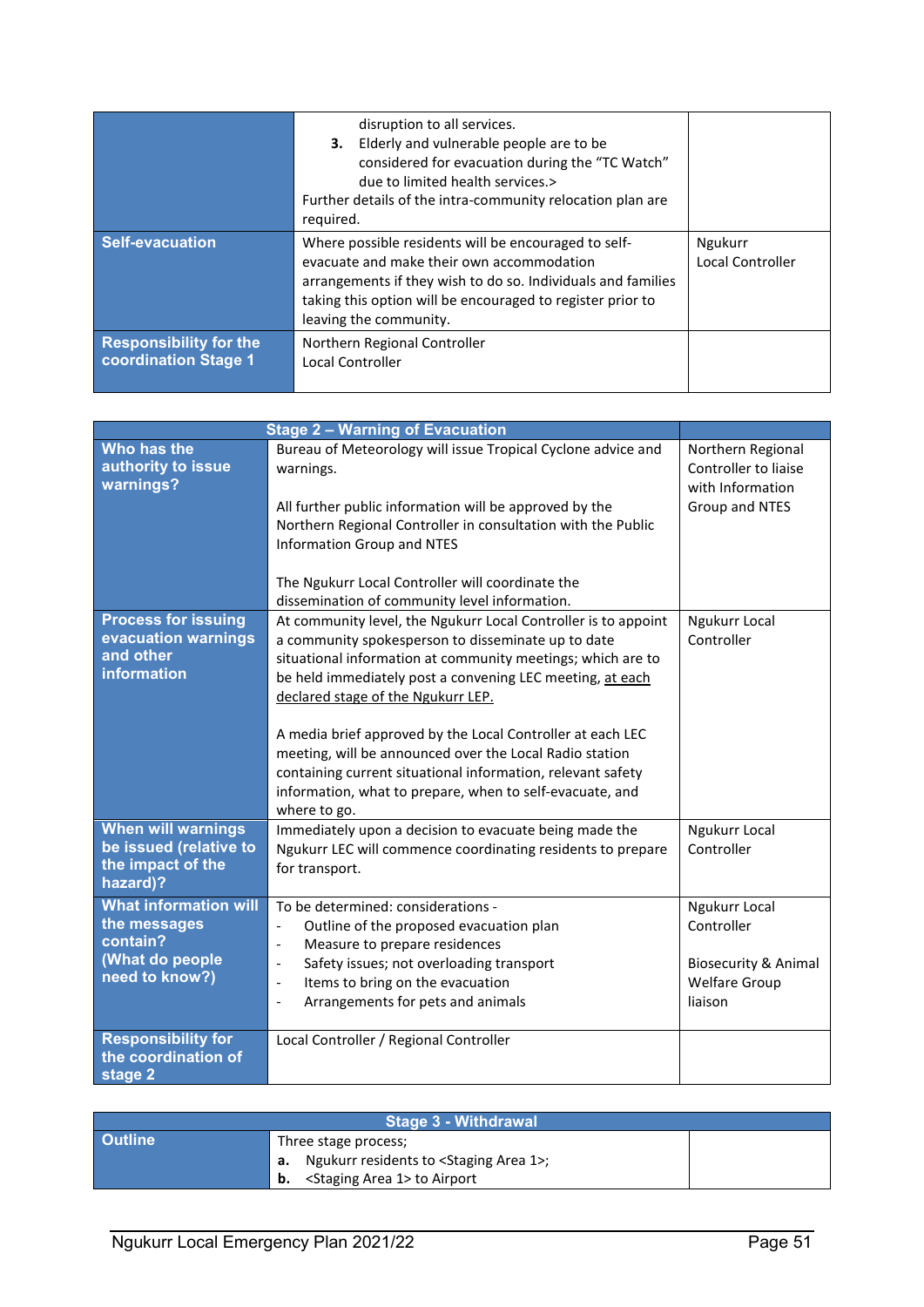|                                                                                          | Ngukurr Airport to <location be="" determined="" to=""><br/>c.</location>                                                                                                                                                                                                                                                                                                                                                                                                                                                                                                                                                                                                                                                                                                                                                                                                            |                        |
|------------------------------------------------------------------------------------------|--------------------------------------------------------------------------------------------------------------------------------------------------------------------------------------------------------------------------------------------------------------------------------------------------------------------------------------------------------------------------------------------------------------------------------------------------------------------------------------------------------------------------------------------------------------------------------------------------------------------------------------------------------------------------------------------------------------------------------------------------------------------------------------------------------------------------------------------------------------------------------------|------------------------|
|                                                                                          | <evacuation be="" centre="" determined="" to=""><br/>d.</evacuation>                                                                                                                                                                                                                                                                                                                                                                                                                                                                                                                                                                                                                                                                                                                                                                                                                 |                        |
|                                                                                          |                                                                                                                                                                                                                                                                                                                                                                                                                                                                                                                                                                                                                                                                                                                                                                                                                                                                                      |                        |
| <b>Ngukurr Community</b><br>to the Airstrip                                              | Lead - NTPOL<br>Overview - the community will gather at the Ngukurr located at<br>Ngukurr prior to being transported by community buses to the<br>airstrip.<br>Risks/other considerations: Evacuation should be<br>$\bullet$<br>undertaken during daylight hours, if possible. Risks include<br>inclement weather, persons with infectious diseases,<br>vulnerable persons, and frail/elderly persons, chronically<br>ill.<br>Estimated time en-route: __ minutes each way<br>$\bullet$<br>Estimated timeframe overall: __ hours utilising current<br>٠<br>resources.<br>Alternate transport options: Walk?<br>٠                                                                                                                                                                                                                                                                     | <b>NTPOL</b>           |
| <b>Assembly area</b>                                                                     | <b>Ngukurr</b><br>Ngukurr will be utilised as an assembly point where people will<br>be transported to after pick up from homes to await<br>registration, buses and onward transport. This will also be the<br>point where evacuee registration will take place. Basic services<br>should be provided i.e. drinking water, information.<br>Services to be provided: Red Cross<br>$\bullet$<br><b>Coordinator: Red Cross</b><br>$\bullet$<br>Other details: Evacuee Registration - NTPFES College staff<br>$\bullet$<br>onsite will have log on access to the Register.Find.Reunite<br>system via the 3G network and hard copy registration<br>forms should there be a network failure.<br>Residents will need to register at the Ngukurr Rec Hall or<br>$\bullet$<br>Airport if (self-evacuating) to be permitted access to the<br>evacuation centre at < location to be determined> | <b>NTPOL</b>           |
| <b>Ngukurr to <location< b=""><br/>to be determined&gt;</location<></b>                  | Lead - NTPOL<br><b>Example</b><br>Lead - Transport Group<br>Overview - Transport Group has identified commercial<br>operators and the Police Air Section able to provide evacuation<br>assistance.<br>Total proposed air assets: _________.<br>Commercial operators will be charging commercial rates for<br>The operation will begin at _______hrs with the first aircraft,<br>leaving <to be="" determined=""> and arriving at Ngukurr at<br/>hrs.<br/>The operation will continue throughout the day until all<br/><math display="inline">\bullet</math><br/>community members are evacuated. It is estimated that<br/>all community member can be evacuated by _______hrs<br/>(arriving in <to be="" determined="">).</to></to>                                                                                                                                                  | <b>NTPOL</b>           |
| <location> Airport<br/>to Evacuation Centre<br/><to be="" determined=""></to></location> | <b>Lead-Transport Group</b><br><b>Example</b><br>Overview - Buses (Buslink) will be on standby at <location to<br="">be determined&gt; Airport from ______ am to receive passengers</location>                                                                                                                                                                                                                                                                                                                                                                                                                                                                                                                                                                                                                                                                                       | <b>Transport Group</b> |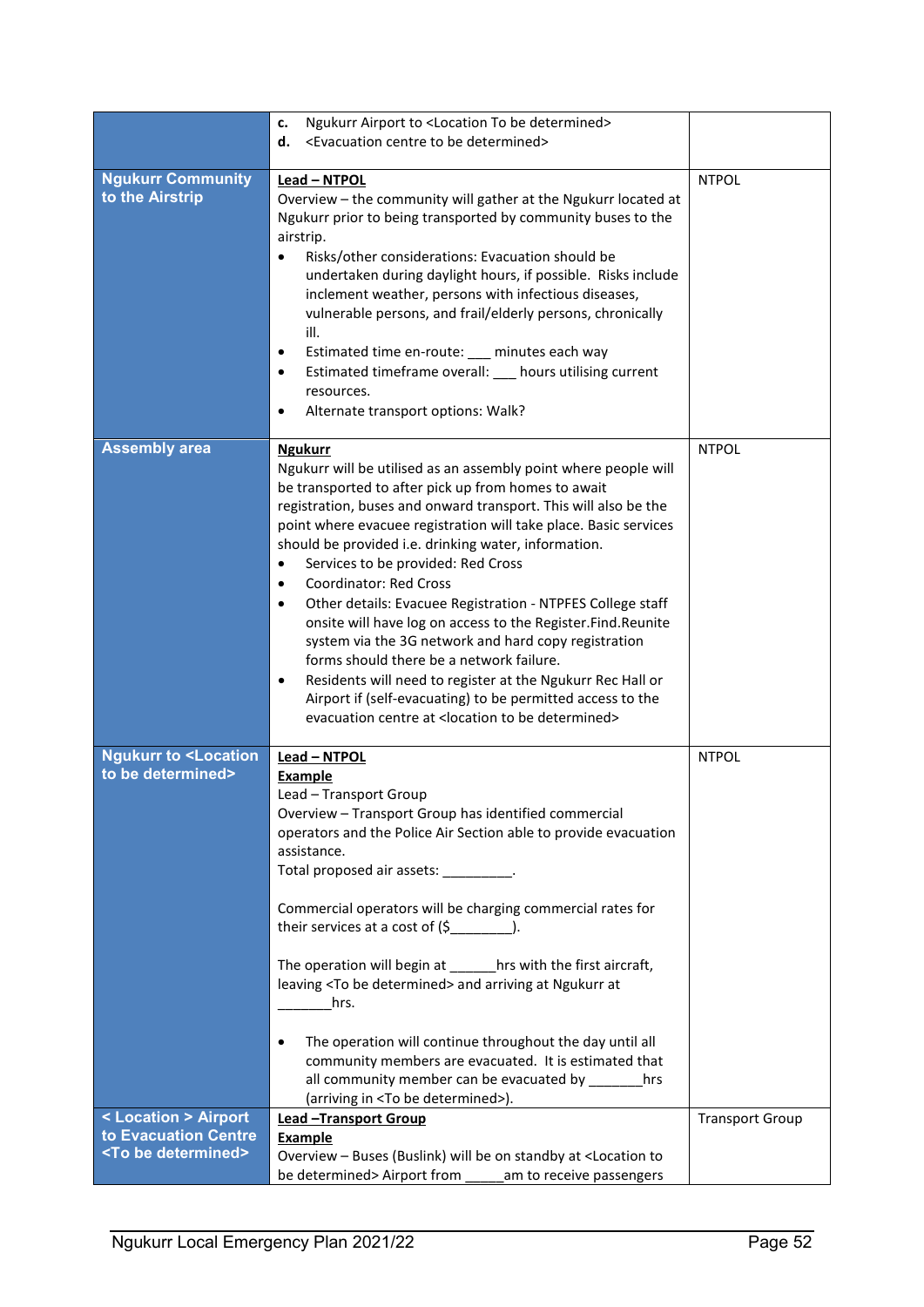|                                                               | and continue throughout the day transferring to <to be<br="">determined&gt; only, as required. Transport staff will be on the<br/>ground at <location be="" determined="" to=""> Airport to marshal<br/>passengers on buses only. Buses to be arranged by the<br/>Transport Group. Evacuees will be collected from <location to<br="">be determined&gt; Airport and transported to the <location be<br="" to="">determined&gt;.<br/>A reception team provided by NT Police will meet evacuees and<br/>facilitate transport.<br/>Details: to be determined<br/><math display="inline">\bullet</math><br/>Estimated time en-route: ____ minutes<br/><math display="block">\bullet</math><br/>Estimated timeframe: possibly hours, dependant on<br/>aircraft arrivals.<br/>Alternate transport options:<br/><math>\bullet</math></location></location></location></to> |                                 |
|---------------------------------------------------------------|---------------------------------------------------------------------------------------------------------------------------------------------------------------------------------------------------------------------------------------------------------------------------------------------------------------------------------------------------------------------------------------------------------------------------------------------------------------------------------------------------------------------------------------------------------------------------------------------------------------------------------------------------------------------------------------------------------------------------------------------------------------------------------------------------------------------------------------------------------------------|---------------------------------|
| <b>End point</b>                                              | <location be="" determined="" to=""></location>                                                                                                                                                                                                                                                                                                                                                                                                                                                                                                                                                                                                                                                                                                                                                                                                                     | EOC / Welfare<br>coordination   |
| <b>Transport of</b><br>vulnerable members<br>of the community | Medical Group to arrange transport of vulnerable people from<br>the community to <location be="" determined="" to="">.</location>                                                                                                                                                                                                                                                                                                                                                                                                                                                                                                                                                                                                                                                                                                                                   | <b>Medical Group</b>            |
| <b>Registration and</b><br>tracking                           | Example<br>Welfare Group to activate registration arrangements.<br>Registration will be undertaken by NT Police and will occur at<br>Ngukurr Rec Hall. Names of evacuees will be obtained prior to<br>boarding buses.<br>Where possible details of individuals and families self-<br>evacuating to be obtained on arrival at the Ngukurr Airstrip. If<br>persons are not registered as evacuees or self-evacuees they<br>will not be provided access to the evacuation shelter.                                                                                                                                                                                                                                                                                                                                                                                     | Welfare Group /<br><b>NTPOL</b> |
| Who will coordinate<br>stage 3?                               | Regional Controller.                                                                                                                                                                                                                                                                                                                                                                                                                                                                                                                                                                                                                                                                                                                                                                                                                                                | EOC coordination.               |

| Stage 4 - Shelter                                 |                                                                                                                                                               |                          |  |
|---------------------------------------------------|---------------------------------------------------------------------------------------------------------------------------------------------------------------|--------------------------|--|
| <b>Overview</b>                                   | An evacuation centre will be established at the <location<br>to be determined&gt;. The <location be="" determined="" to=""> will</location></location<br>     |                          |  |
|                                                   | be the primary areas used.                                                                                                                                    |                          |  |
| <b>Alternate shelter</b>                          | Where possible evacuees will be encouraged to seek                                                                                                            |                          |  |
| options.                                          | alternative accommodation with family, friends or through<br>commercial accommodation.                                                                        |                          |  |
| <b>Estimated duration</b><br>of the shelter phase | <to be="" determined="">.</to>                                                                                                                                |                          |  |
| <b>Arrangements for</b><br>domestic animals       | No domestic animals are to accompany evacuees. Any<br>self-evacuees with domestic animals will be expected to<br>make their own arrangements for the animals. | Advise Animal<br>Welfare |  |
| <b>Roles</b>                                      |                                                                                                                                                               |                          |  |
| <b>Director</b><br>$\bullet$                      | <b>CMC</b>                                                                                                                                                    | <b>CMC</b>               |  |
| <b>Deputy Director</b><br>$\bullet$               | <b>DTFHC</b>                                                                                                                                                  | <b>Welfare Group</b>     |  |
| Log./planning<br>$\bullet$                        | EOC.                                                                                                                                                          | NTES / NTPOL             |  |
| <b>Admin teams</b><br>$\bullet$                   | <b>EOC</b>                                                                                                                                                    | CMC / Welfare            |  |
|                                                   |                                                                                                                                                               | Group                    |  |
| <b>Shift manager/s</b><br>$\bullet$               | To be confirmed – drawn from pool of trained DCF staff.                                                                                                       | <b>Welfare Group</b>     |  |
| <b>Welfare Team</b><br>$\bullet$                  | To be confirmed<br><b>Welfare Group</b>                                                                                                                       |                          |  |
| <b>Facility Team</b>                              | Selected staff will lead this in the first instance and<br>arrange any maintenance required using existing                                                    |                          |  |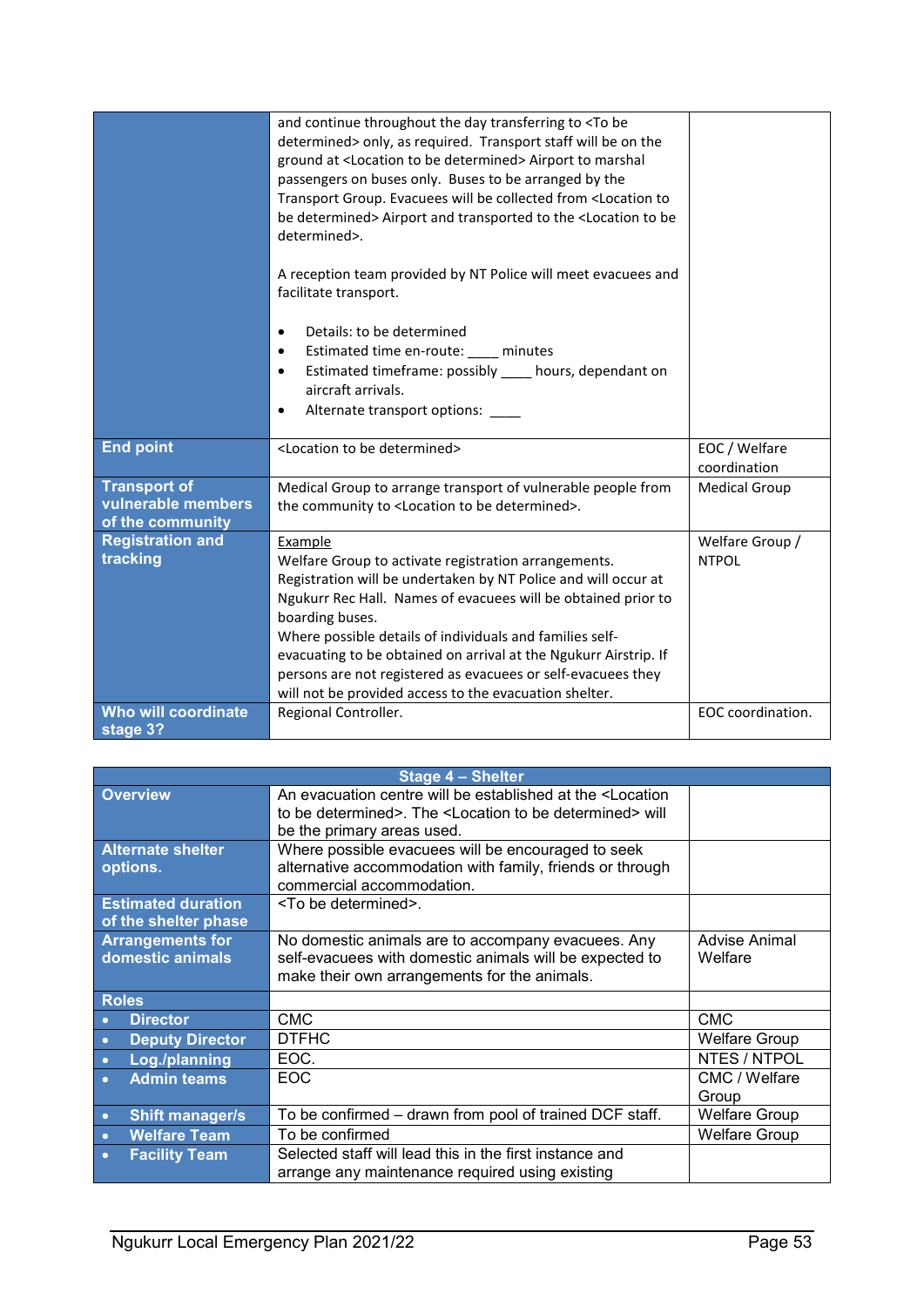|                                                                             | contractors.                                                                                                                         |                               |
|-----------------------------------------------------------------------------|--------------------------------------------------------------------------------------------------------------------------------------|-------------------------------|
| <b>Sport and Rec</b><br>$\bullet$<br>Team                                   | To be confirmed                                                                                                                      |                               |
| <b>Medical Team</b><br>$\bullet$                                            | To be confirmed. It is likely St Johns volunteers will be<br>requested. Evacuees will be referred to off-site medical<br>services.   | <b>Medical Group</b>          |
| <b>Public Health</b><br><b>Team</b>                                         | <to be="" confirmed=""></to>                                                                                                         | <b>Public Health</b><br>Group |
| <b>Transport Team</b><br>$\bullet$                                          | <to be="" confirmed=""></to>                                                                                                         | <b>Transport Group</b>        |
| <b>Evacuation centre</b><br>set-up                                          | Refer to the Evacuation Centre Template for set-up<br>considerations                                                                 |                               |
| What strategy will be<br>put in place to close<br>the evacuation<br>centre? | Closure of the evacuation centre will be largely dependent<br>on the extent of inundation and complexity of the recovery<br>process. |                               |

| <b>Stage 5 - Return</b>                                                                         |                                                                                     |  |
|-------------------------------------------------------------------------------------------------|-------------------------------------------------------------------------------------|--|
| Indicators or triggers<br>that will enable a<br>return                                          | (refer to recovery action plan for the community)<br><b>Dept. of Chief Minister</b> |  |
| Who is responsible<br>for developing a plan<br>for the return?                                  | Recovery Coordination in conjunction with IMT.                                      |  |
| <b>Transportation</b><br>$\bullet$                                                              | To be confirmed.                                                                    |  |
| <b>Route/assembly</b><br>$\bullet$<br>points en-route                                           | To be confirmed.                                                                    |  |
| <b>End point</b><br>$\bullet$                                                                   | To be confirmed.                                                                    |  |
| <b>How will information</b><br>about the return be<br>communicated to<br>evacuees?              | To be confirmed.                                                                    |  |
| <b>What information</b><br>needs to be<br>conveyed to the<br>evacuated<br>community<br>members? | To be confirmed.                                                                    |  |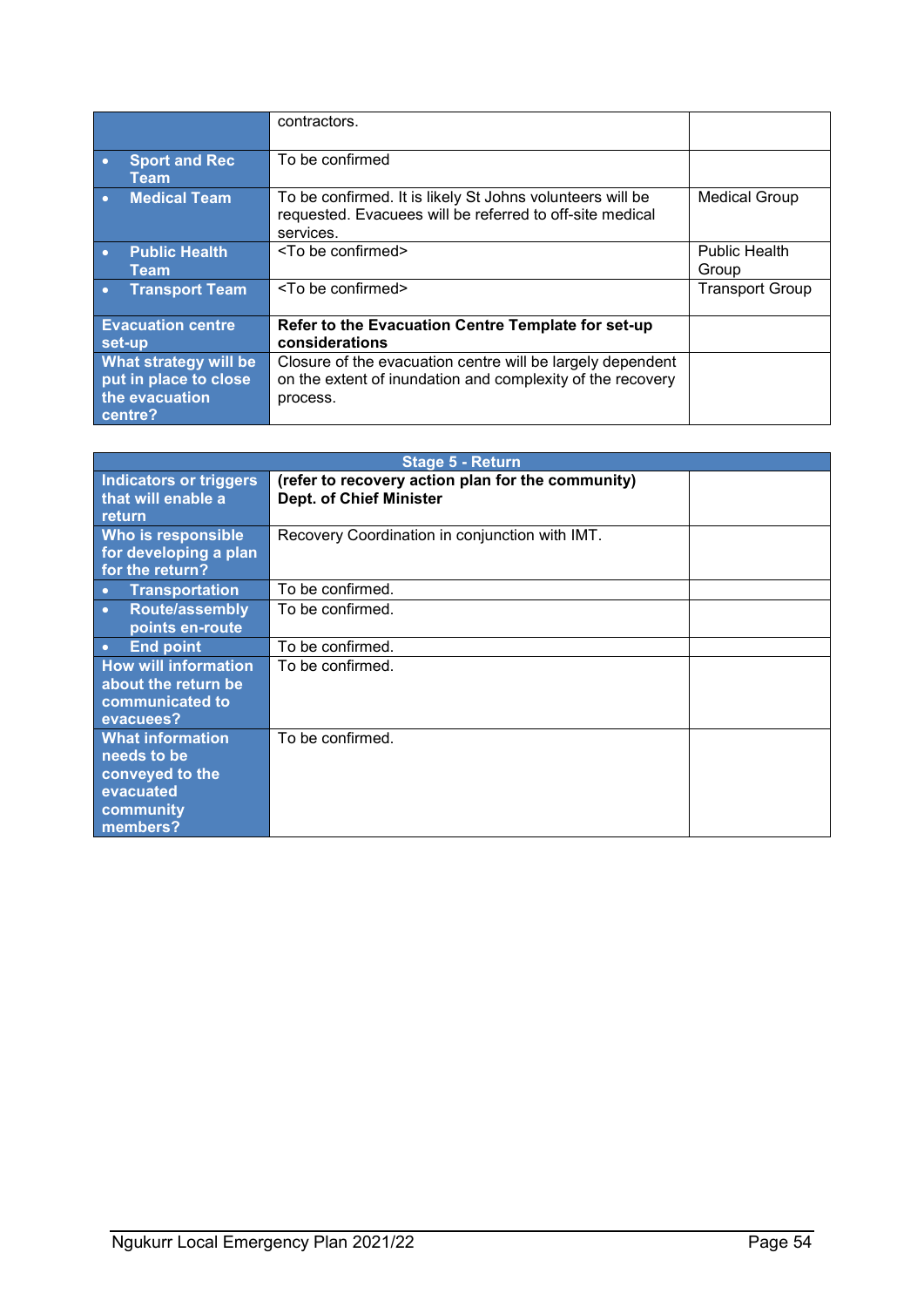<span id="page-54-0"></span>**Annex K: SITREP Template** 

# **SITUATION REPORT (SITREP)**

| <b>SITREP NO:</b><br>Date:               |       |     |
|------------------------------------------|-------|-----|
| <b>Period covered:</b><br><b>AGENCY:</b> | From: | To: |
| <b>Created by:</b>                       |       |     |
| <b>Current Situation:</b>                |       |     |
| Objectives:                              |       |     |
| Present Key Issues:                      |       |     |
| Future Key Issues:                       |       |     |

Recommendation(s):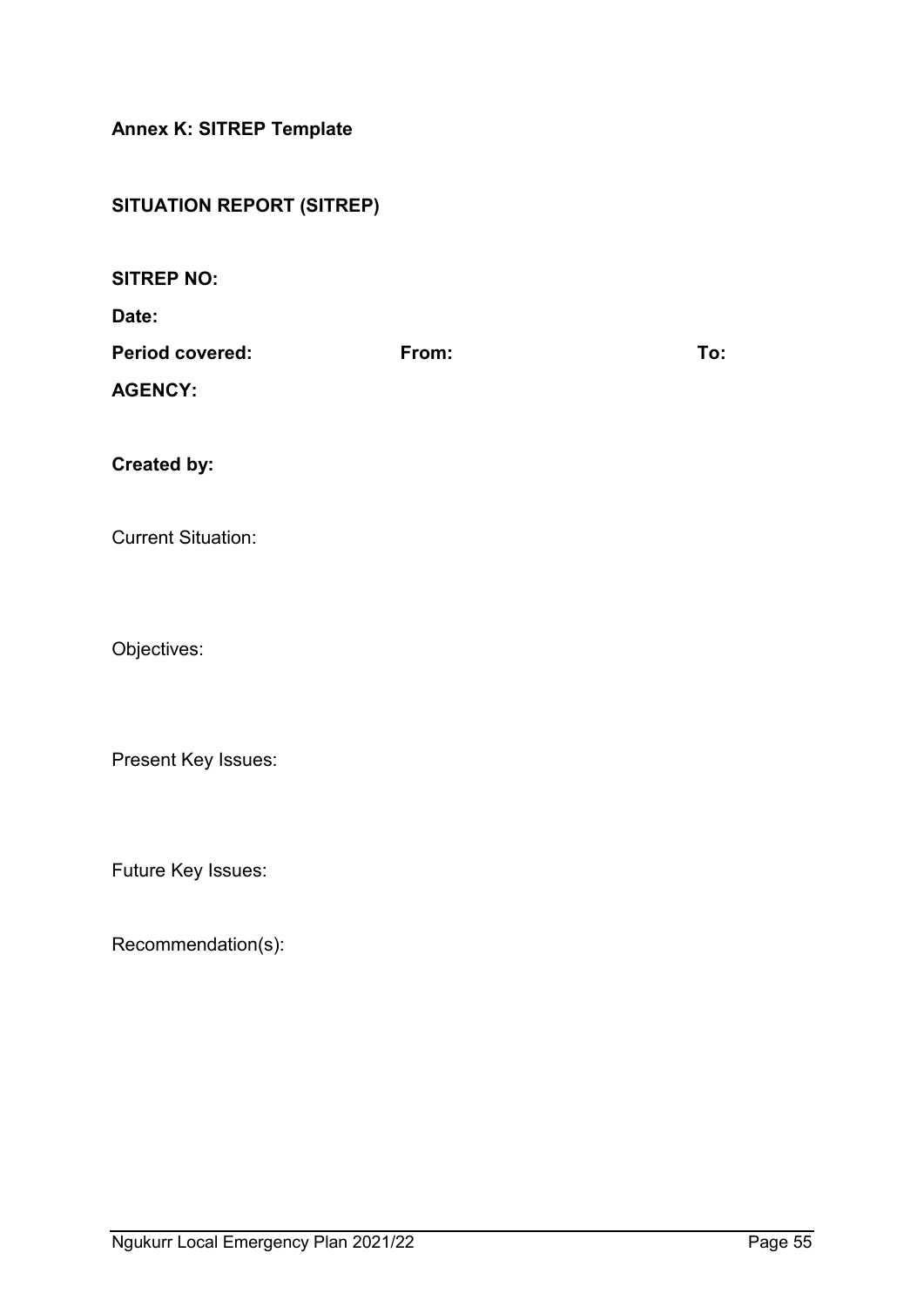#### <span id="page-55-0"></span>**Annex L: Summary of Response and Recovery Activities**

The following tables list a summary of possible response and recovery activities to be considered following an event.

Activities have been broken down and are listed under either response or recovery for simplicity and ease of use. In practice not all response activities will be completed during the response phase. Likewise not all recovery activities will commence after the transition to recovery.

The post event period of any event is highly dynamic produces many challenges, both foreseen and unpredicted. Response and Recovery Coordination must be flexible and able to adapt to the situation as it evolves.

This table is presented as a guide to assist emergency managers with operational decision making, planning and resource allocation. It also highlights the importance of Response and Recovery Coordination working collaboratively.

In most cases the points noted in this table and in the ensuing document are outlined in greater detail in functional group or agency plans.

**Recovery** 

|    |                            | <b>PFES / EOC</b>                                                                                                                                                                                                                            | <b>DCM / TCCC</b>                                                                                                                                                                                                    |
|----|----------------------------|----------------------------------------------------------------------------------------------------------------------------------------------------------------------------------------------------------------------------------------------|----------------------------------------------------------------------------------------------------------------------------------------------------------------------------------------------------------------------|
|    |                            |                                                                                                                                                                                                                                              |                                                                                                                                                                                                                      |
|    | <b>Activity</b>            | <b>Response activities</b>                                                                                                                                                                                                                   | <b>Recovery activities</b>                                                                                                                                                                                           |
| 1. | Situational<br>awareness   | Survey and rescue teams<br>Road clearance teams<br>Impact assessment teams<br>General public<br>Media reports                                                                                                                                | Continues in recovery through the use of<br>Ω<br>impact assessments and Outreach                                                                                                                                     |
| 2. | Public<br>Information      | Public Information Group stood up<br>Spokes persons identified<br>SecureNT activated                                                                                                                                                         | Continues in recovery<br>□<br>Handover to long term recovery coordination<br>$\Box$                                                                                                                                  |
| 3. | Survey and<br>Rescue       | Survey teams deploy to designated areas<br>Critical sites surveyed<br>Deploy rescue teams - NTFRS and TRS<br>provide primary USAR capability                                                                                                 | Nil                                                                                                                                                                                                                  |
| 4. | Road clearance             | Road patrol teams deploy and check assigned<br>routes<br>Road clearance to priority sites<br>Assess Stuart Hwy to Katherine (supply route)                                                                                                   | Monitoring and<br>completing<br>road<br>clearance<br>activities                                                                                                                                                      |
| 5. | Emergency<br>accommodation | Emergency accommodation and shelter<br>- welfare assembly centres (WAC)<br>- evacuation centres<br>Provision of resources that will enable people<br>to remain in their homes<br>Emergency clothing                                          | Evacuation centres may continue into recovery.<br>Temporary accommodation options                                                                                                                                    |
| 6. | Medical                    | Hospital<br>road clearance to the hospital<br>$\blacksquare$<br>damage assessment<br>increase morgue capacity<br>divert patients from remote and<br>regional areas<br>power (fuel) and water supplies<br>Medical clinics and field hospitals | Hospital<br>Business continuity arrangements<br>Repair work<br>Department of Health- Health Centres<br>Repair work<br>Reopen other clinics<br>Support vulnerable people to return home.<br>GP clinics and pharmacies |

**Transitional Arrangements**

**Response**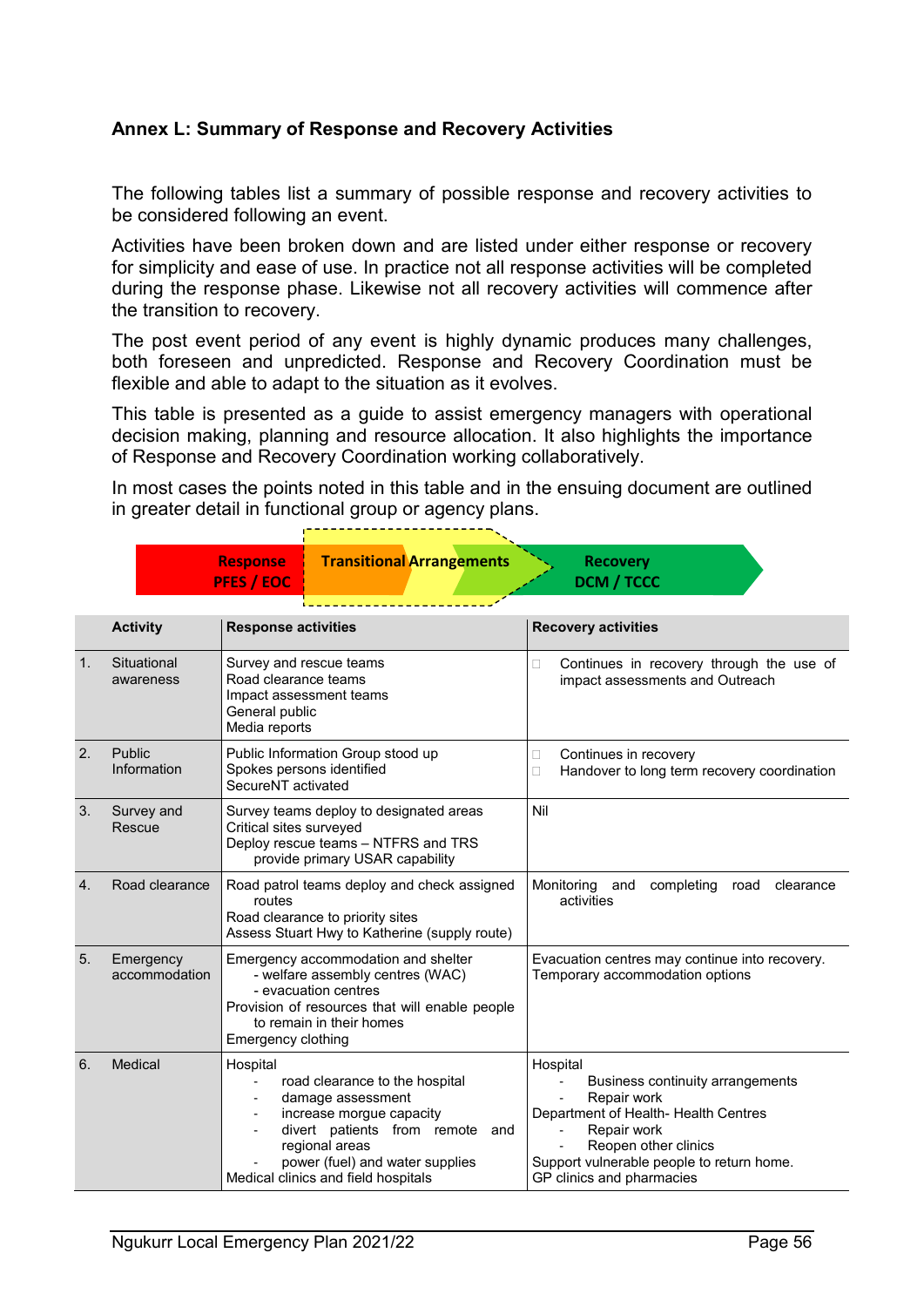|     |                                                 | Determine the need for clinics to be<br>opened<br>Assess damage to clinics<br>Deploy field hospital/s<br>Medical presence in WAC<br>ш<br>Supplied by the Medical Group<br>Ambulance pick up points on key, cleared<br>ш<br>roads<br>GP clinics and pharmacies<br>Identify GP clinics able to open<br>Identify pharmacies able to open<br>Medically vulnerable people<br>Support agencies to follow-up and<br>advise the Medical Group<br>Vulnerable people in shelters or<br><b>WAC</b><br>Support for vulnerable people at<br>shelters<br>Care Flight | Ongoing liaison by the Medical Group<br>CareFlight - resume normal operations<br>St John Ambulance - resumption of core<br>business                                                                                                                                                |
|-----|-------------------------------------------------|--------------------------------------------------------------------------------------------------------------------------------------------------------------------------------------------------------------------------------------------------------------------------------------------------------------------------------------------------------------------------------------------------------------------------------------------------------------------------------------------------------------------------------------------------------|------------------------------------------------------------------------------------------------------------------------------------------------------------------------------------------------------------------------------------------------------------------------------------|
| 7.  | <b>Essential goods</b><br>and services          | Establish emergency feeding and food<br>distribution points<br>Assessing the damage to suppliers and<br>retailers of critical resources<br>Assess the impact on barge operations and<br>any effect on the ability to supply remote<br>communities<br>Implement interim banking arrangements                                                                                                                                                                                                                                                            | Encourage private business to reopen<br>Monitor levels and availability of critical<br>resources<br>Manage logistics arrangements supplying<br>resources to outlying communities<br>Public Health inspections (food outlets)<br>Banking sector business continuity<br>arrangements |
|     |                                                 | Fuel<br>Fuel suppliers and point of sale<br>Manage fuel supplies to emergency power<br>generation                                                                                                                                                                                                                                                                                                                                                                                                                                                      | Liaise with fuel suppliers, distributors and<br>wholesalers. Monitor fuel levels<br>Infrastructure repairs                                                                                                                                                                         |
|     |                                                 | Cash<br>Assess damage to banks and ATMs<br>Implement temporary arrangements                                                                                                                                                                                                                                                                                                                                                                                                                                                                            | Implement long term arrangements                                                                                                                                                                                                                                                   |
| 8.  | Evacuation                                      | Evacuations within community<br>Evacuation out of community<br>Registration                                                                                                                                                                                                                                                                                                                                                                                                                                                                            | Support services for evacuees<br>Recovery information for evacuees                                                                                                                                                                                                                 |
| 9.  | <b>Public Health</b>                            | Communicable disease control response<br>Drinking water safety standards<br>Sewage and waste disposal<br>Safe food distribution and advice<br>Vector and vermin control<br>Food and commercial premises                                                                                                                                                                                                                                                                                                                                                | Ongoing in recovery                                                                                                                                                                                                                                                                |
|     | 10. Utilities                                   | Power supply<br>Power generation<br>Water supply<br>Sewerage<br>Emergency sanitation                                                                                                                                                                                                                                                                                                                                                                                                                                                                   | Recovery of the power network<br>Recovery of water and sewerage infrastructure                                                                                                                                                                                                     |
|     | 11. Impact<br>Assessments                       | Training assessment teams<br>Initial Impact Assessments                                                                                                                                                                                                                                                                                                                                                                                                                                                                                                | Secondary Impact Assessments<br>Continued assessments through outreach                                                                                                                                                                                                             |
| 12. | Transport infra-<br>structure (supply<br>lines) | <u> Air (Airport/Airstrip)</u><br>Clear the runway to allow air movements<br>Establish a logistics hub at the airport<br>Terminal damage and operational capability<br>assessment                                                                                                                                                                                                                                                                                                                                                                      | Monitor repairs and business continuity<br>$\Box$<br>activities                                                                                                                                                                                                                    |
|     |                                                 | Road<br>Highway and critical access roads damage<br>assessment<br>Repair work to commence immediately                                                                                                                                                                                                                                                                                                                                                                                                                                                  | Planning and prioritising repair work of all<br>affected key Territory Highways (Stuart,<br>Barkly, Victoria and Arnhem)                                                                                                                                                           |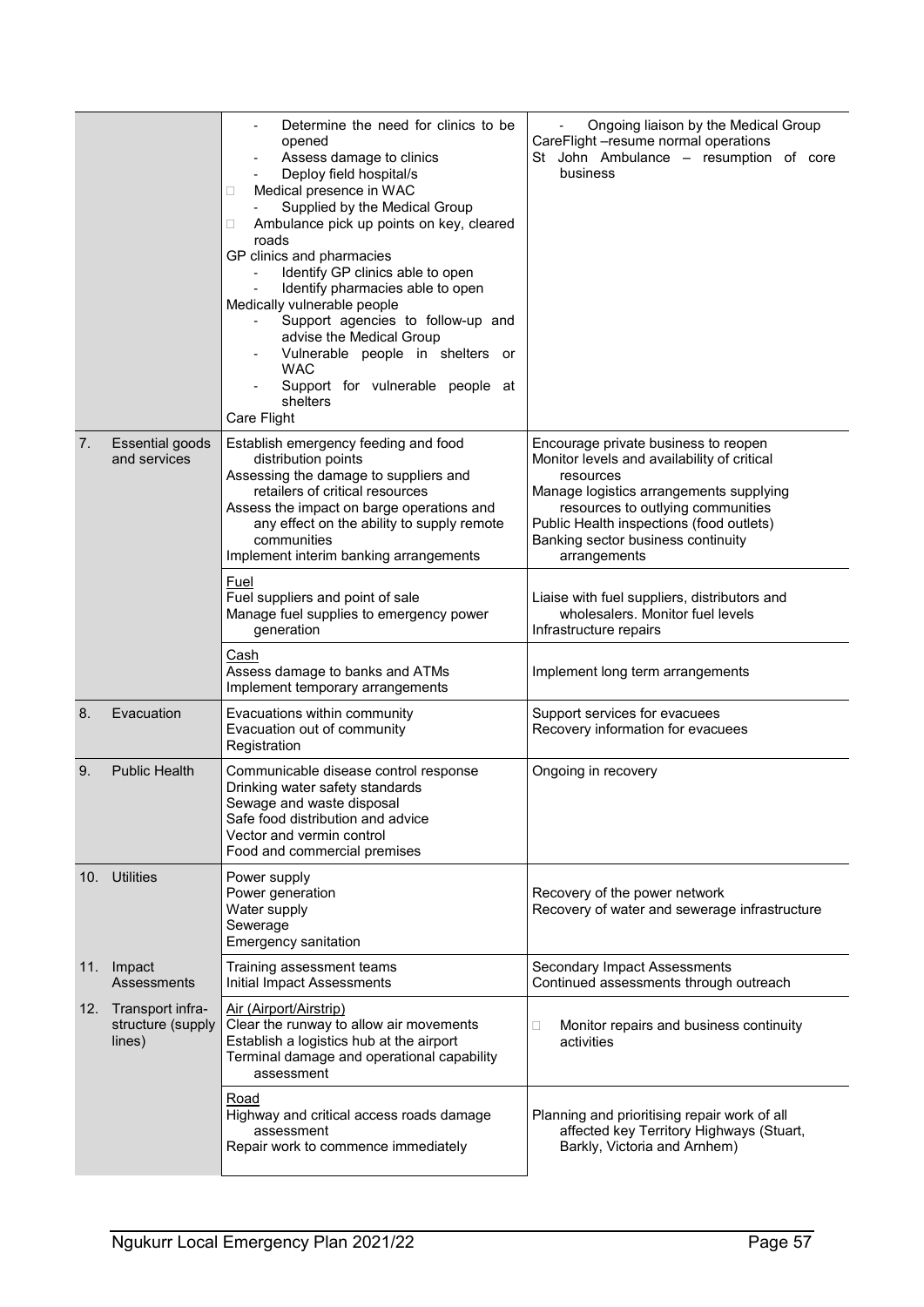|                                   | Rail<br>Ask rail operator to assess damage to the<br>railway & associated infrastructure and report<br>outage estimation                                                                                                                  | Liaising with GWA and Australasia Rail to<br>□<br>monitor repair work                                                                                                                                                                                                                                                  |
|-----------------------------------|-------------------------------------------------------------------------------------------------------------------------------------------------------------------------------------------------------------------------------------------|------------------------------------------------------------------------------------------------------------------------------------------------------------------------------------------------------------------------------------------------------------------------------------------------------------------------|
| 13. Waste<br>management           | Port, Harbour and Barge<br>Assess damage to Port infrastructure and<br>harbour facilities<br>Assess the damage to barge facilities<br>Waste management requirements and<br>develop waste management plan if                               | Repairing infrastructure<br>Establish alternate arrangements for the supply<br>of remote communities<br>Continues in recovery                                                                                                                                                                                          |
| 14. Repairs and<br>reconstruction | required<br>Private housing<br><b>Impact Assessments</b><br>Temporary repairs<br>Government buildings<br>□<br>Damage assessment<br><b>Public Housing</b><br>□<br><b>Impact Assessments</b><br>Private Industry<br>□<br>Damage assessments | Private housing<br>Information and support to facilitate<br>repairs.<br>Government buildings<br>□<br>Repairs and reconstruction<br><b>Public Housing</b><br>□<br>Long term repair plans<br>Private Industry<br>□<br>Repair and reconstruction<br>Temporary accommodation for a visiting<br>П<br>construction workforce |
| 15. Transport<br><b>Services</b>  | Staged re-establishment of public transport<br>services                                                                                                                                                                                   | Continues in recovery                                                                                                                                                                                                                                                                                                  |
| 16. Tele-<br>communications       | Telstra and Optus will assess the damage to<br>their infrastructure<br>Put in place temporary measures to enable<br>landline and mobile services                                                                                          | Repair damage networks and infrastructure                                                                                                                                                                                                                                                                              |
| 17. Public safety                 | Police will maintain normal policing services to<br>the community                                                                                                                                                                         | Gradual return to core business                                                                                                                                                                                                                                                                                        |
| 18. Pets                          | Temporary emergency arrangements for pets.                                                                                                                                                                                                | Reunite pets with their owners and cease<br>emergency support arrangements                                                                                                                                                                                                                                             |
| 19. Community<br>consultation     | Information provision regarding the overall<br>situation, response efforts, what services<br>are available and how to access them                                                                                                         | Community consultation process regarding long<br>term recovery and community development                                                                                                                                                                                                                               |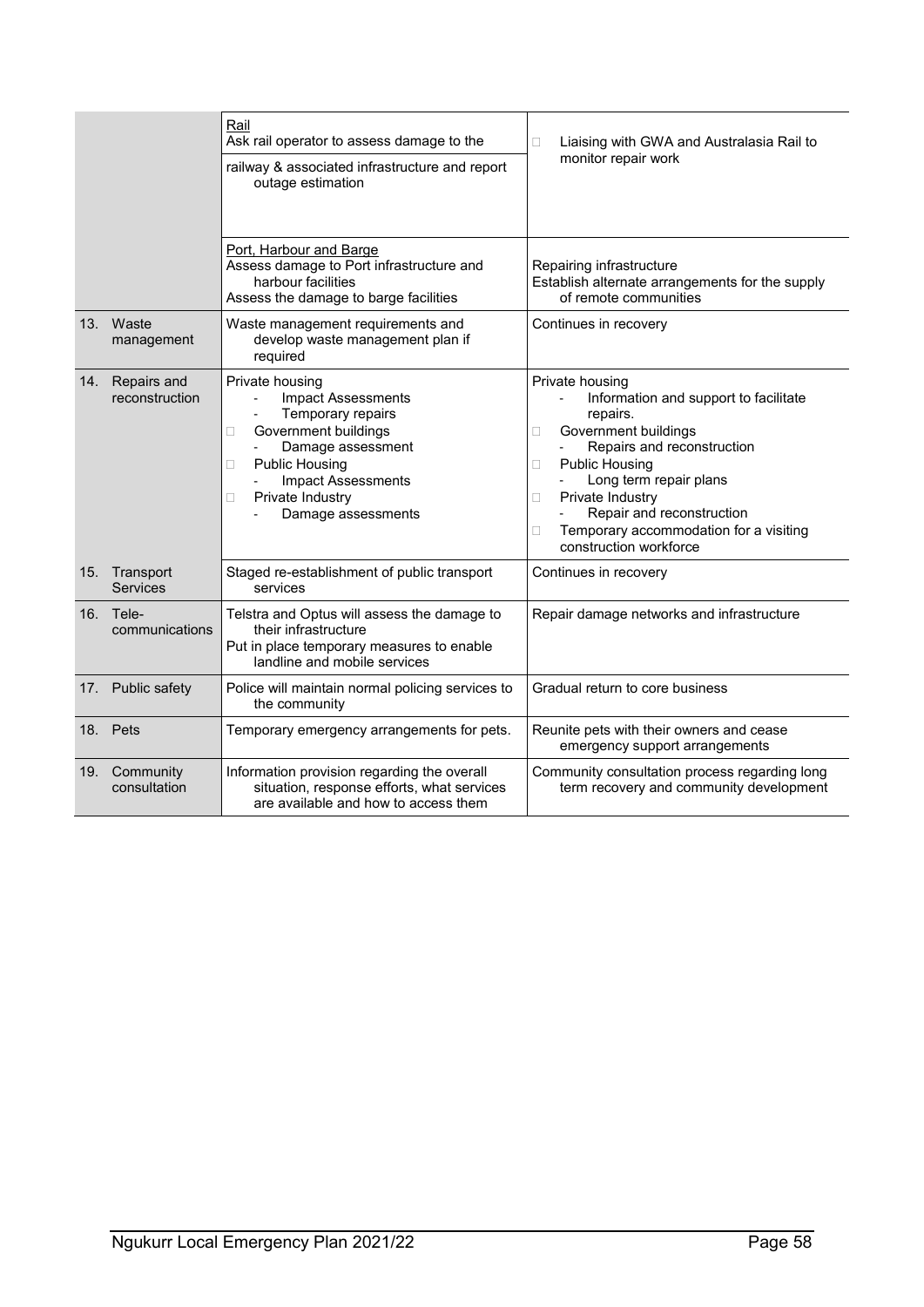#### **Annex M: Contact Details**

<span id="page-58-0"></span>

| <b>Position/Functional Group</b>          | <b>Name</b>                             | <b>Email address</b>              | <b>Work</b> | <b>Mobile</b> | <b>After Hours</b> |
|-------------------------------------------|-----------------------------------------|-----------------------------------|-------------|---------------|--------------------|
| <b>Local Controller</b>                   | Nikki JARVIS                            | nikki.jarvis@pfes.nt.gov.au       | 89754644    |               |                    |
| <b>NTES Duty Officer</b>                  |                                         |                                   |             |               |                    |
| <b>Ngukurr Health Centre</b><br>(Manager) | <b>Luke DURANT</b>                      | luke.durant@sunrise.org.au        | 8975 4688   |               |                    |
| Roper Gulf Regional<br>Council            | David HURST                             | david.hurst@ropergulf.nt.gov.au   | 89754656    |               |                    |
| Roper Gulf Regional<br>Council            | <b>Graeme CURTIS</b>                    | Graeme.curtis@ropergulf.nt.gov.au | 8975 4656   |               |                    |
| Department of Education                   | Peter WHITE                             | peter.white@ntschools.net         | 8975 4680   |               |                    |
| Principal - Ngukurr School                |                                         |                                   |             |               |                    |
| Principal - Urapunga                      | <b>Tracy DARGAN</b>                     | Tracy.dargan@ntschools.net        | 8975 4645   |               |                    |
| <b>Ngukurr Store</b>                      | Peter PERRY                             | ngukurrstore@outbackstores.com.au | 8975 4626   |               |                    |
| Roper Bar Store                           | Leah DRIESSEN                           | admin@roperbarpark.com.au         |             |               |                    |
| Urapunga Store                            | <b>Elaine DANIELS</b>                   | urapunga@bordernet.com.au         | 8975 4890   |               |                    |
| Parks & Wildlife Commission               | Diane CHANUT                            | diane.chanut@nt.gov.au            | 8975 9940   |               |                    |
| PAWA - ESO                                | Wayne Turland                           | esongukurr@outlook.com            |             |               |                    |
| <b>YMDAC</b>                              | Paul FRANCIS                            | Ceo@yugulmangi.com.au             |             |               |                    |
| <b>YMDAC</b>                              | <b>Brock SCHAEFER-</b><br><b>WALKER</b> | business@yugulmangi.com,au        |             |               |                    |
| YMDAC / Language Centre                   | <b>Greg DICKSON</b>                     | Greg.dickson@yugulmangi.com.au    |             |               |                    |
| Language Centre                           | Jordan HOLLIS                           | jordan.hollis@ngukurrlc.org.au    | 89774225    |               |                    |
| <b>MyCDP</b>                              | Victoria HAIG                           | v.haig@mycdp.co                   |             |               |                    |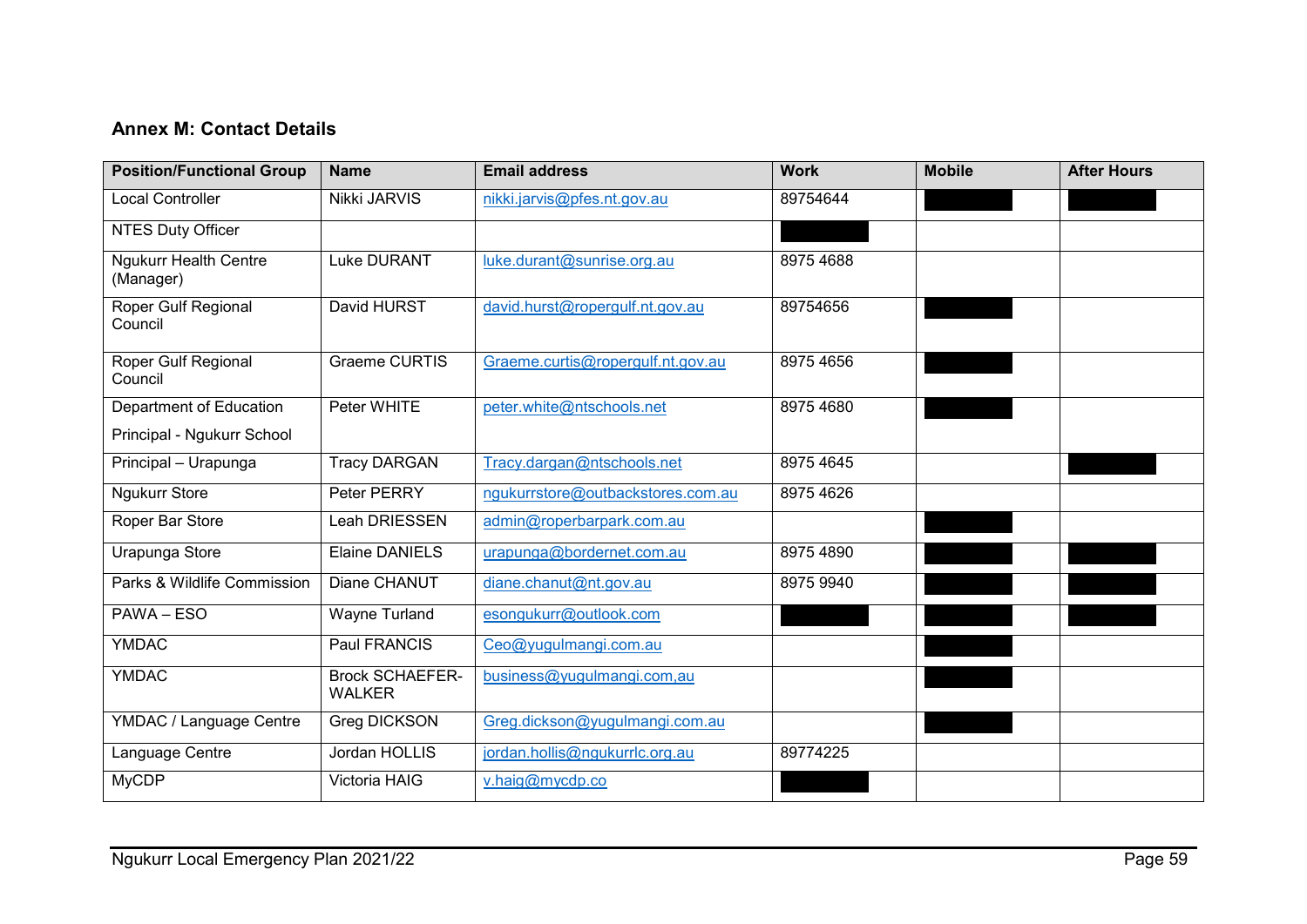#### <span id="page-59-0"></span>**Annex N: Debrief**

- 1. The purpose of this Annex is to provide a framework for a debrief process which complements the Whole of Government Debrief Process. The process should not be confused with training or exercise evaluations but rather considered as a lessons learned opportunity. Lessons learned leads to improved operational effectiveness, increased cost efficiency and reduced operational risk.
- 2. The Debrief Process embeds continuous improvement into the delivery of activities pursuant to the Territory Emergency Plan (TEP). Consistent approaches to lessons learned will encourage adaptability, and flexibility across all functional areas; sharing of knowledge and experiences will assist with ongoing continuous improvement of people and organisations.
- 3. Implemented judiciously, a lessons learned approach can have a positive impact on organisational culture commensurate with increasing opportunities to achieve goals. Whilst lessons learned often begins in one organisation through an internal debrief processes, those lessons learned are often transferable across multi-agencies; this Whole of Government Debrief Process and Lessons Management aims to ensure learnings are translatable across multiple organisations.
- 4. One of the most critical steps in the lessons management is the collection of information and observations of persons involved in the operation. The collection of this information is not limited to persons involved in the operation itself or the actions of those who provided a response, but includes those who had involvement prior to including the promulgation and implementation of plans (as lessons to be learned is not limited to how an emergency was managed but also includes the planning processes).
- 5. Debriefing is more than simply producing a report at the end of an operation. It forms part of the broader process of learning and has significant influential impact on an agency and sensitises people into doing the right thing. It prevents confusion and misinterpretation for future operations and drives home the main reasons the agency implores a lessons management system – to ensure that the agency learns from their mistakes and what they do well and drives continuous improvement.
- 6. Debriefs are not about distributing blame, but rather shifting focus towards improving capacity and capability to respond to incidents in a way that reflects improved planning, process, technology, support, training and development. The inevitability that exists with decisions made on a risk based approach carries a certain level of accepted risk and this needs to be taken into account when debriefing.
- 7. During any operation, anyone involved in the operation should be recording activities where there are lessons to be learned; activities can include decision making and consequential responses.
- 8. Where decisions are made by an Incident Management Team member or a Functional Group Leader, those decisions should be recorded in the Decision Log in the WebEOC event. Decision Logs can be referred to as part of the debrief process.
- 9. A Hot Debrief is held immediately after the incident response is complete or when a person concludes their shift in response to the incident. It allows rapid capture of real-time feedback aimed at addressing pressing or immediate concerns. This is a key time to address any health or safety issues and provides an opportunity for instant feedback.
- 10. The Hot Debrief will be fed into the Whole of Government Debrief Process and Lessons Management. For the purpose, the following template is to be used and uploaded to WebEOC.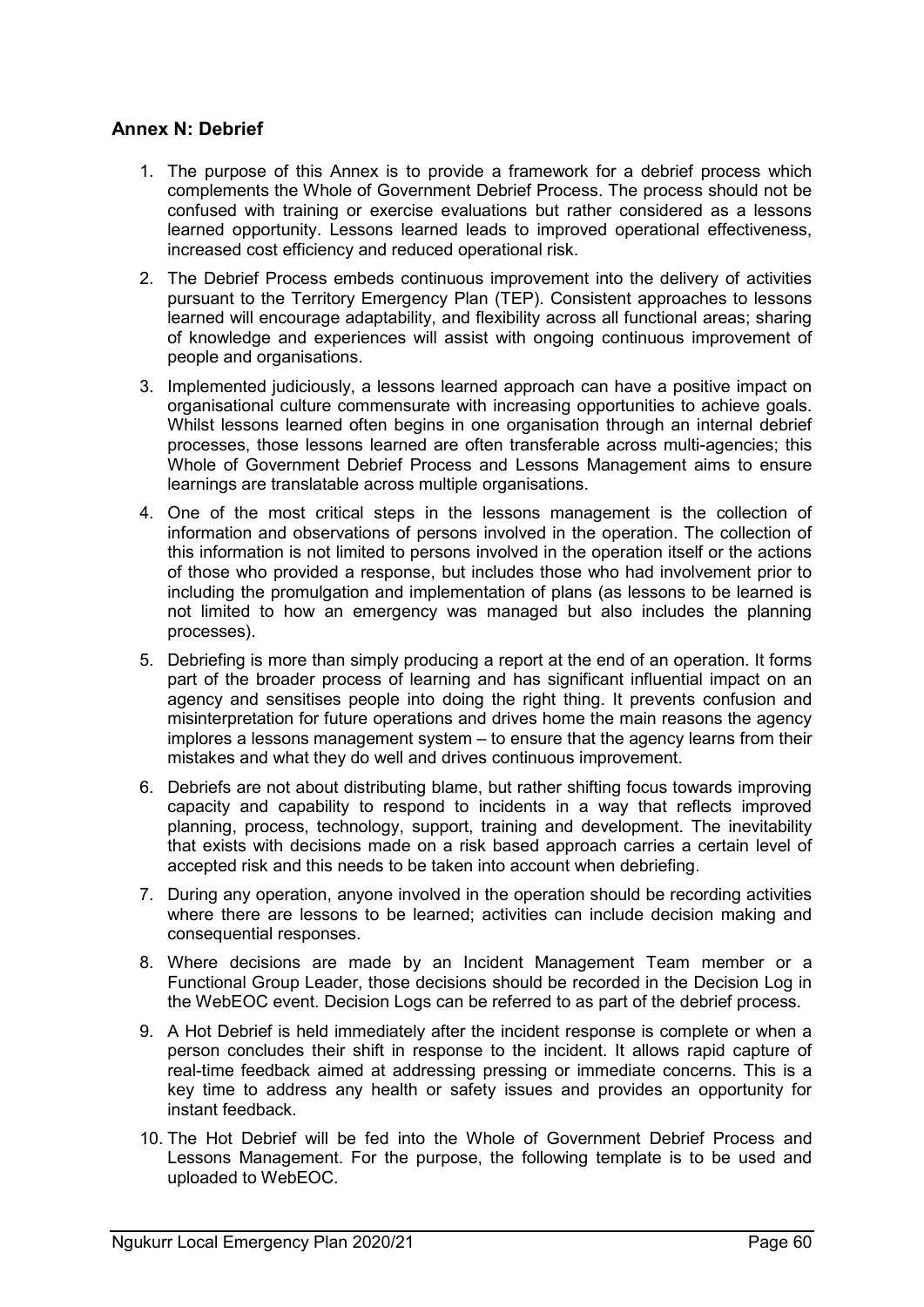# **RECORD OF DEBRIEF**

Operation / event: \_\_\_\_\_\_\_\_\_\_\_\_\_\_\_\_\_\_\_\_\_\_\_\_\_\_\_\_\_\_\_\_\_\_\_\_\_\_\_\_\_\_\_\_\_\_\_\_\_\_\_\_\_\_\_\_\_\_\_\_\_

| Date                                                                          |  |
|-------------------------------------------------------------------------------|--|
| Time                                                                          |  |
|                                                                               |  |
| Location debrief held                                                         |  |
| Operation background                                                          |  |
| (provide succinct detail of<br>sequence of events)                            |  |
| What went well                                                                |  |
| What could have been done<br>better                                           |  |
| What opportunities are there<br>for improvement                               |  |
| Did the agency have<br>sufficient capacity / capability                       |  |
| Other related issues that<br>contributed to the execution<br>of the operation |  |
| Open discussion points                                                        |  |
| Action items arising and<br>whom will monitor                                 |  |
| Are there any staff welfare<br>concerns                                       |  |
| Are there staff that deserve<br>recognition<br>detail of whom and why         |  |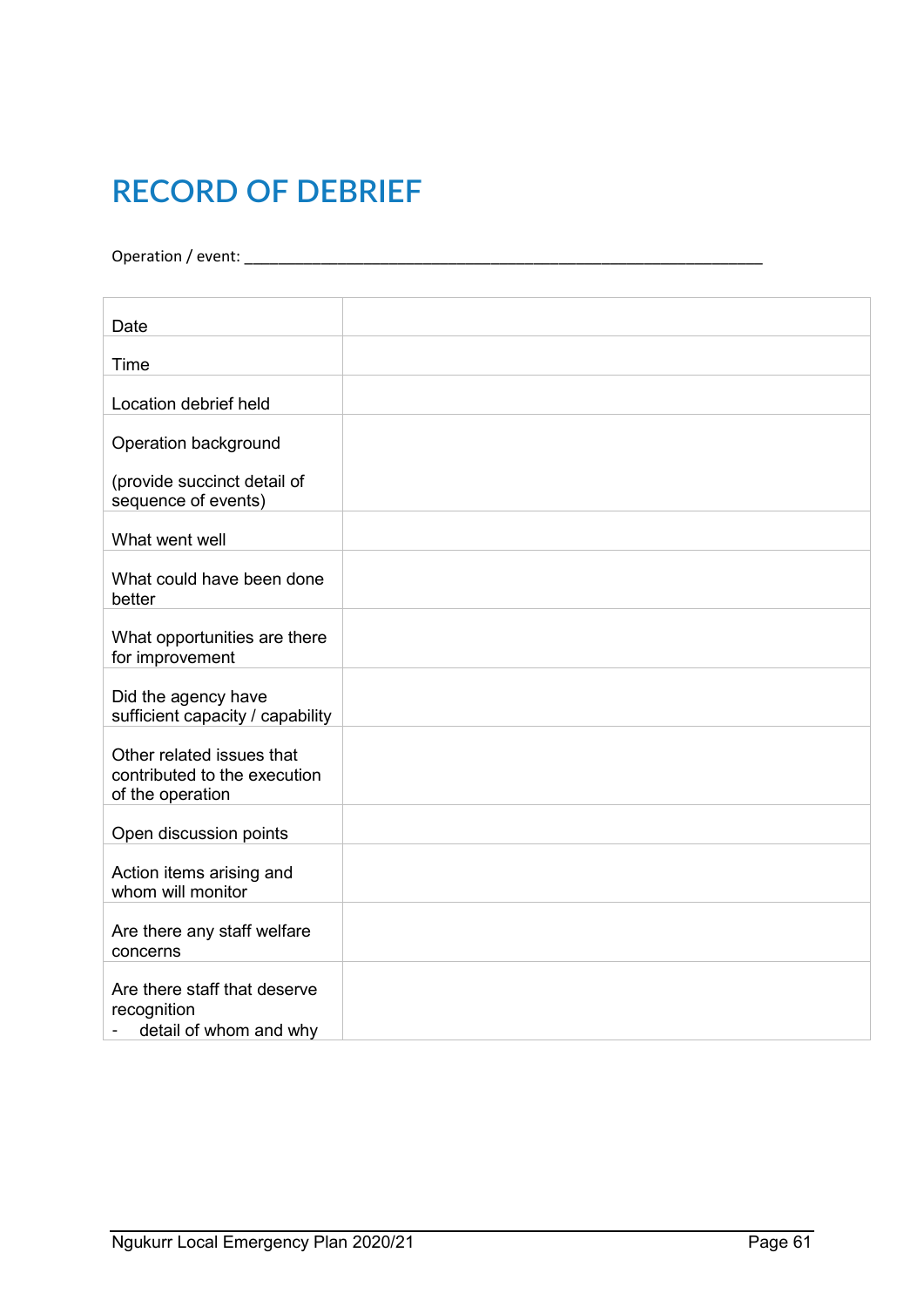# <span id="page-61-0"></span>**Annex O: Glossary**

| Term                         | In the context of this plan, this means:                                                                                                                                                                                                                                                         |  |
|------------------------------|--------------------------------------------------------------------------------------------------------------------------------------------------------------------------------------------------------------------------------------------------------------------------------------------------|--|
| All Hazards Approach         | The application of one set of control, coordination and communication<br>policies and procedures in a universal manner to emergency situations of<br>varying type thereby promoting consistency of emergency management<br>at all levels.                                                        |  |
| Affected area                | A particular area where either an emergency situation, state of<br>emergency or state of disaster exists.                                                                                                                                                                                        |  |
| Approved emergency<br>plan   | Means a plan approved under section 10930, 13(2), 16(2) of the Act.                                                                                                                                                                                                                              |  |
| <b>Authorised Officer</b>    | Person or persons authorised under section 98 of the Act.                                                                                                                                                                                                                                        |  |
| <b>Chief Executive</b>       | The appointed position that leads the governance and management of a<br>service responsible for the effective exercise of the relevant statutory<br>powers, authorities, duties and functions consistent with the NT<br>government policy.                                                       |  |
| Command                      | The authority to command is established in legislation or by agreement<br>with agency/organisations. Command relates to agencies/organisations,<br>functions and individuals. Situations are controlled.                                                                                         |  |
| Comprehensive<br>approach    | The development of emergency and disaster arrangements to embrace<br>the aspects of prevention, preparedness, response, and recovery<br>(PPRR). PPRR are aspects of emergency management, not sequential<br>phases. Syn. 'disaster cycle', 'disaster phases' and 'PPRR'.<br>Source: AEM Glossary |  |
| Control                      | The overall direction of activities, agencies or individuals concerned<br>(source; SERM Act). Control operates horizontally across agencies /<br>organisations, functions and individuals. Situations are controlled.                                                                            |  |
| <b>Controlling Authority</b> | The authorised agency which has the overall direction of activities,<br>agencies or individuals concerned.                                                                                                                                                                                       |  |
| Coordination                 | The bringing together of agencies and individuals to ensure effective<br>emergency and rescue management but does not include the control of<br>agencies, organisations and individuals by direction.<br>Source: SERM Act.                                                                       |  |
| Debrief                      | A meeting held during or at the end of an operation with the purpose of<br>assessing the conduct or results of an operation.                                                                                                                                                                     |  |
| Delegate                     | A person nominated to act as the representative of an officially<br>appointed position holder, having the same powers and authority to<br>commit the resources of the official employee.                                                                                                         |  |
| Emergency                    | Means an event that requires significant coordinated response using the<br>combined resources of the territory and non-government entities within<br>the Territory.                                                                                                                              |  |
| Emergency<br>Management Act  | A Bill for an Act to provide for matters relating to emergency<br>management and for related matters.                                                                                                                                                                                            |  |
| <b>Emergency Situation</b>   | Exists in an area once a declaration to that effect is declared by the<br>minister under section 3 of the Act.                                                                                                                                                                                   |  |
| <b>Functional Group</b>      | These responsibilities are laid out in functional plans and the Territory<br>Emergency Plan.                                                                                                                                                                                                     |  |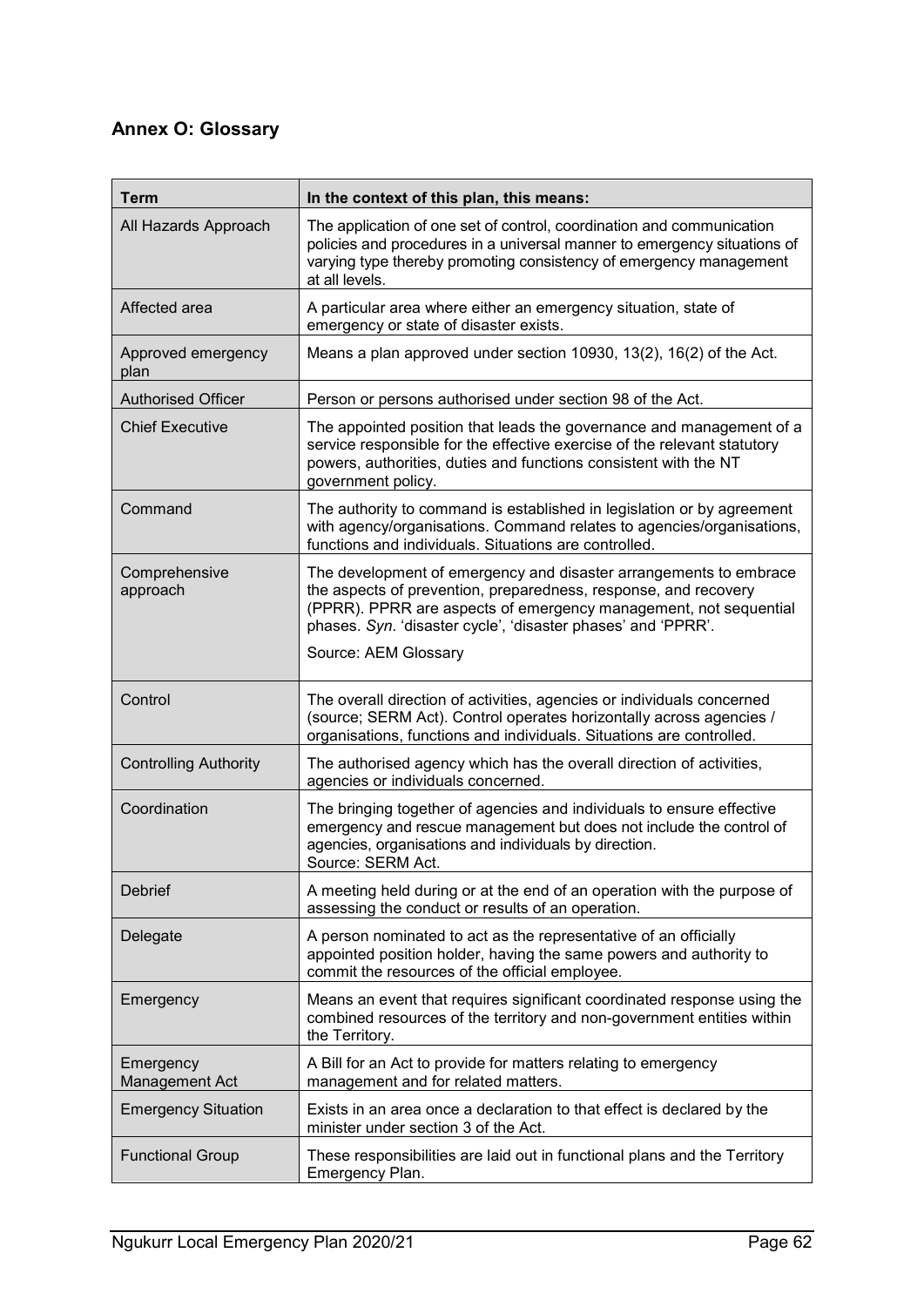| Group Leader                          | The individual allocated responsibility to prepare for, respond to and<br>command and control a functional group in response to a specific<br>hazard based on their legislated and or technical capability and<br>authority.      |
|---------------------------------------|-----------------------------------------------------------------------------------------------------------------------------------------------------------------------------------------------------------------------------------|
| Lead agency                           | An agency allocated responsibility to prepare for and respond to a<br>specific hazard based on their legislated and/or technical capability and<br>authority.                                                                     |
| <b>Hazard Management</b><br>Authority | The agency allocated responsibility to prepare for and respond to a<br>specific hazard based on their legislated and/or technical capability and<br>authority.                                                                    |
| Participating<br>organisations        | Agencies which provide a supporting role in preparing and responding<br>to a specific hazard based on their legislative and/or technical capability<br>and authority.                                                             |
| Preparedness                          | Arrangements to ensure that, should an emergency occur, all those<br>resources and services which are needed to cope with the effects can<br>be efficiently mobilised and deployed.                                               |
|                                       | Measures to ensure that, should an emergency occur, communities,<br>resources and services are capable of coping with the effects. See also<br>comprehensive approach.                                                            |
|                                       | Source: AEM Glossary.                                                                                                                                                                                                             |
| Prevention                            | Regulatory and physical measures to ensure that Emergencies are<br>prevented, or their effects mitigated. Measures to eliminate or reduce<br>the incidence or severity of emergencies. See also comprehensive<br>approach.        |
|                                       | Source: AEM Glossary.                                                                                                                                                                                                             |
| Recovery                              | The coordinated process of supporting emergency-affected<br>communities in reconstruction of the physical infrastructure and<br>restoration of emotional, social, economic and physical wellbeing. See<br>comprehensive approach. |
|                                       | Measures which support emergency-affected individuals and<br>communities in the reconstruction of the physical infrastructure and<br>restoration of emotional, economic and physical well-being.                                  |
|                                       | Source: AEM Glossary.                                                                                                                                                                                                             |
| Region                                | Means a region specified in a Gazette notice under section 27 of the<br>Act.                                                                                                                                                      |
| <b>Regional Controller</b>            | For a region, means the Regional Emergency Controller for the region<br>mention in section 54 of the Act.                                                                                                                         |
| Response                              | Actions taken in anticipation of, during, and immediately after an<br>emergency to ensure that its effects are minimised, and that people<br>affected are given immediate relief and support.                                     |
|                                       | Measures taken in anticipation of, during and immediately after an<br>emergency to ensure its effects are minimised. See also comprehensive<br>approach.                                                                          |
|                                       | Source: AEM Glossary.                                                                                                                                                                                                             |
| Responsibilities                      | The state or fact of being responsible, answerable, or accountable for<br>something within one's power, control, or management.<br>(Dictionary.com)                                                                               |
| <b>Risk</b>                           | The effect of uncertainty or objectives. (ISO Guide 73.2009 Risk<br>management - Vocabulary)                                                                                                                                      |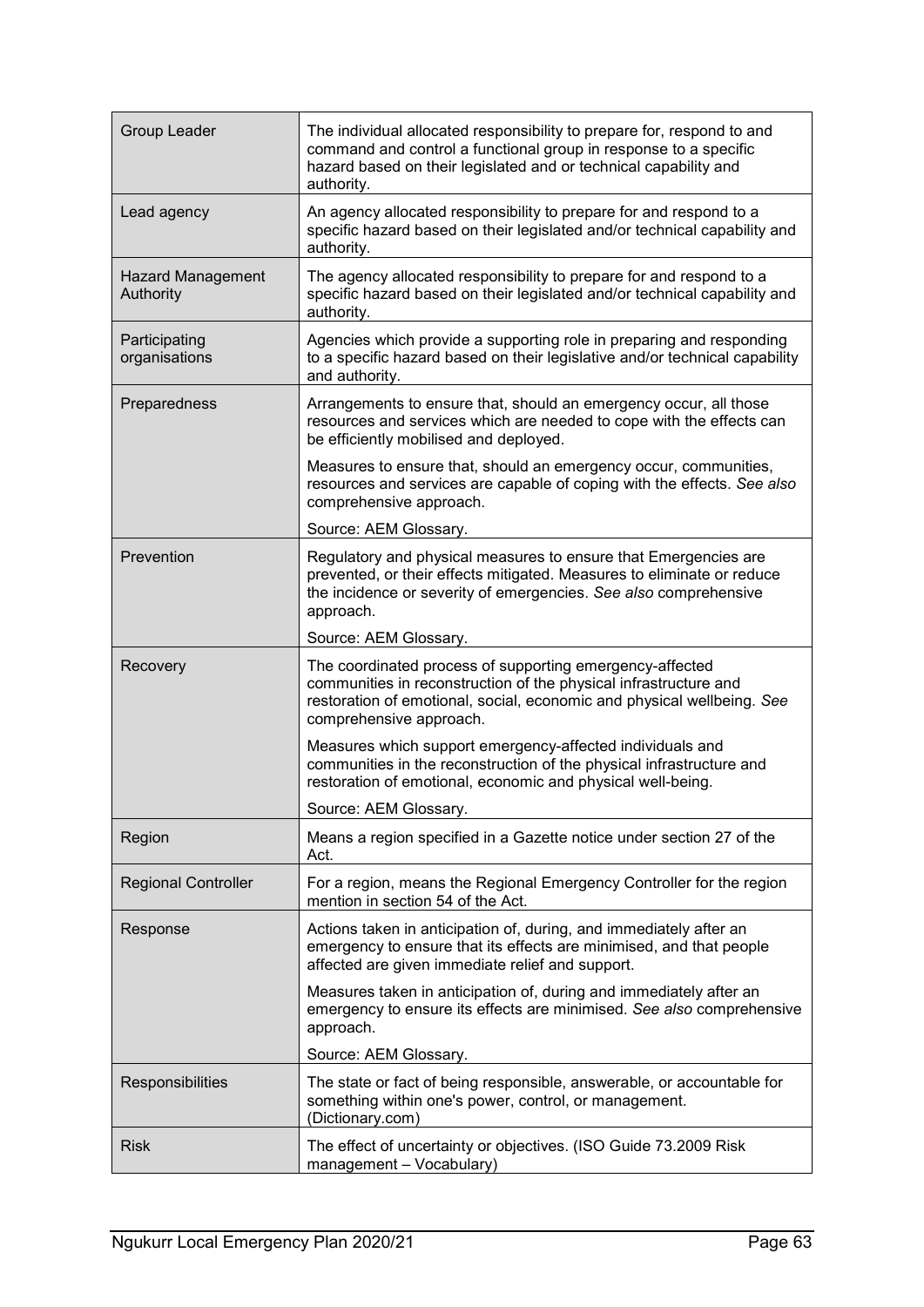| <b>Risk Identification</b>                              | The process of finding, recognising and describing risks (ISO Guide<br>73.2009 Risk management - Vocabulary).                                                                                                                                                                           |  |
|---------------------------------------------------------|-----------------------------------------------------------------------------------------------------------------------------------------------------------------------------------------------------------------------------------------------------------------------------------------|--|
| Stand down                                              | Transition from responding to an event back to normal core business<br>and/or recovery operations. There is no longer a requirement to respond<br>to the event and the threat is no longer present.                                                                                     |  |
| Stand up                                                | The operational state following "lean forward:" whereby resources are<br>mobilised, personnel are activated and operational activities<br>commenced. Disaster coordination centers are activated.                                                                                       |  |
| <b>State of Disaster</b>                                | Means a state of disaster declared under section 21 of the Act.                                                                                                                                                                                                                         |  |
| <b>State of Emergency</b>                               | Means a state of emergency declared under section 19 of the Act.                                                                                                                                                                                                                        |  |
| Volunteer member                                        | Means a member of the NTES appointed under section 52 of the Act.                                                                                                                                                                                                                       |  |
| Vulnerability                                           | The conditions determined by physical, social, economic and<br>environmental factors or processes, which increase the susceptibility of<br>a community or persons to the impact of hazards (National Emergency<br>Risk Assessment Guidelines).                                          |  |
| <b>Territory Controller</b>                             | Means the Territory Emergency Controller mentioned in section 28 of<br>the Act.                                                                                                                                                                                                         |  |
| <b>Territory Emergency</b><br><b>Management Council</b> | The management council is established under the terms laid out in<br>Division 4 of the Act.                                                                                                                                                                                             |  |
| <b>Territory Recovery</b><br>Coordinator                | Means the Territory Recovery Coordinator mentioned in section 32 of<br>the Act.                                                                                                                                                                                                         |  |
| WebEOC                                                  | WebEOC is a critical information management system used throughout<br>the Northern Territory. It is used by agencies that have roles and<br>responsibilities under the NT Emergency Management Act during<br>prevention, preparation, response and recovery phases of any<br>emergency. |  |